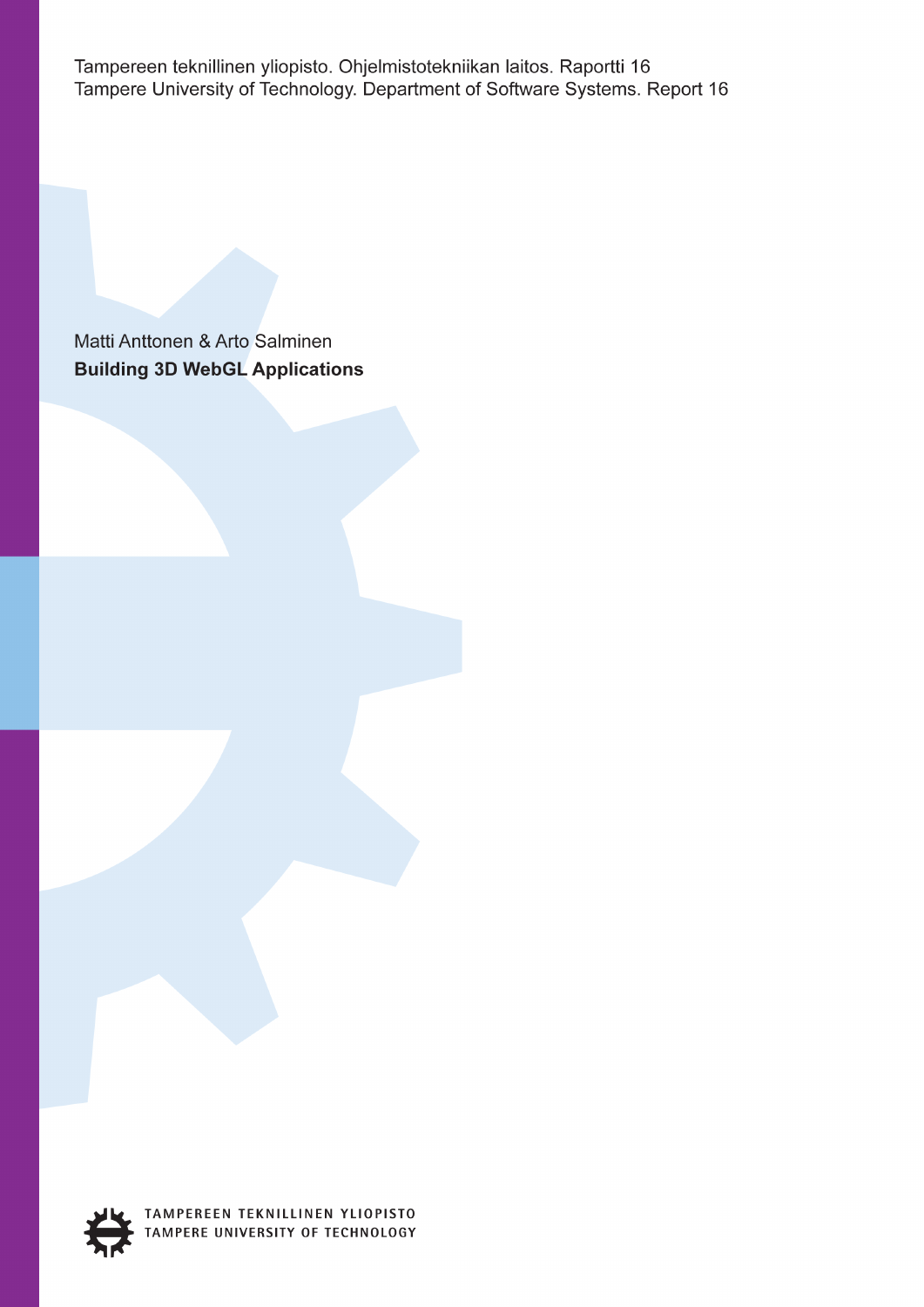Tampereen teknillinen yliopisto. Ohjelmistotekniikan laitos. Raportti 16 Tampere University of Technology. Department of Software Systems. Report 16

Matti Anttonen & Arto Salminen

**Building 3D WebGL Applications** 

Tampere University of Technology. Department of Software Systems Tampere 2011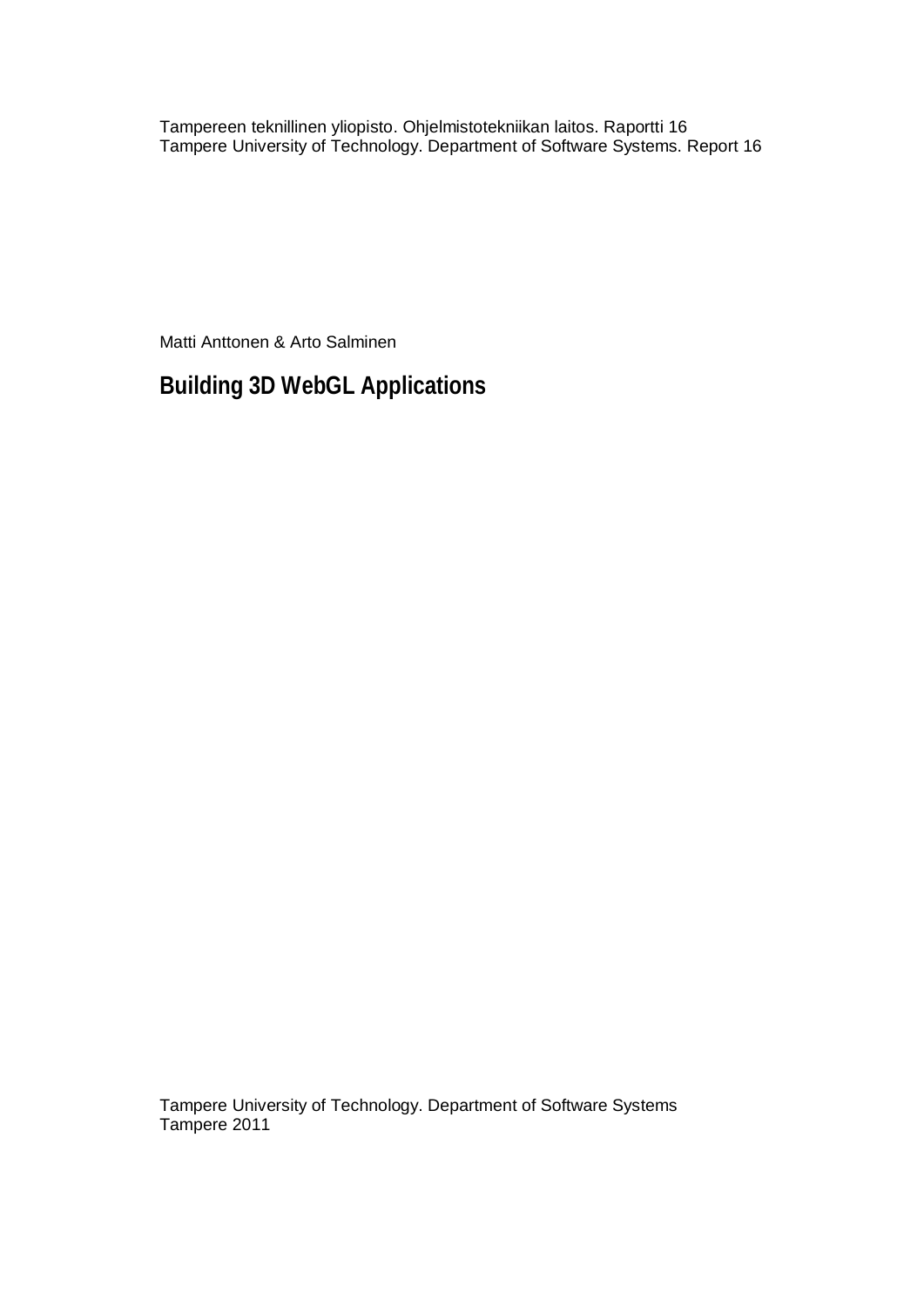Matti Anttonen matti.anttonen@tut.fi

Arto Salminen arto.salminen@tut.fi

Department of Software Systems Tampere University of Technology P.O. Box 553 FIN-33101 Tampere, Finland

ISBN 978-952-15-2622-0 (printed) ISBN 978-952-15-2623-7 (PDF) ISSN 1797-836X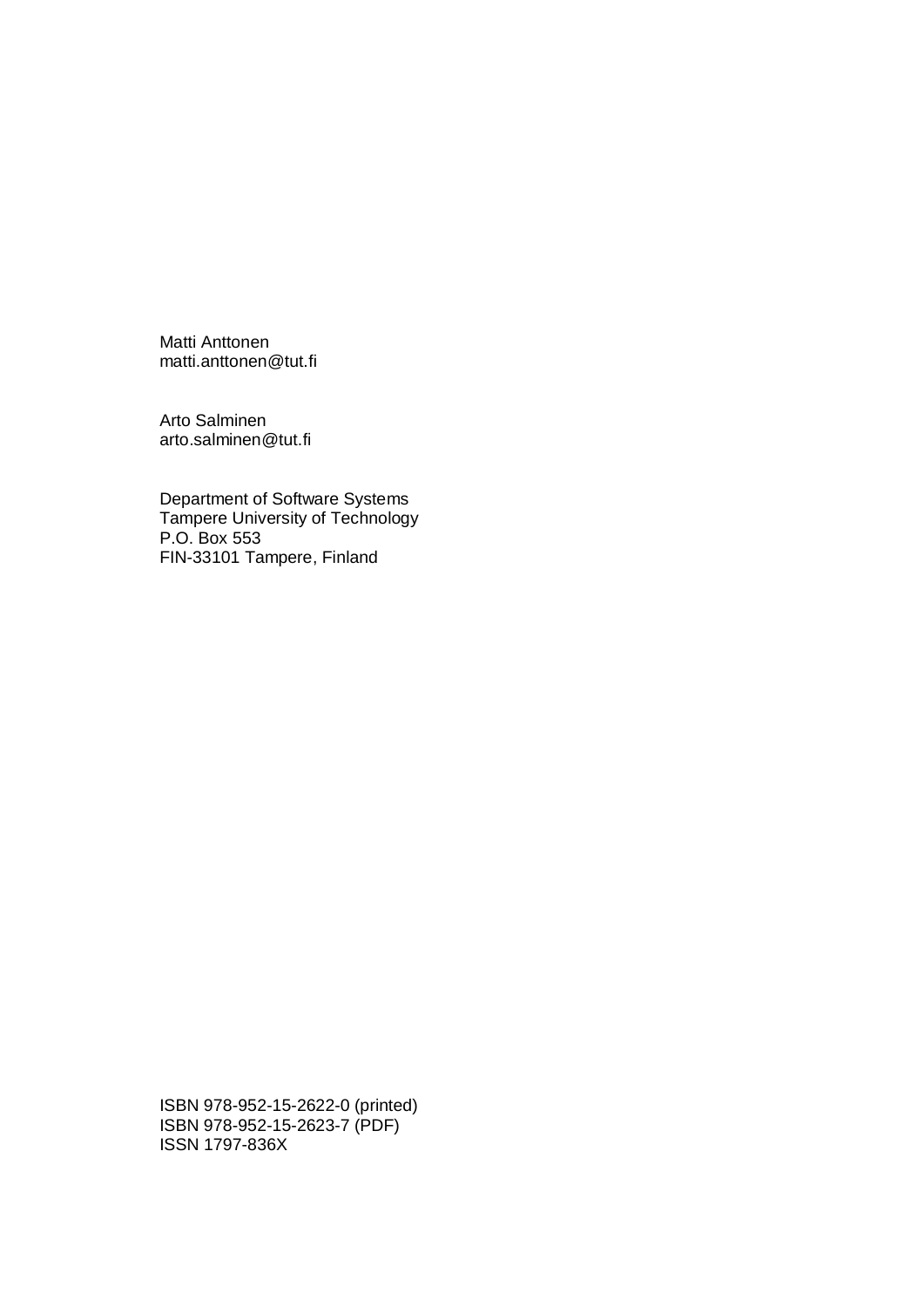# **TABLE OF CONTENTS**

| 2.<br>2.1<br>2.2<br>2.2.1<br>2.2.2<br>2.2.3<br>2.2.4<br>2.2.5<br>2.2.6<br>2.2.7<br>2.2.8<br>2.2.9<br>2.2.10<br>2.2.11<br>2.2.12<br>2.2.13<br>2.2.14<br>2.2.15<br>2.2.16<br>2.2.17<br>3.<br>3.1<br>3.1.1<br>3.1.2<br>3.1.3<br>3.1.4<br>3.1.5<br>3.2<br>3.2.1<br>3.2.2<br>4.<br>5.<br>ATTACHMENT 1 - SOURCE CODE FOR THE FIRST WEBGL EXAMPLE 45 | 1. |  |  |
|-----------------------------------------------------------------------------------------------------------------------------------------------------------------------------------------------------------------------------------------------------------------------------------------------------------------------------------------------|----|--|--|
|                                                                                                                                                                                                                                                                                                                                               |    |  |  |
|                                                                                                                                                                                                                                                                                                                                               |    |  |  |
|                                                                                                                                                                                                                                                                                                                                               |    |  |  |
|                                                                                                                                                                                                                                                                                                                                               |    |  |  |
|                                                                                                                                                                                                                                                                                                                                               |    |  |  |
|                                                                                                                                                                                                                                                                                                                                               |    |  |  |
|                                                                                                                                                                                                                                                                                                                                               |    |  |  |
|                                                                                                                                                                                                                                                                                                                                               |    |  |  |
|                                                                                                                                                                                                                                                                                                                                               |    |  |  |
|                                                                                                                                                                                                                                                                                                                                               |    |  |  |
|                                                                                                                                                                                                                                                                                                                                               |    |  |  |
|                                                                                                                                                                                                                                                                                                                                               |    |  |  |
|                                                                                                                                                                                                                                                                                                                                               |    |  |  |
|                                                                                                                                                                                                                                                                                                                                               |    |  |  |
|                                                                                                                                                                                                                                                                                                                                               |    |  |  |
|                                                                                                                                                                                                                                                                                                                                               |    |  |  |
|                                                                                                                                                                                                                                                                                                                                               |    |  |  |
|                                                                                                                                                                                                                                                                                                                                               |    |  |  |
|                                                                                                                                                                                                                                                                                                                                               |    |  |  |
|                                                                                                                                                                                                                                                                                                                                               |    |  |  |
|                                                                                                                                                                                                                                                                                                                                               |    |  |  |
|                                                                                                                                                                                                                                                                                                                                               |    |  |  |
|                                                                                                                                                                                                                                                                                                                                               |    |  |  |
|                                                                                                                                                                                                                                                                                                                                               |    |  |  |
|                                                                                                                                                                                                                                                                                                                                               |    |  |  |
|                                                                                                                                                                                                                                                                                                                                               |    |  |  |
|                                                                                                                                                                                                                                                                                                                                               |    |  |  |
|                                                                                                                                                                                                                                                                                                                                               |    |  |  |
|                                                                                                                                                                                                                                                                                                                                               |    |  |  |
|                                                                                                                                                                                                                                                                                                                                               |    |  |  |
|                                                                                                                                                                                                                                                                                                                                               |    |  |  |
|                                                                                                                                                                                                                                                                                                                                               |    |  |  |
|                                                                                                                                                                                                                                                                                                                                               |    |  |  |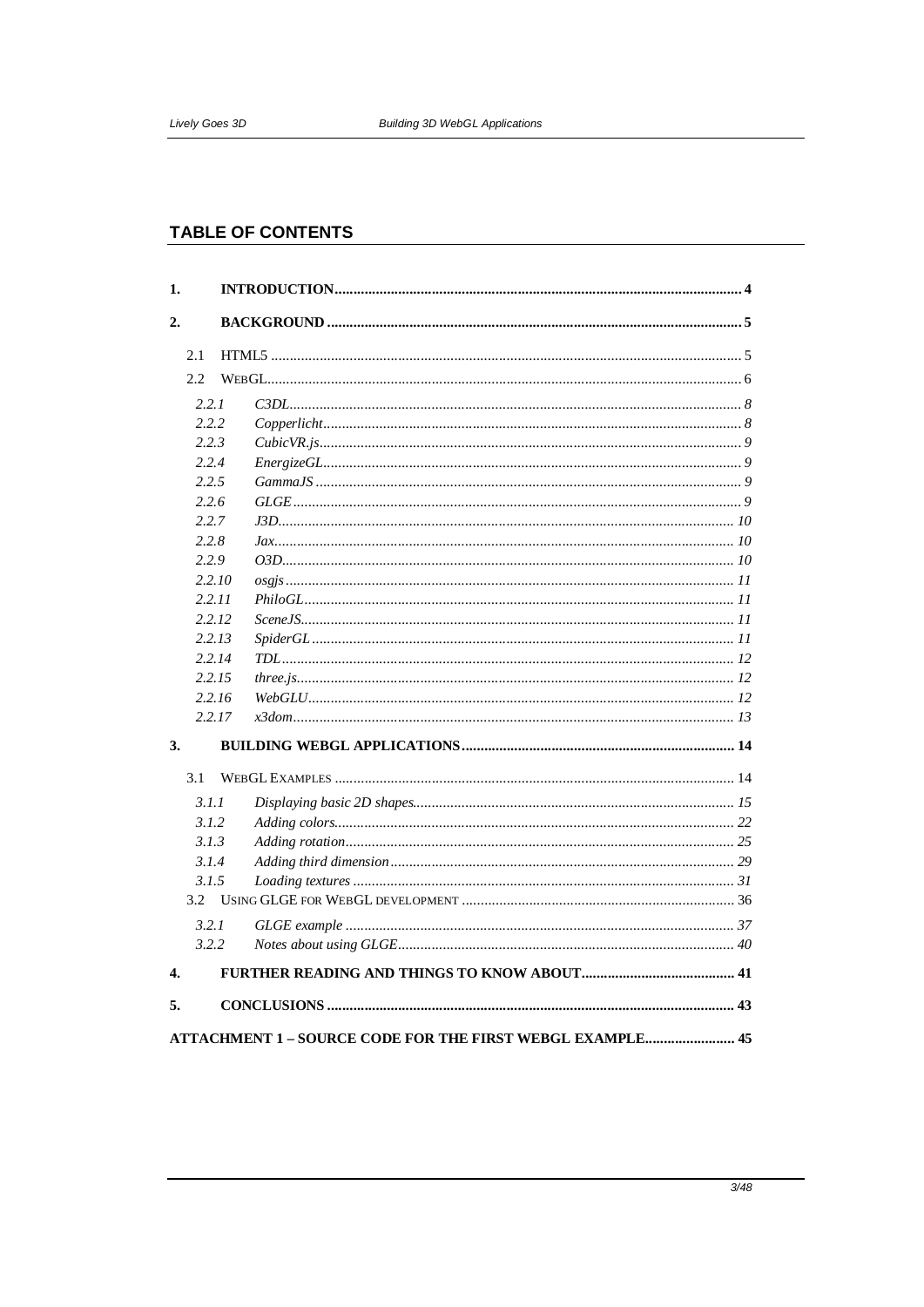## **1. INTRODUCTION**

This document is a technical report of the first experimentation and evaluation phase of Lively Goes 3D project. The report is built on our experiments on WebGL and HTML5 technologies during years 2010 and 2011. The aim of this report is to give basic knowledge on how to build native 3D WebGL applications that run in web browsers. The report includes basic information about the required technologies, detailed WebGL examples that will suffice developers to get started with the new technologies and a comprehensive set for further reading and things to know about.

In Chapters 2 the main technologies used, which are HTML5 and WebGL, are introduced. Chapter 3 instructs how to build web applications with WebGL by various case examples. Further reading and other insights on the topic can be found in Chapter 4 and finally conclusions of the technical report can be found in Chapter 5.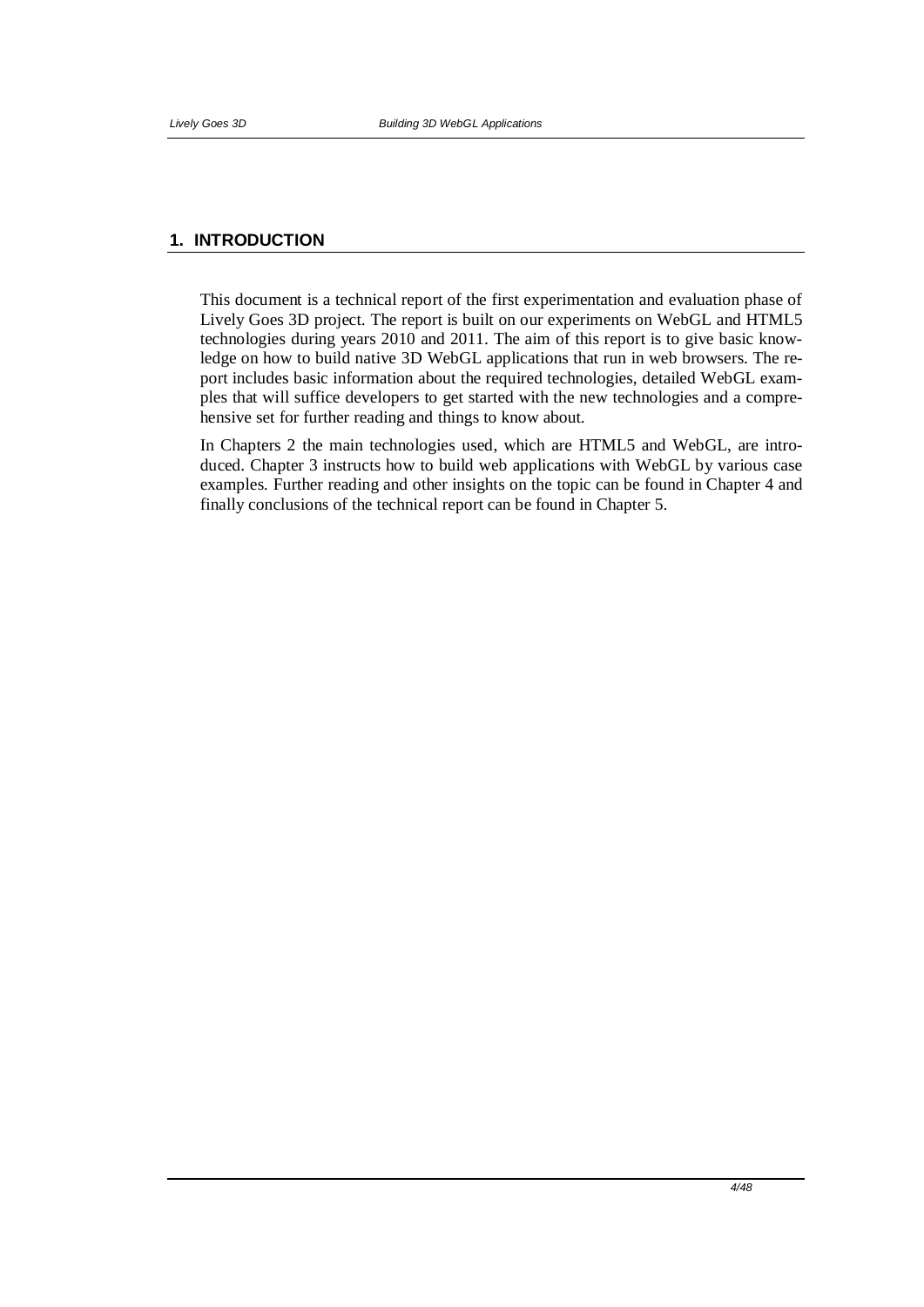## **2. BACKGROUND**

Displaying 3D graphics content on the web has been possible even in the past with APIs such as Flash, O3D, VRML and X3D, but only with certain browsers or if the necessary browser plug-in components has been installed explicitly. However, with WebGL the 3D capabilities are integrated directly in the web browser, meaning that 3D content can run smoothly in any standard-compliant browser without application installation or additional components. WebGL graphics are drawn on canvas-element specified in the HTML5 specification. This Chapter gives an overview on the HTML5 and WebGL specifications that are needed for building native 3D applications for web browsers.

## **2.1 HTML5**

HTML5 specification [1] defines the fifth version of the HTML, the central building block of web content. It replaces the current HTML4, XHTML1 and DOM Level 2 HTML (web browser JavaScript API for HTML and XHTML) standards. The specification aims to defining a single language for both XML and HTML documents, improving compatibility between web browsers, improving the web document markup and defining both markup and number of interfaces for web applications. These goals are pursued by extending the DOM interface and introducing novel APIs in addition to a number of changes to HTML elements and attributes.

New features of the HTML5 gear the web browser into a more advanced environment for web applications. Video and audio elements and APIs enable multimedia content natively, which previously has been enabled only with plug-ins. Table 1 lists the most significant features of HTML5 for the application developer.

There are also several related web technologies that have been developed together with HTML5 specification. The most important ones are listed in Table 2. These technologies are not part of either the W3C HTML5 or the WHATWG HTML specification, but W3C publishes specifications for these technologies separately.

| Feature                | <b>Explanation</b>                                                                                                                      |  |
|------------------------|-----------------------------------------------------------------------------------------------------------------------------------------|--|
| Canvas                 | Canvas element enables dynamic, scriptable rendering of two-<br>dimensional shapes and bitmaps with low-level procedural ap-<br>proach. |  |
| Video and audio        | Timed media playback for video and audio.                                                                                               |  |
| <i>Offline</i>         | Offline storage database is meant for web applications that are<br>able to run also when the user is offline.                           |  |
| <i>ContentEditable</i> | ContentEditable attribute makes it possible to create editable<br>documents.                                                            |  |
| Drag-and-drop          | Possibility to make draggable HTML elements.                                                                                            |  |

Table 1: HTML5 features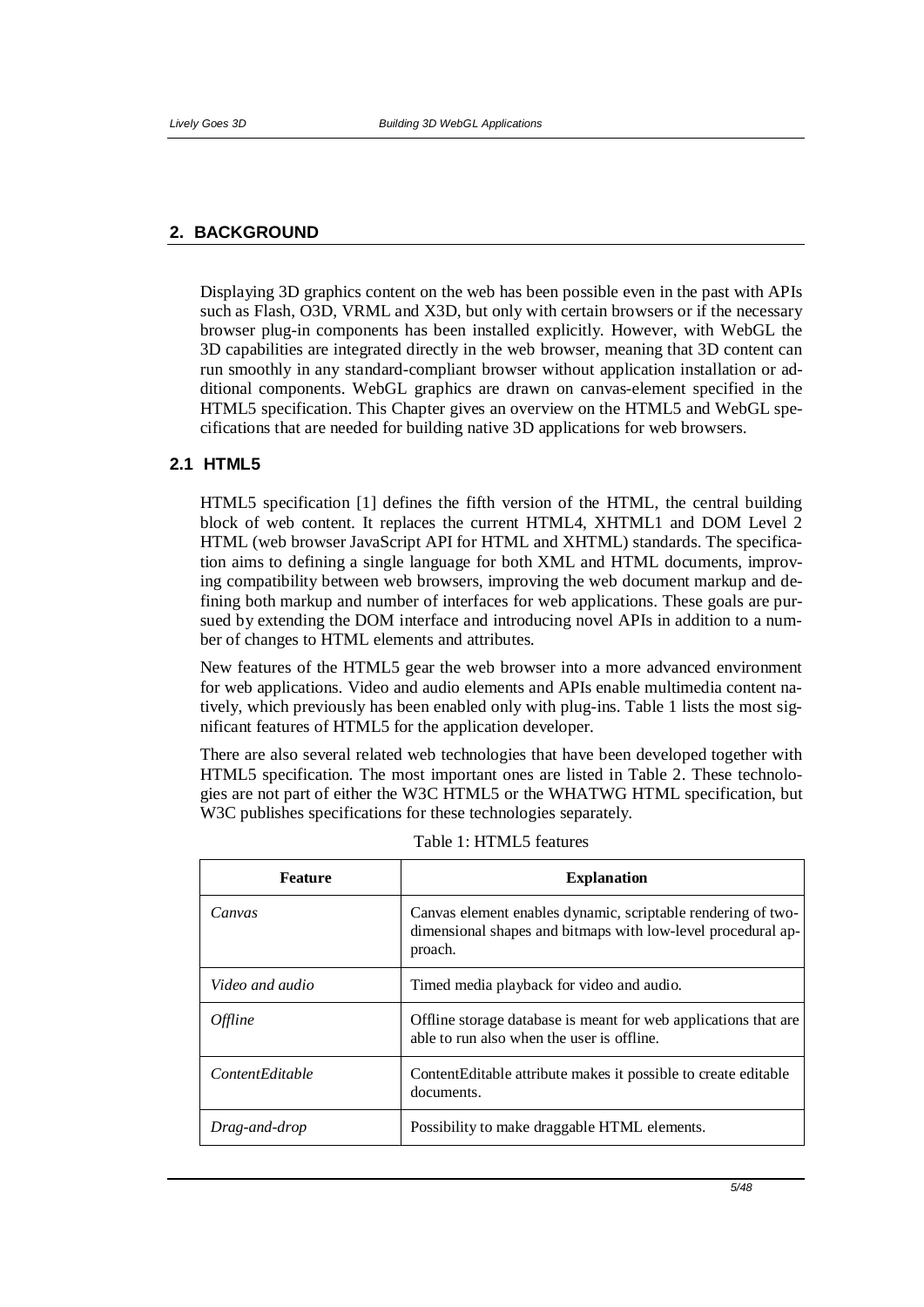| Cross-document messaging | The new cross-document messaging system allows documents<br>to communicate with each other in a way that does not enable<br>cross-site scripting attacks. |  |  |
|--------------------------|-----------------------------------------------------------------------------------------------------------------------------------------------------------|--|--|
| <i>History</i>           | Browser history management.                                                                                                                               |  |  |
| <b>MIME</b> type         | MIME type and protocol handler registration.                                                                                                              |  |  |
| <i>Microdata</i>         | Provides a straightforward way to embed semantic informa-<br>tion into HTML documents.                                                                    |  |  |

| <b>Feature</b>       | <b>Explanation</b>                                                                                                                     |
|----------------------|----------------------------------------------------------------------------------------------------------------------------------------|
| Web Workers          | API that allows Web application authors to spawn background<br>workers running scripts in parallel to their main page i.e.<br>threads. |
| WebGL                | Enables OpenGL ES 2.0 graphics to be drawn on HTML5's<br>canvas element.                                                               |
| File                 | API for representing and accessing file objects in web applica-<br>tions. Also a File Writer API is available.                         |
| WebSocket            | An API that enables Web pages to use the WebSocket proto-<br>col for two-way communication with a remote host.                         |
| Indexed Database API | Indexed hierarchical key-value store (formerly WebSim-<br>pleDB).                                                                      |
| Geolocation          | Geolocation API defines a set of operations and data elements<br>for accessing geographical location information.                      |

|  |  | Table 2: Other forthcoming web specifications. |
|--|--|------------------------------------------------|
|  |  |                                                |

# **2.2 WebGL**

1

 $WebGL<sup>1</sup>$  is a cross-platform web standard for hardware accelerated 3D graphics API developed by WebGL Working Group, which includes many industry leaders such as AMD, Apple, Ericsson, Google, Mozilla, NVIDIA and Opera. WebGL brings the ability to display 3D graphics natively in the web browser without any plug-in components.

Moreover, even though WebGL is designed for 3D graphics in mind, it can be used for 2D graphics as well. WebGL is based on OpenGL ES  $2.0^2$ , and it uses the OpenGL shading language GLSL [3]. WebGL runs in the HTML5 canvas element, and WebGL

<sup>&</sup>lt;sup>1</sup> http://www.khronos.org/webgl/<br><sup>2</sup> http://www.khronos.org/opengles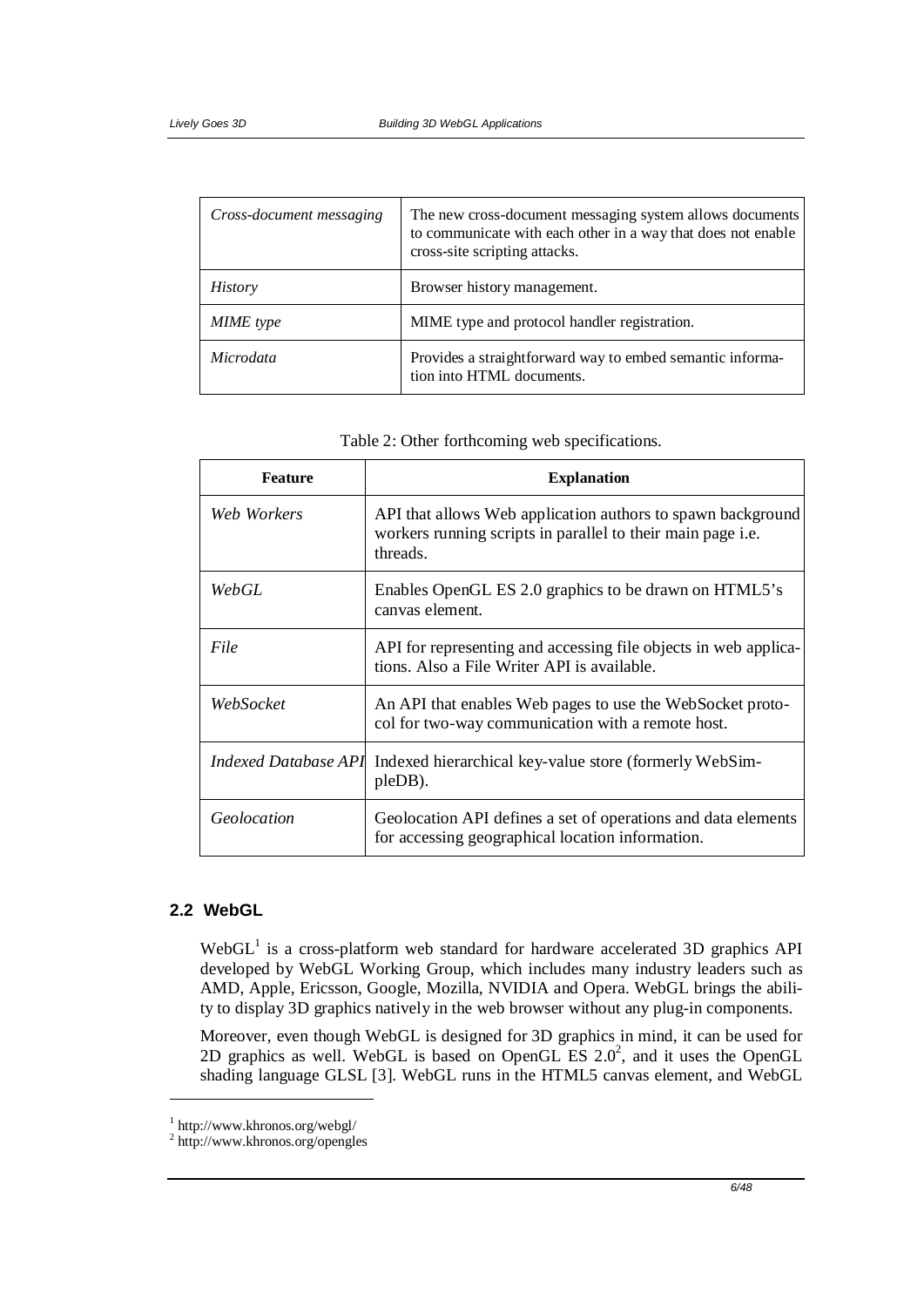objects are generally accessible through the web browser's Document Object Model (DOM) interfaces. A comprehensive JavaScript API is provided to open up OpenGL programming capabilities to web application developers.

Displaying 3D graphics content on the web has been possible in the past with APIs such as Flash, O3D, VRML and X3D, but only with certain browsers or if the necessary browser plug-in components has been installed explicitly. However, with WebGL the 3D capabilities are integrated directly in the web browser, meaning that 3D content can run smoothly in any standard-compliant browser without application installation or additional components.

The final 1.0 version of the specification was released on 3rd March [2]. WebGL support has already been implemented in the latest versions of Google Chrome (Version 9) and it is to be included in the forthcoming new versions of Apple Safari, Mozilla Firefox and Opera.

Five years back the JavaScript performance would have not be enough for running more complicated WebGL examples but fortunately the situation have got much better as seen in Figure 1 taken from the Google's Chromium blog<sup>3</sup>.





**Figure 1: Improvement in JavaScript performance.**

The WebGL API is implemented at a lower level compared to the equivalent OpenGL APIs. This increases the software developers' burden as they have to implement some commonly used OpenGL functionality themselves. To make it easier and faster to use WebGL, several independent middle layer WebGL frameworks have been developed.

All the frameworks above have their own JavaScript API through which the actual WebGL API is used. In general, the goal of these libraries is to hide the majority of technical details and thus make it simpler to write applications using the framework

<u>.</u>

<sup>3</sup> http://blog.chromium.org/2010/12/new-crankshaft-for-v8.html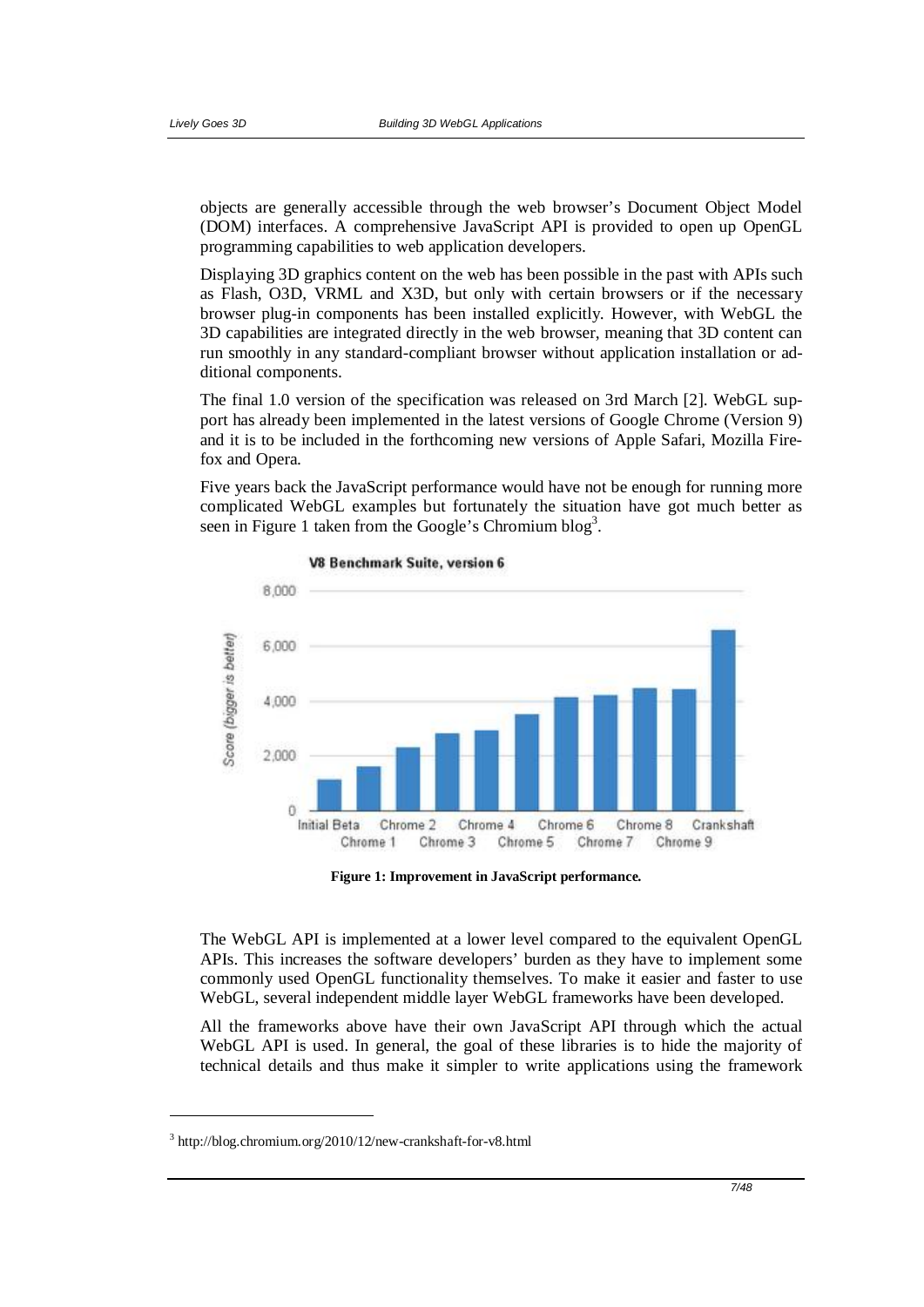APIs. Furthermore, WebGL can be used in combination with existing JavaScript libraries and toolkits such as  $Dojo^4$ , jQuery<sup>5</sup> and Prototype<sup>6</sup>.

The most useful formats for using more complex 3D models in your WebGL applications are JSON and Collada at the moment. Some 3D graphic tools support exporting to JSON format which can be easily loaded into JavaScript by using libraries such as json2.js<sup>7</sup>. Some WebGL frameworks also support Collada format<sup>8</sup> directly. Collada files can be found and shared for example in Google Warehouse<sup>9</sup>, OurBricks<sup>10</sup> and Kuda<sup>11</sup>.

2.2.1 C3DL

**Developer:** CATGames Research network

**Version:** 2.2 (released 22 March, 2011)

C3DL started as a middle layer API for Canvas 3D, the precursor of WebGL. The version 2.0, which was released on February 22nd, updated all the core functionalities of C3DL to use WebGL. Versions 2.1 and 2.2 have not introduced many new features but they have improved the existing functionality and made it more stable.

C3DL distinguishes from the other WebGL frameworks by its very good and instructive tutorials. On top of describing how the library is used the tutorials cover the basics of 3D graphics as well.

**Supported 3D models:** Collada

**Website:** http://www.c3dl.org/

## 2.2.2 Copperlicht

**Developer:** Ambiera e.U.

**Version:** 1.3.7 (released 23 June, 2011)

What makes Copperlicht different from the other WebGL developer libraries is that it is developed to be used with a 3D world editor of its own, called CopperCube. The editor makes it possible to compress 3D meshes into binary files to make it faster for Copperlicht to load them. Even though Copperlicht is free to use CopperCube is under a commercial license.

A game development company called Ambiera is developing both the editor and the library actively. The latest version includes support for character animations.

From the performance point of view Copperlicht has been one of the fastest WebGL libraries available. Even bigger demos and 3D models seem to run pretty smoothly when tested with Chrome.

<u>.</u>

<sup>4</sup> http://www.dojotoolkit.org/

<sup>5</sup> http://jquery.com

<sup>6</sup> http://www.prototypejs.org

<sup>7</sup> http://www.json.org/

<sup>8</sup> https://collada.org

<sup>9</sup> http://sketchup.google.com/3dwarehouse/

<sup>10</sup> http://beta.ourbricks.com

<sup>11</sup> http://code.google.com/p/kuda/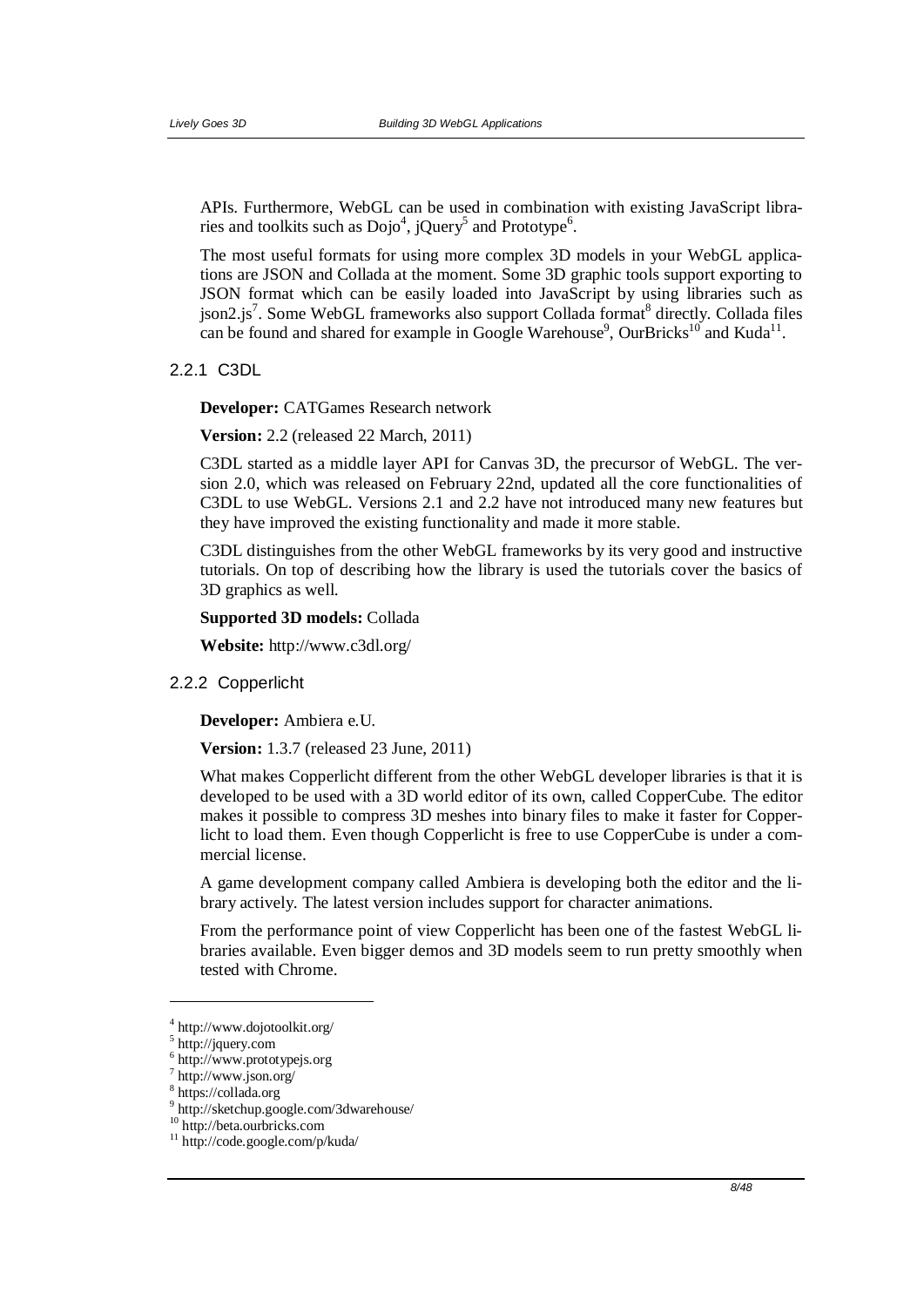**Supported 3D models:** 3ds, obj, x, lwo, b3d, csm, dae, dmf, oct, irrmesh, ms3d, my3D, mesh, lmts, bsp, md2, stl, ase, ply, dxf, cob, scn and more

**Website:** http://www.ambiera.com/copperlicht/

#### 2.2.3 CubicVR.js

**Developer:** Charles J. Cliffe

## **Version: -**

CubicVR.js is a JavaScript port of C++ engine called CubicVR. For documentation there are only a few demos available, some of them demonstrates a nice feature called BeatDetector, which is a music visualizing application using HTML5 audio.

### **Supported 3D models: -**

**Website:** https://github.com/cjcliffe/CubicVR.js

## 2.2.4 EnergizeGL

#### **Developer:** Denny Koch

**Version: -** 

One of the newcomers in the WebGL developer libraries is EnergizeGL, which was published in March 2010. The current version is still at the very beginning. It only supports drawing basic 2D and 3D shapes on the canvas. EnergizeGL is also using an old matrix calculations library called sylvester.js so there is still much performance optimization to be done on the framework.

### **Supported 3D models:** none

**Website:** http://energize.cc/

## 2.2.5 GammaJS

**Developer:** Stephen Moore, Royce Townsend and James Campbell

#### **Version:** 0.1

Gamma is designed for creating 2.5D platform games for a web browser using HTML, JavaScript, CSS and WebGL. It offers basic features for building platform games and most of the features are demonstrated by examples.

#### **Supported 3D models:**

**Website:** http://gammajs.org/

# 2.2.6 GLGE

#### **Developer:** Paul Brunt

## **Version:** 0.8

Perhaps the most actively developed WebGL developer library so far has been GLGE. New features have been added to it steadily after the initial release and at the moment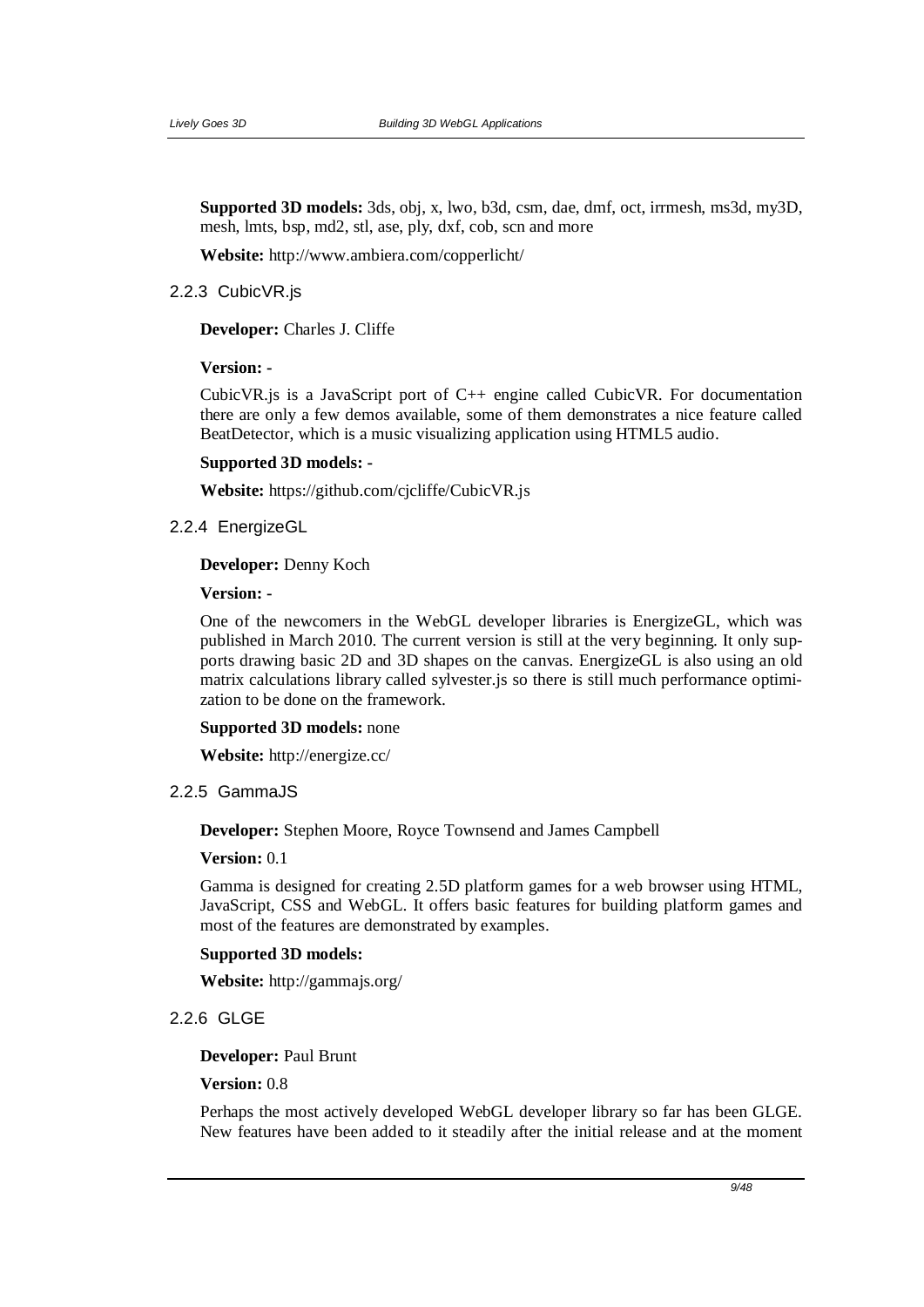the library supports even some more advanced features like fog and depth shadows. The availability of different features has given GLGE an edge compared to most other WebGL libraries.

Downside of GLGE is that there are no tutorials available for the library as only simple demos of all the main features are shown at the webpage.

#### **Supported 3D models:** Collada

**Website:** http://www.glge.org/

### 2.2.7 J3D

#### **Developer:** Bartek Drozdz

### **Version:**

J3D is a JavaScript/WebGL engine created by the author for his own purposes. The source code is available on github and examples can be found from the developer's home page. This library should not be mixed with a Java 3D engine called J3D.

## **Supported 3D models: -**

**Website:** https://github.com/drojdjou/J3D

#### 2.2.8 Jax

**Developer:** Colin MacKenzie IV

**Version:** 1.1.0

Jax is a WebGL framework that is intended to be used with Ruby. On top of basic features Jax also has a plugin system, which makes it easier to develop reusable moduls that are easy the share as well. The whole framework and documentation for it are under heavy but active development.

## **Supported 3D models: -**

**Website:** http://blog.jaxgl.com/

## 2.2.9 O3D

### **Developer:** Google

## **Version:** 20100829

O3D was originally a plugin for Google Chrome that made it possible to render 3D graphics in the browser. When WebGL was published a WebGL implementation of O3D was published as well. The support for this framework has stopped and the downloadable zip-file includes all the Google's demos for the framework. Google did a pretty good job on optimizing many things in O3D and some parts of the project have been ripped out and "released" separately.

Project website also offers source for a Collada-to-JSON converter to make it possible to import own meshes.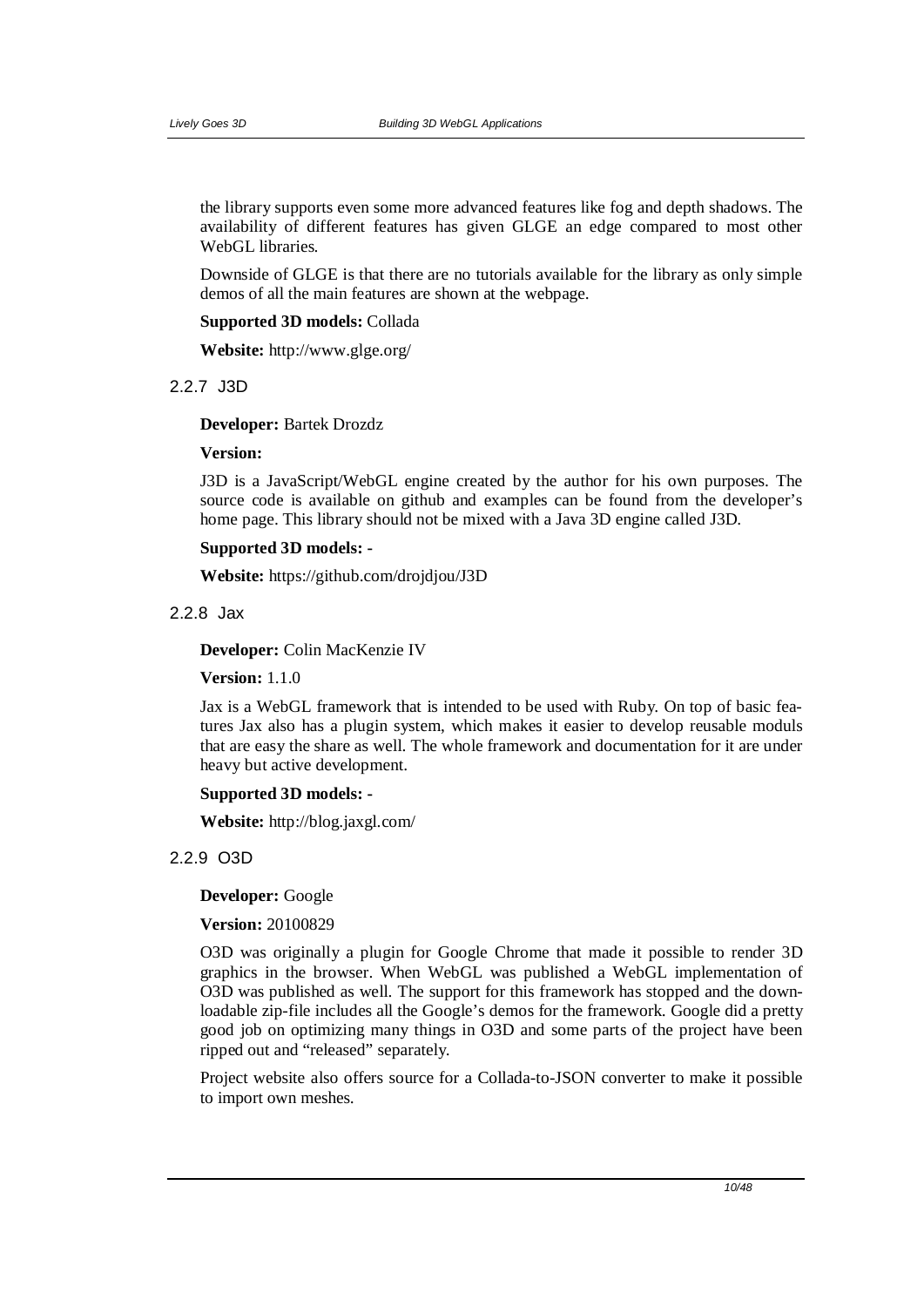#### **Supported 3D models:** Collada

**Website:** http://code.google.com/p/o3d/

### 2.2.10 osgjs

**Developer:** Cedric Pinson

#### **Version: -**

osgjs is an implementation of C++ OpenSceneGraph, which is an open source high performance 3D graphics toolkit. It offers "OpenSceneGraph-like" toolbox to interact with OpenGL via JavaScript, and provides facilities for exporting various assets to the osgjs format.

**Supported 3D models:** osgjs, the project homepage offers a link in which you can transform your own 3D models into osgjs.

**Website:** http://osgjs.org/

### 2.2.11 PhiloGL

**Developer:** Nicolas Garcia Belmonte

**Version:** 1.3.0

PhiloGL is specialized in data visualization in 3D, but it can also be used for anything else as well. The framework's tutorials complete the same examples as in learningwebgl.com, which makes it easy to compare the framework to pure WebGL.

## **Supported 3D models:** JSON

**Website:** http://senchalabs.github.com/philogl/

## 2.2.12 SceneJS

#### **Developer:** Lindsay Kay, Xeolabs

### **Version:** 0.8.0 Beta

SceneJS seems to have started as a research project that has later on turned into a more product-like library. On top of the basic 3D functionalities SceneJS supports LOD (level of detail). The project website got a well explained playroom-section, where one can try and modify SceneJS examples online.

The development of the library has been steady and the core of the framework is well optimized, which makes the whole library very promising.

## **Supported 3D models:** Collada

**Website:** http://scenejs.org/

### 2.2.13 SpiderGL

**Developer:** Marco Di Benedetto, A Visual Computing Laboratory - ISTI **Version:** 0.1.1.20100129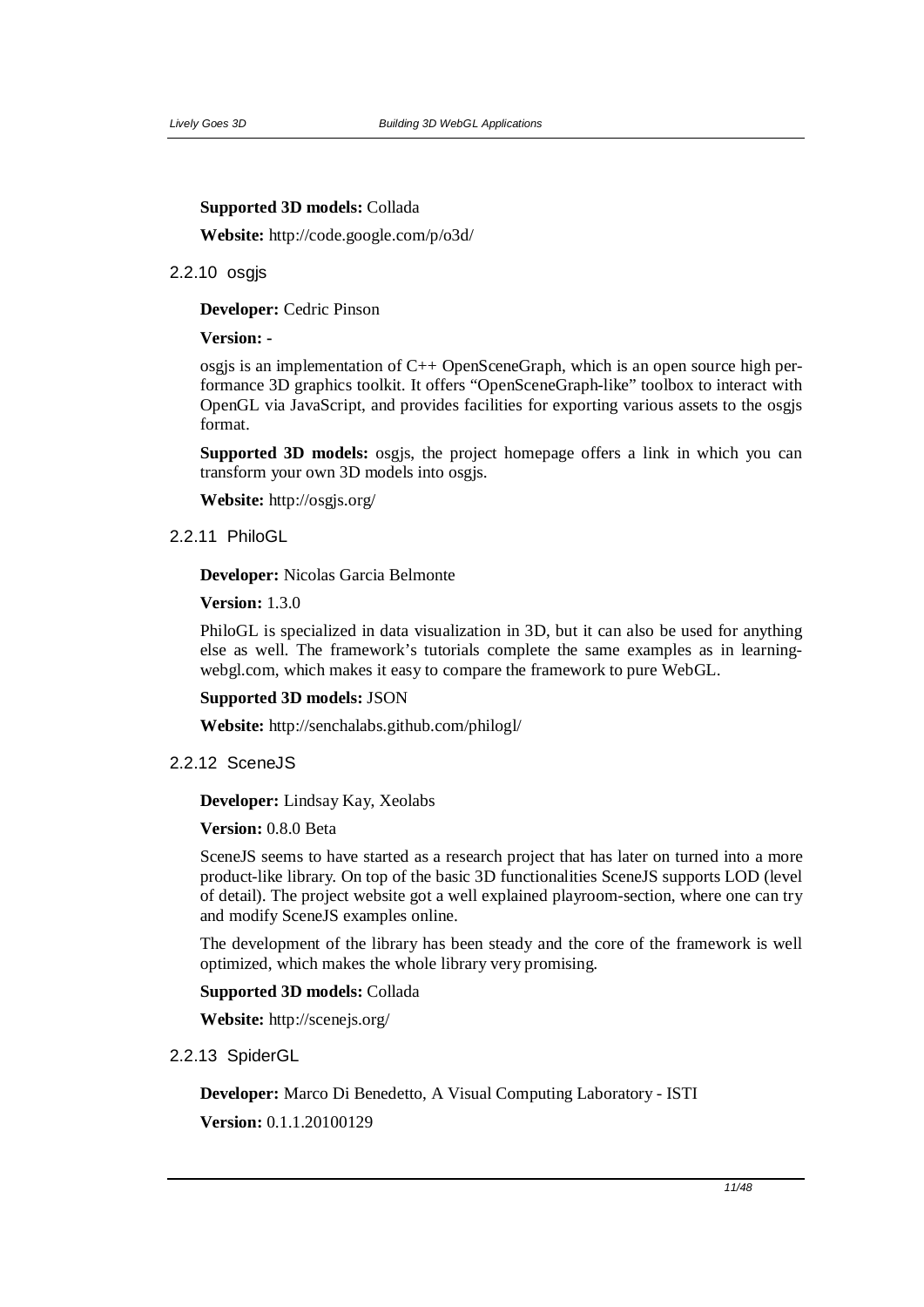After the release of version 0.1.1 (January 29th) there has been no real updates available for the SpiderGL library itself. Later on the development of the library has stopped at the current version, released 13<sup>th</sup> December 2010. SpiderGL have got some nice features like LOD, basic reflections, particles and shadows working. The downside seems to be that loading big Collada files to the canvas take some time.

### **Supported 3D models:** Collada

**Website:** http://spidergl.org/

#### 2.2.14 TDL

**Developer:** Gregg Tavares

### **Version: -**

TDL is a low-level library for WebGL apps. It currently focuses on speed of rendering rather than ease of use.

### **Supported 3D models: -**

**Website:** http://code.google.com/p/threedlibrary/

## 2.2.15 three.js

### **Developer:** Mr.doob

#### **Version:** r44

three.js is one of the most promising WebGL frameworks available. The framework itself claims to be designed for dummies but the lack of documentation makes it hard to get started with. The smooth and visually beautiful demos look very promising and the number of other developers using the library proves that the library have already found its target audience. Unlike most of these frameworks, three.js can render on either <canvas>, <svg> or WebGL.

#### **Supported 3D models:** Collada

**Website:** https://github.com/mrdoob/three.js

#### 2.2.16 WebGLU

**Developer:** Benjamin P. DeLillo

#### **Version: -**

WebGLU was the first WebGL developer library to be publicly available. It was published in the last quarter of 2009 with a few features and has been slowly developed further.

On one hand WebGLU benefits from the status of been the first developer library to be published but on the other hand the pace of the development has been so slow that it currently only support the main animation functionalities and shader import features.

The only official information available about WebGLU is found at developer's blog. Even the API documentation is only available inside the downloadable archive.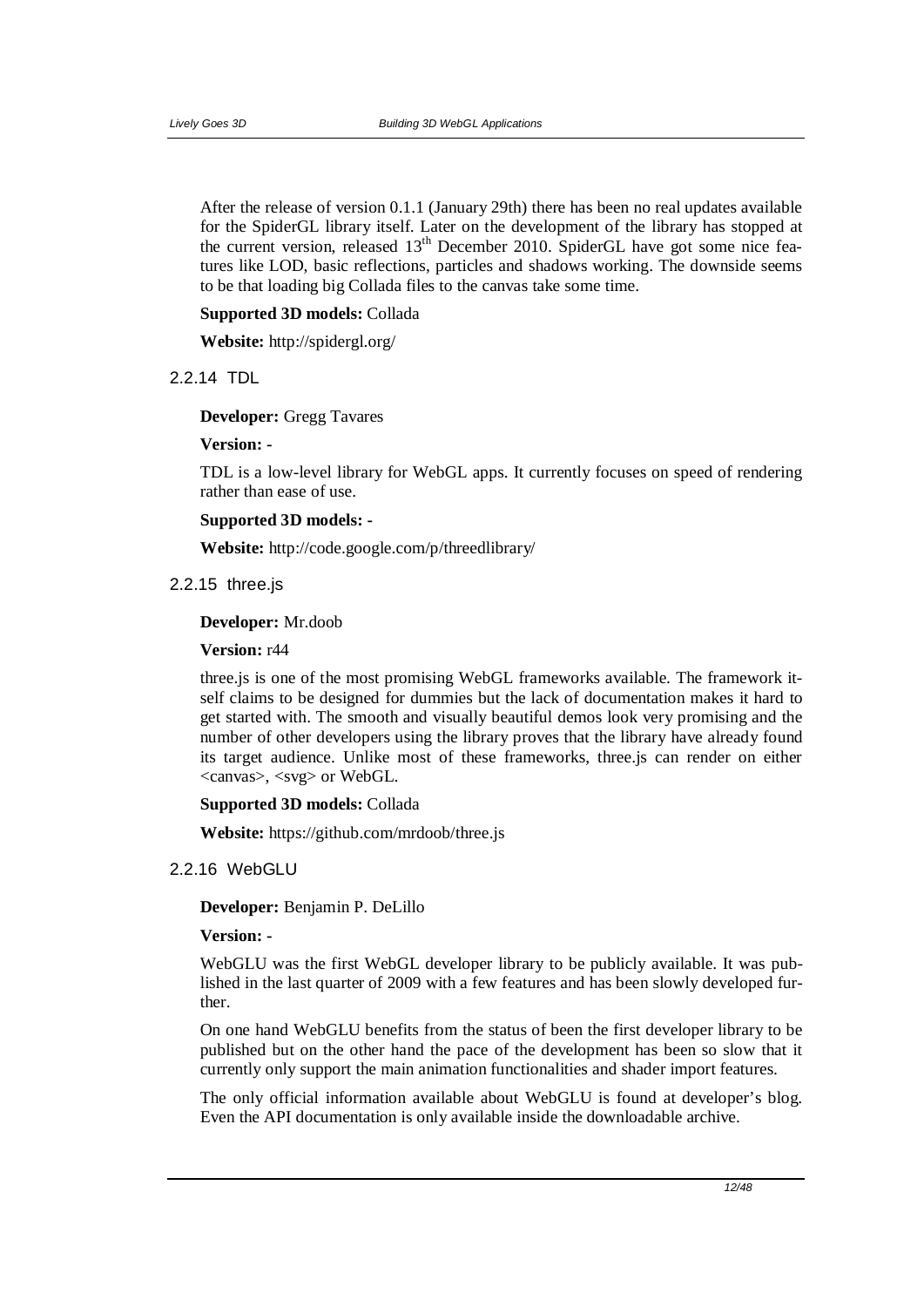**Supported 3D models:** .frag, .vert, .vp, .fp, .obj (partially)

**Website:** http://github.com/OneGeek/WebGLU

2.2.17 x3dom

**Developer:** Fraunhofer IGD

**Version:** 1.2

x3dom has been developed to fulfill the HTML5 specification for declarative 3D content as it allows including X3D elements as part of any HTML5 DOM tree. The coding is much more done in HTML and CSS way than in JavaScript, which might be easier approach for developers not familiar with JavaScript.

**Supported 3D models:** X3D. Exporters available for Blender, Maya, 3ds Max and WOWModelViewer

**Website:** http://www.x3dom.org/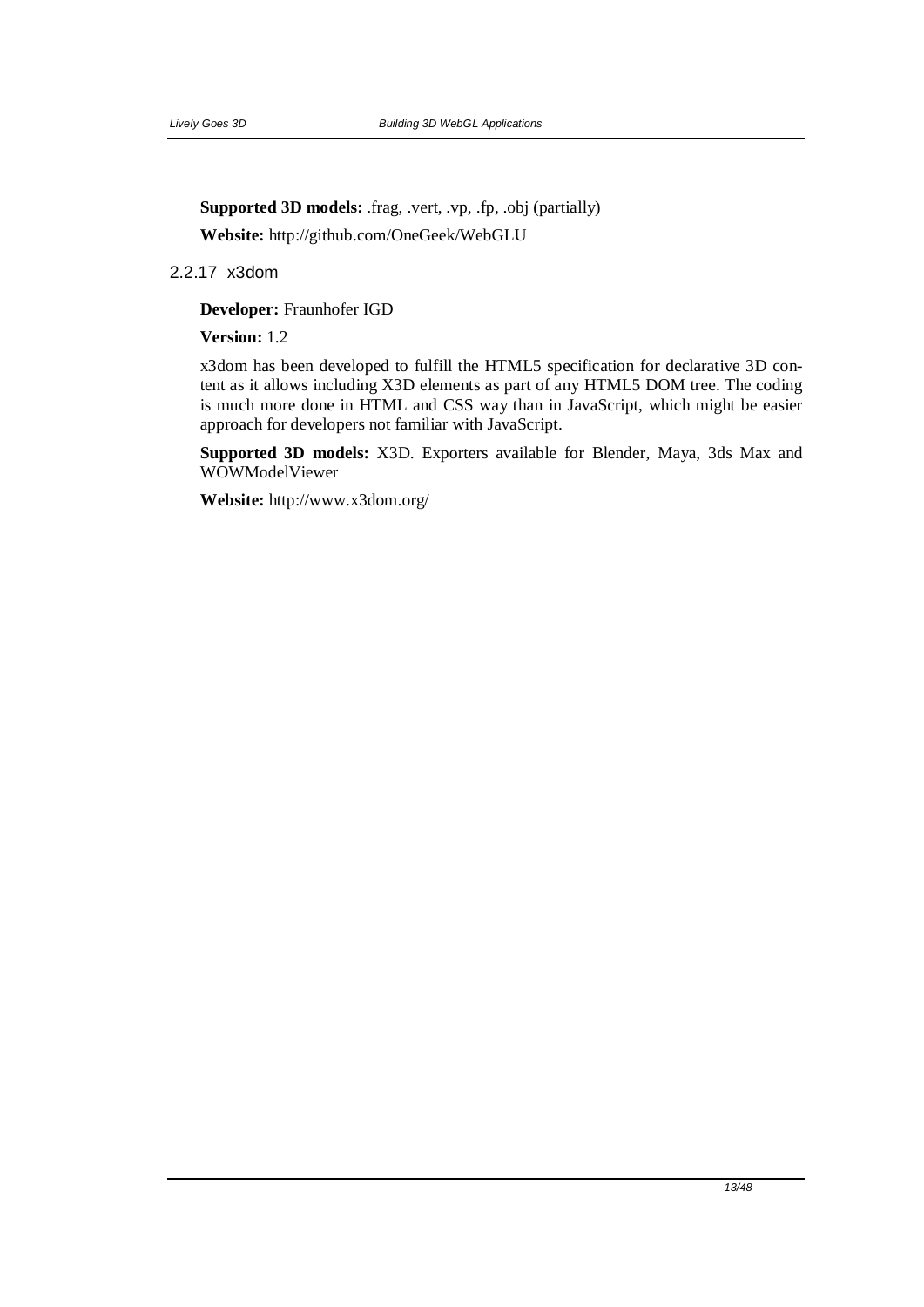## **3. BUILDING WEBGL APPLICATIONS**

This chapter provides detailed examples on how to build native 3D WebGL web applications in either pure WebGL or with the help of GLGE framework<sup>12</sup>. GLGE framework is selected from the many WebGL utility frameworks because it has been developed steadily, it has implemented all the most needed features and it is sufficiently documented online<sup>13</sup>. GLGE also proved out to be the most promising free WebGL framework in our earlier project report [4].

To follow the examples basic knowledge of JavaScript are needed. To build 3D web applications the basics of drawing 3D graphics are also required. Any experiences with OpenGL or GLSL shading language are also useful as WebGL bases on OpenGL ES 2.0, but not obligatory. For further reading on JavaScript Douglas Crockford's book JavaScript: The Good Parts [5] is an excellent resource. More information about 3D graphics can be found for example in Donald Hearn's and Pauline Baker's book Computer Graphics with OpenGL [6].

No other installation or development environment is needed for testing these examples than a WebGL capable web browser and a web server to deploy the web application into. An up-to-date list of WebGL capable web browsers can be found online: http://www.khronos.org/webgl/wiki/Getting\_a\_WebGL\_Implementation

#### **3.1 WebGL Examples**

Five WebGL examples are described in detail in this subchapter. The first example goes through the needed core WebGL code for displaying simple 2D objects on the screen. The second example expands the first by adding color to the objects. The third example shows how objects can be rotated and the fourth example transforms the objects into real 3D objects. The fifth example adds support for textures.

Examples are based on Learning WebGL blog's lessons<sup>14</sup> that are furthermore based on NeHe's OpenGL tutorials<sup>15</sup>.

All the function calls in the code that starts with prefix gl. refers to calling WebGL API's functions. Full API documentation with descriptions for these functions can be found in the WebGL Technical Specification [2]. All the other functions used are either implemented in the example or imported from the used JavaScript math and matrix libraries called Sylvester. is <sup>16</sup> and glUtils. is <sup>17</sup> which augments the Sylvester. is library with a few utility functions.

1

<sup>12</sup> http://www.glge.org

<sup>13</sup> http://www.glge.org/api-docs

<sup>&</sup>lt;sup>14</sup> http://learningwebgl.com

<sup>15</sup> http://nehe.gamedev.net/

<sup>16</sup> http://sylvester.jcoglan.com

<sup>&</sup>lt;sup>17</sup> http://code.google.com/p/gew/source/browse/trunk/Sample/Utils/glUtils.js?r=13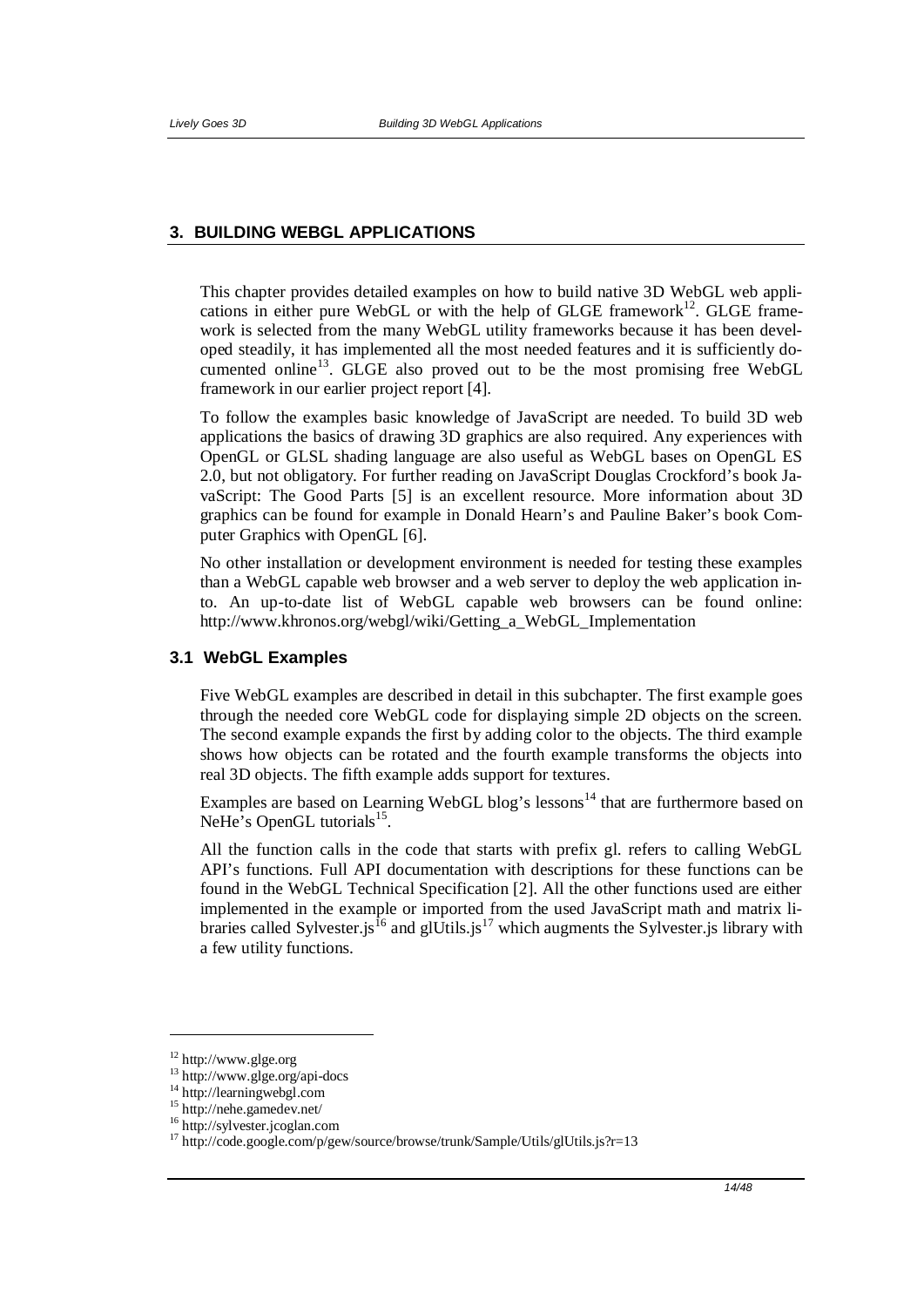#### 3.1.1 Displaying basic 2D shapes

In the first example two basic 2D shapes, a triangle and a square, are drawn on the canvas-element. This example demonstrates all the obligatory parts of code needed for setting up a simple WebGL application.

Listing 1 shows the HTML code containing the HTML5 canvas element.

```
<!DOCTYPE html> 
<h+ml><head> 
     <title>WebGL example 1</title> 
     <meta http-equiv="content-type" content="text/html; charset=ISO-8859-1"> 
     <script type="text/javascript" src="sylvester.js"></script> 
     <script type="text/javascript" src="glUtils.js"></script> 
 </head> 
 <body onload="webGLStart();"> 
     <canvas id="example-canvas" style="border: none;" 
     width="500" height="500"></canvas> 
 </body> 
</html>
```
Listing 1. HTML code for the first WebGL example.

After the HTML5's <!DOCTYPE html> definition two utility libraries are loaded. Sylvester.js is a JavaScript math library for handling vectors and matrices. glUtils.js augments Sylvester.js with functions needed for perspective 3D drawing. Both libraries are available online for free and are widely used with WebGL examples.

The <body> section includes <canvas> element in which the WebGL content is rendered. Canvas element is labeled to make it easier to access it via JavaScript's DOM functions and it is initialized to size  $500x500$  pixels. When the  $\langle \text{body} \rangle$  section of the web page is loaded a JavaScript function called webGLStart() is called.

To draw something in the canvas three more JavaScript scripts have to be added to the <head> section of the HTML code. Firstly two shaders are needed for drawing the output. In short explanation a Vertex shader is called for every vertex the application is drawing and it defines where the vertex is drawn and a Fragment shader defines the color for every pixel to be drawn. The shader codes are actually run on the graphic card, which significantly helps JavaScript performance. Shaders used in the first example can be seen in Listing 2 and although they syntactically look like JavaScript they are actually written in GLSL shading language [6].

```
<script id="shader-fs" type="x-shader/x-fragment"> 
    #ifdef GL_ES 
    precision highp float; 
     #endif 
     void main(void) { 
         gl_FragColor = vec4(1.0, 1.0, 1.0, 1.0); 
 } 
</script>
```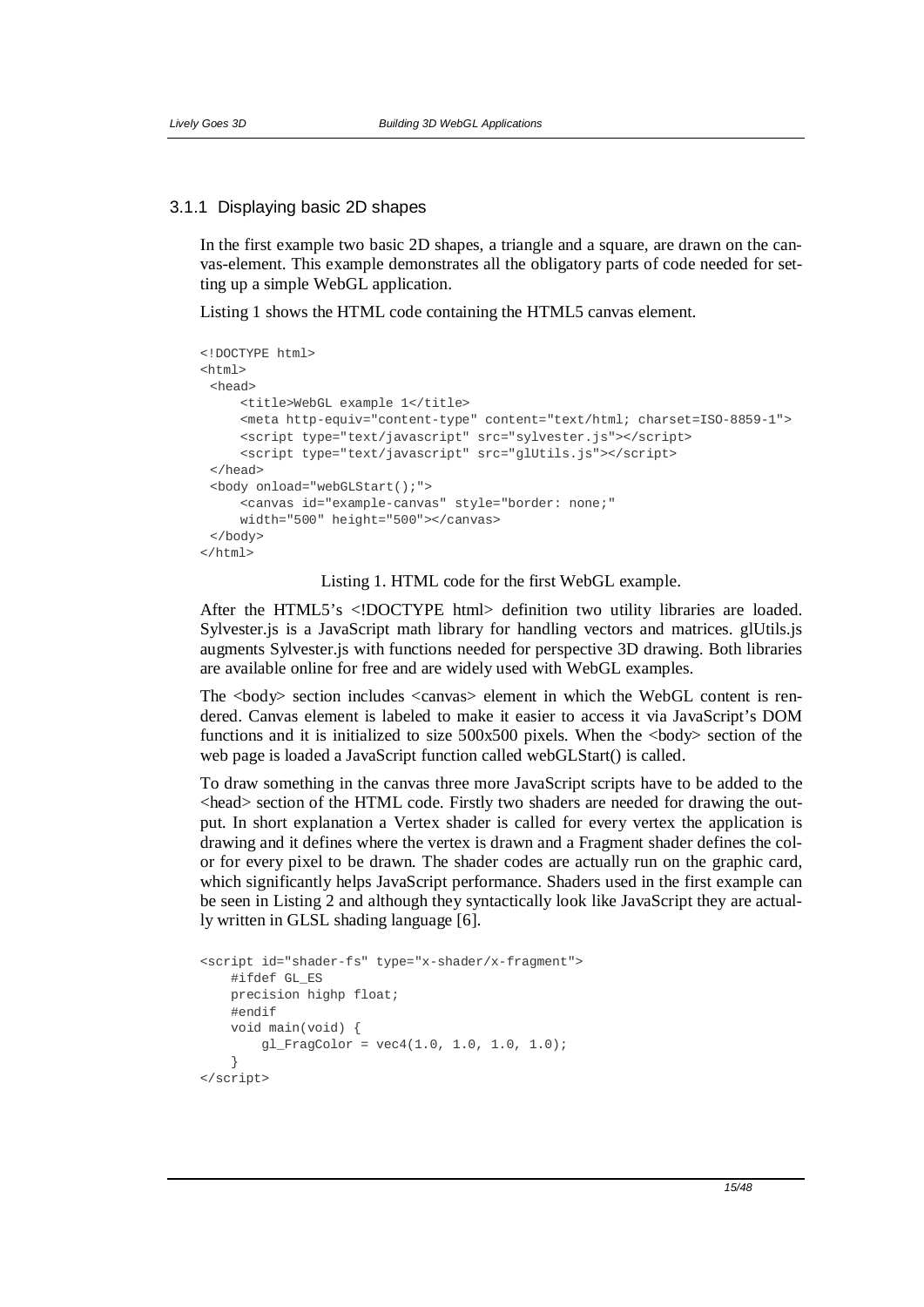```
<script id="shader-vs" type="x-shader/x-vertex"> 
  attribute vec3 aVertexPosition; 
  uniform mat4 uMVMatrix; 
  uniform mat4 uPMatrix; 
  void main(void) { 
    gl_Position = uPMatrix * uMVMatrix * vec4(aVertexPosition, 1.0); 
 } 
</script>
```
Listing 2. Fragment and vertex shaders used in the first WebGL example.

The #ifdef part of the fragment shader tells the graphic card what float precision to use. In this first example everything is drawn in white, so the Fragment shader simply defines the drawing color for every pixel to be white by giving it RGB values and an alpha parameter for defining transparency.

The vertex shader defines one attribute (attributes are the input of the shader), aVertex-Position, which is a three dimension vector for defining the coordinates in which the current vertex is located in a 3D space. Also two uniforms are defined: a model-view matrix and a projection matrix, which will be used for calculating 3D projections for the current vertex. The Vertex shader is called for every vertex in the scene and the mainfunction calculates where the given vertex should be drawn in the canvas.

After we have defined the shaders we are ready to write the actual application, which is done by adding the third JavaScript script into the <head> section. In this script we need to define the webGLStart() function (seen in Listing 3) that is called when the webpage is loaded.

The webGLStart() function simply initializes everything and draws the application into screen. First the  $\langle$ canvas $\rangle$  element is initialized for handling WebGL context (initGL), the shaders we just created are initialized (initShaders) and the triangle and the square we have decided to draw are created (initBuffers). After that a clearing color for the canvas is defined to be black (gl.clearColor) and something called a depth test is enabled. Enabling the depth test hides objects drawn behind objects in front of them. Finally a function that draws these shapes into the <canvas> element is called (drawScene()).

The webGLStart() function is seen in Listing 3.

```
function webGLStart() { 
    var canvas = document.getElementById("example-canvas"); 
     initGL(canvas); 
     initShaders(); 
     initBuffers(); 
     gl.clearColor(0.0, 0.0, 0.0, 1.0); 
     gl.enable(gl.DEPTH_TEST); 
     drawScene(); 
}
```
Listing 3. webGLStart() function.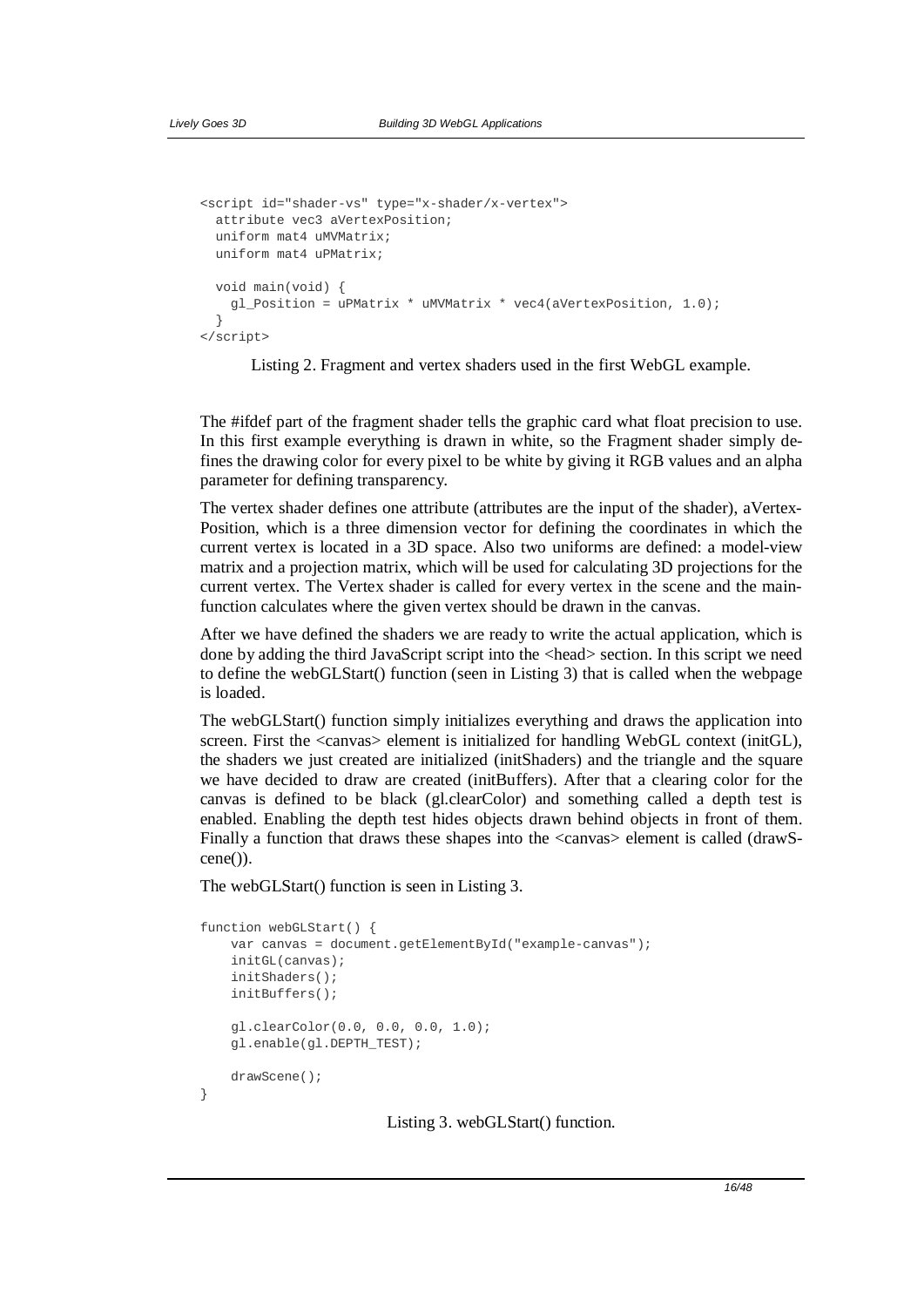Next the initialization functions initGL(), initShaders() and initBuffers() have to be created. The initGL function that initializes WebGL context can be seen in Listing 4.

```
var gl; 
function initGL(canvas) { 
    try { 
      gl = canvas.getContext("experimental-webgl"); 
       gl.viewport(0, 0, canvas.width, canvas.height); 
    \} catch(e) {
 } 
     if (!gl) { 
       alert("Could not initialise WebGL, sorry :-("); 
 } 
}
```
Listing 4. webGLStart() function.

Before the initGL function a global variable called gl is created. The WebGL context is saved to this variable by calling <canvas> element's getContext function with a parameter "experimental-webgl". When the getContext function is called with this parameter a WebGLRenderingContext object is created and returned to gl-variable and functions defined in the WebGL specification can be called by using the syntax gl.functionName(parameters). The "experimental-webgl" parameter has been used with the current web browsers but it should be changing into "webgl" in the future browser versions as the WebGL specification has reached version 1.0. After that we tell the WebGL context the size of our canvas (gl.viewport) and check if WebGL context got initialized correctly or not.

For initializing the shaders we need to make two functions: initShaders() seen in Listing 5 and getShader() seeing in Listing 6.

```
var shaderProgram; 
function initShaders() { 
  var fragmentShader = qetshader(ql, "shader-fs");var vertexShader = qetShader(ql, "shader-vs");
  shaderProgram = gl.createProgram(); 
  gl.attachShader(shaderProgram, vertexShader); 
  gl.attachShader(shaderProgram, fragmentShader); 
   gl.linkProgram(shaderProgram); 
   if (!gl.getProgramParameter(shaderProgram, gl.LINK_STATUS)){ 
    alert("Could not initialise shaders"); 
 }
```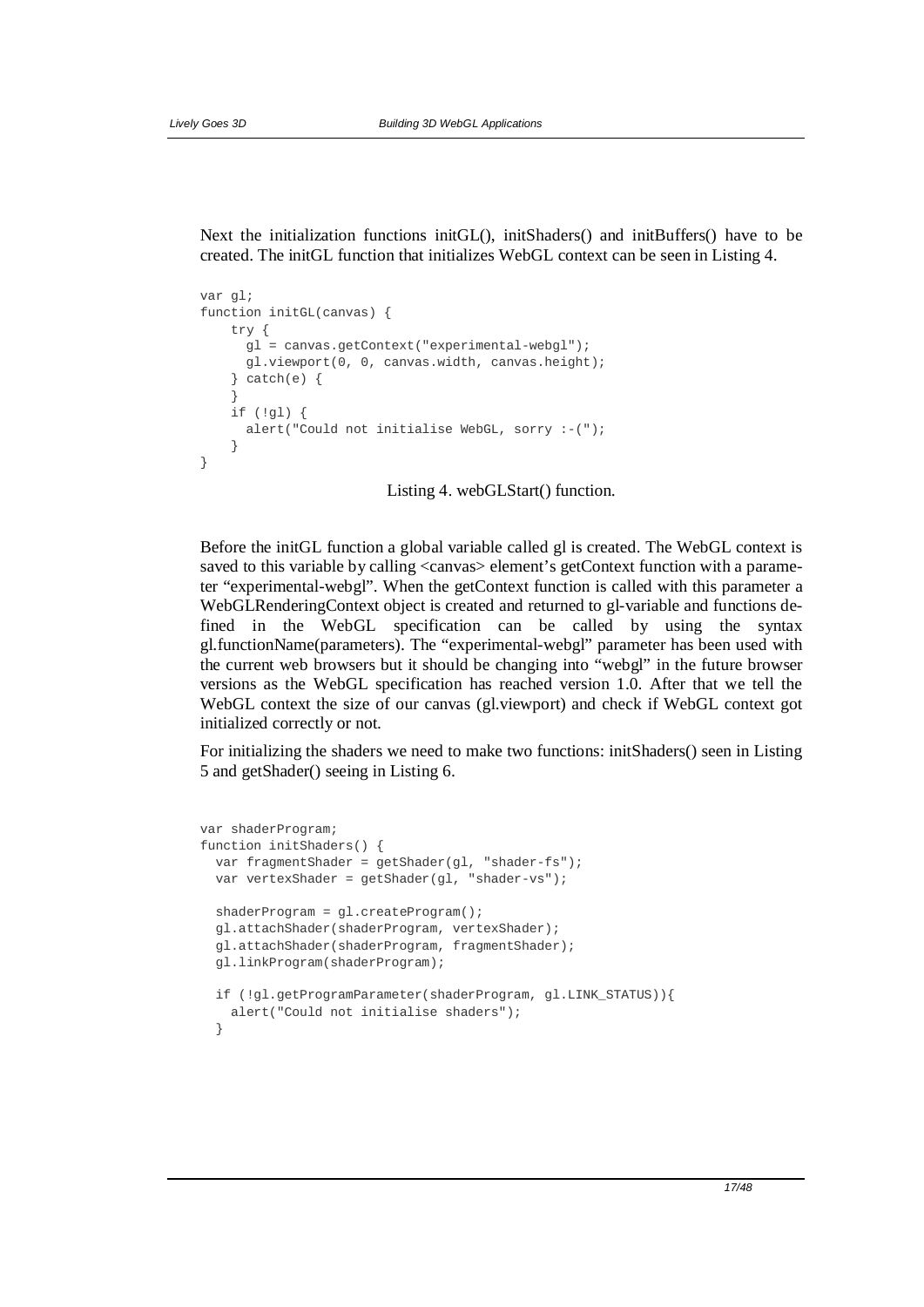```
 gl.useProgram(shaderProgram); 
  shaderProgram.vertexPositionAttribute=gl.getAttribLocation(shaderProgram, 
                                                                "aVertexPosition"); 
  gl.enableVertexAttribArray(shaderProgram.vertexPositionAttribute); 
 shaderProgram.pMatrixUniform = ql.getUniformLocation(shaderProgram,"uPMatrix");
  shaderProgram.mvMatrixUniform = gl.getUniformLocation(shaderProgram,"uMVMatrix"); 
}
```
Listing 5. Code for initShaders() function.

The initShaders() function finds the fragment and vertex shaders we created by calling getShader() function and creates a global variable called shaderProgram, which is initialized as a WebGLProgram object (gl.createProgram). Each WebGLProgram object can hold two shaders, a fragment shader and a vertex shader, which it will run on the graphics card. After the shaderProgram variable is initialized, the shaders are attached to it (gl.attachShader), the object is linked (gl.linkProgram) and finally it is set to be used (gl.useProgram). As we created an aVertexPosition attribute into the vertex shader (seen in Listing 2) we can now save it to the shaderProgram as well (gl.getAttribLocation) as we need it for passing the triangle's and square's vertices to the shader. We also need to tell WebGL that we want to provide values for the attribute by using this array (gl.enableVertexAttribArray). The last two lines store the model-view and the projection matrices created in the vertex shader (seen in Listing 2) to the shaderProgram as well (gl.getUniformLocation). Now the shaders are initialized to the graphics card and are ready to be used.

```
function getShader(gl, id) { 
     var shaderScript = document.getElementById(id); 
     if (!shaderScript) { 
      return null; 
     } 
    var str = " ";
     var k = shaderScript.firstChild; 
     while (k) { 
      if (k.noderype == 3) {
         str += k.textContent; 
 } 
      k = k.nextSibling; } 
     var shader; 
    if (shaderScript.type == "x-shader/x-fragment") {
       shader = gl.createShader(gl.FRAGMENT_SHADER); 
    \} else if (shaderScript.type == "x-shader/x-vertex") {
       shader = gl.createShader(gl.VERTEX_SHADER); 
     } else { 
       return null; 
 } 
     gl.shaderSource(shader, str); 
     gl.compileShader(shader);
```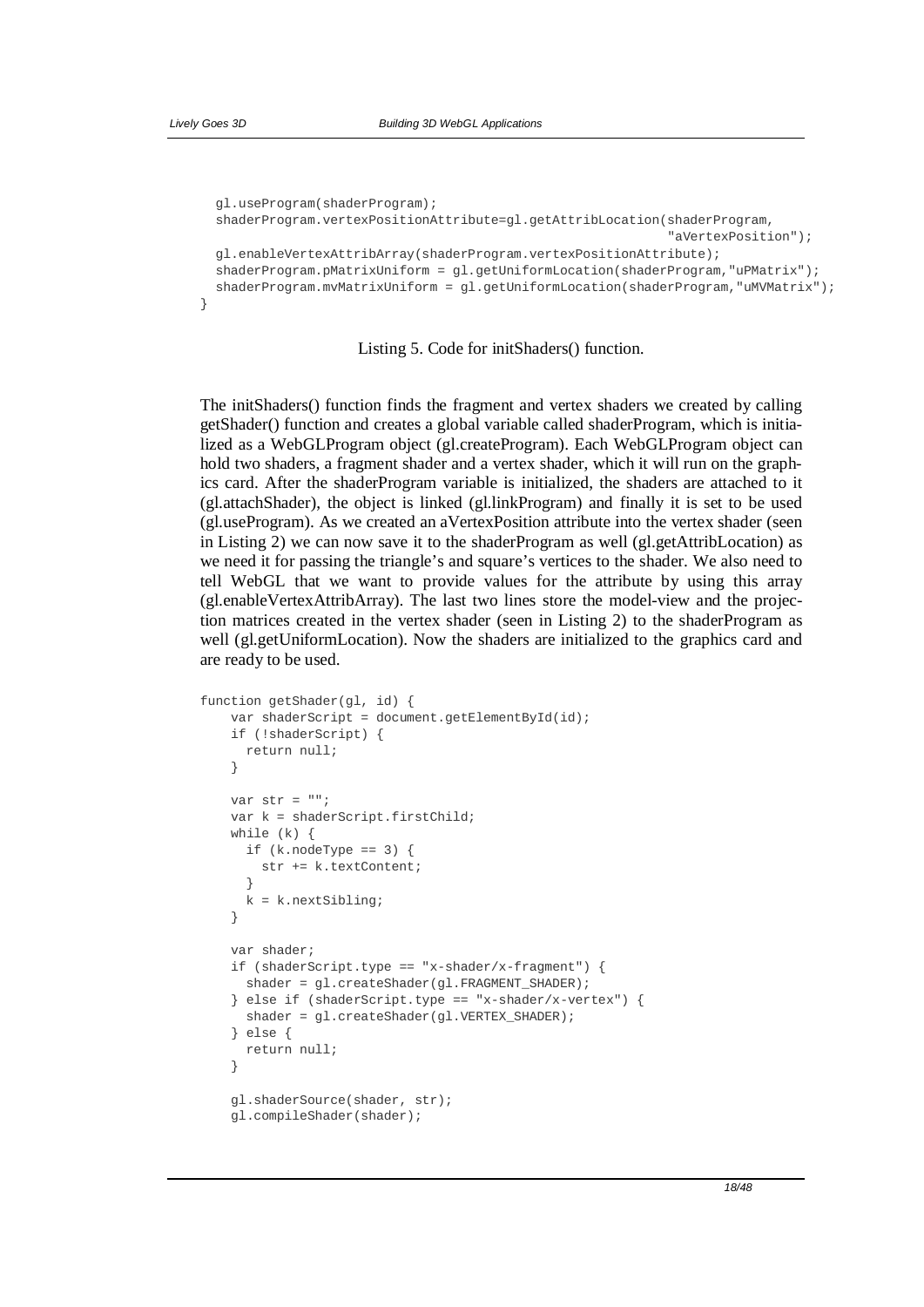}

```
 if (!gl.getShaderParameter(shader, gl.COMPILE_STATUS)) { 
      alert(gl.getShaderInfoLog(shader)); 
      return null; 
 } 
     return shader;
```
Listing 6. Code for getShader() function.

The getShader() function used in the initShaders() function is seen in Listing 6. The code finds the wanted element in the HTML code defined by the element's id and saves textContent from all the elements's text nodes (nodeType == 3) into a single string. It is then checked whether a fragment or a vertex shader is to be created and the created string is used to initialize the shader. After that the shader is compiled (gl.compileShader) into a form that is understood by the WebGLProgram object used in the initShaders() function. The created shader is returned as an object.

After the WebGL context and shaders are initialized and we can start drawing objects. First we have to create the triangle and the square objects we want to display and to write a function that draws them on the canvas. The objects are defined in an initBuffers() function by defining the bounds of the objects by vertices as seen in Listing 7.

```
var triangleVertexPositionBuffer; 
var squareVertexPositionBuffer; 
function initBuffers() { 
  triangleVertexPositionBuffer = gl.createBuffer(); 
  gl.bindBuffer(gl.ARRAY_BUFFER, triangleVertexPositionBuffer); 
  var vertices = [ 
         0.0, 1.0, 0.0, 
        -1.0, -1.0, 0.0, 1.0, -1.0, 0.0 
   ]; 
  gl.bufferData(gl.ARRAY_BUFFER, new Float32Array(vertices), gl.STATIC_DRAW); 
   triangleVertexPositionBuffer.itemSize = 3; 
   triangleVertexPositionBuffer.numItems = 3; 
   squareVertexPositionBuffer = gl.createBuffer(); 
   gl.bindBuffer(gl.ARRAY_BUFFER, squareVertexPositionBuffer); 
   vertices = [ 
         1.0, 1.0, 0.0, 
-1.0, 1.0, 0.0,1.0, -1.0, 0.0,-1.0, -1.0, 0.0 ]; 
   gl.bufferData(gl.ARRAY_BUFFER, new Float32Array(vertices), gl.STATIC_DRAW); 
   squareVertexPositionBuffer.itemSize = 3; 
   squareVertexPositionBuffer.numItems = 4; 
}
```
Listing 7. initBuffers() function.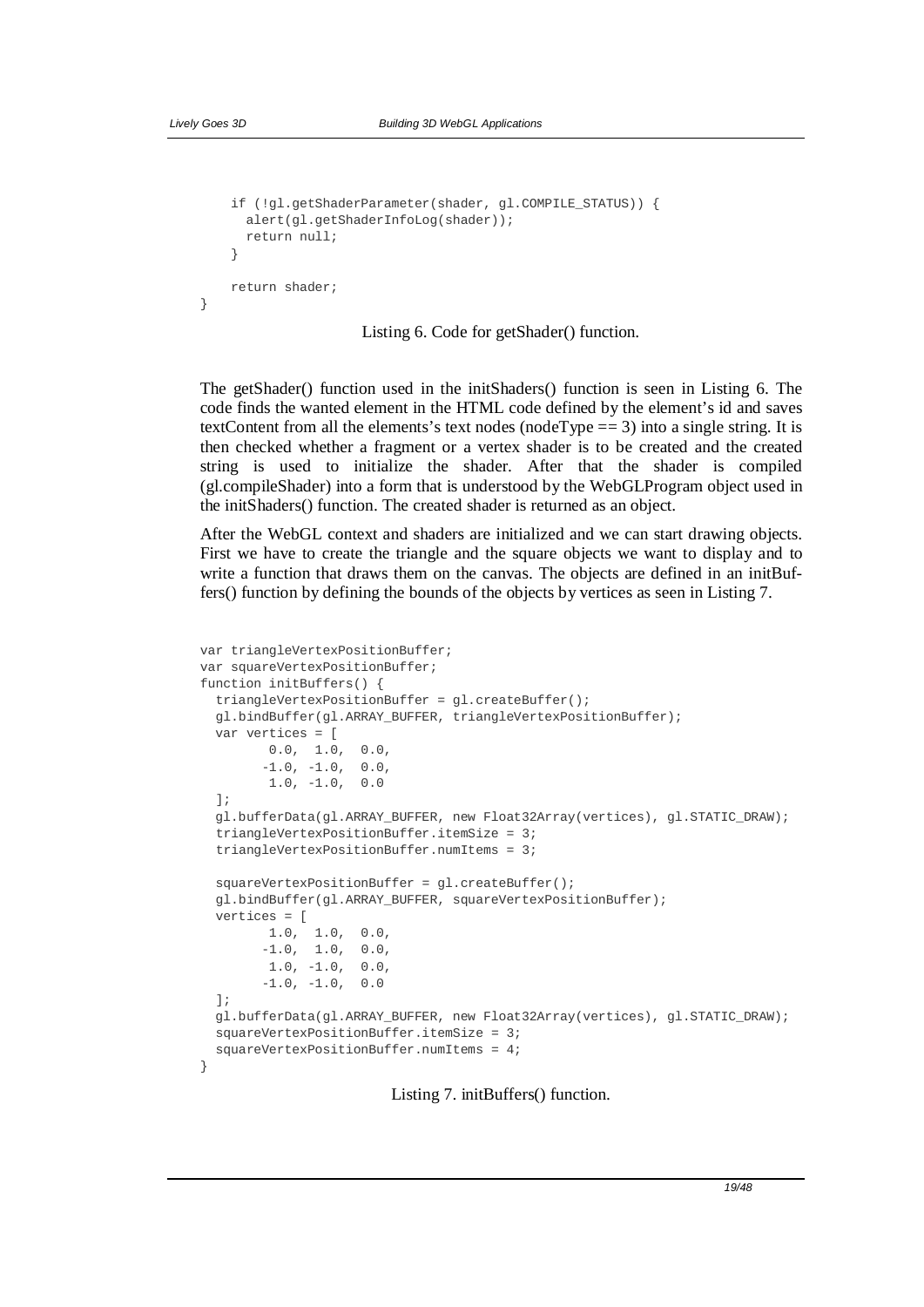The initBuffer() function creates two buffers (gl.createBuffer), triangleVertexPosition-Buffer for the triangle and squareVertexPositionBuffer for the square. The buffers are bound to the WebGL context (gl.bindBuffer) and needed vertices (three needed to draw a triangle and four needed to draw a square) are added to the buffer (gl.bufferData). The vertices are given as coordinates, which defines the corner points of the objects in a 3D space. Two parameters are passed to both buffers: itemSize, which indicates the length of each coordinate and numItems, which defines how many coordinates each buffer holds (three for triangle, four for square). These parameters are needed when the objects are drawn into the canvas in the drawScene() function shown in Listing 8.

```
function drawScene() { 
  gl.clear(gl.COLOR_BUFFER_BIT | gl.DEPTH_BUFFER_BIT); 
  perspective(45, 1.0, 0.1, 100.0); 
   loadIdentity(); 
  mvTranslate([-1.5, 0.0, -7.0]); 
  gl.bindBuffer(gl.ARRAY_BUFFER, triangleVertexPositionBuffer); 
  gl.vertexAttribPointer(shaderProgram.vertexPositionAttribute, 
                 triangleVertexPositionBuffer.itemSize, gl.FLOAT, false, 0, 0); 
  setMatrixUniforms(); 
  gl.drawArrays(gl.TRIANGLES, 0, triangleVertexPositionBuffer.numItems); 
  mvTranslate([3.0, 0.0, 0.0]); 
  gl.bindBuffer(gl.ARRAY_BUFFER, squareVertexPositionBuffer); 
  gl.vertexAttribPointer(shaderProgram.vertexPositionAttribute, 
                   squareVertexPositionBuffer.itemSize, gl.FLOAT, false, 0, 0); 
   setMatrixUniforms(); 
  gl.drawArrays(gl.TRIANGLE_STRIP, 0, squareVertexPositionBuffer.numItems); 
}
```


The drawScene() function starts with clearing the whole canvas element with the clearing color we defined in webGLStart() function. Next we will set the perspective from which we want to view the scene. As default WebGL draws things in orthographic projection but as we want to use perspective projection so we need to set the perspective. In this scene we will set the field of view to  $45^{\circ}$ , width-to-height ratio to 1.0 (as our canvas was set to 500x500 pixels), near clipping plane to 0.1 and far clipping plane to 100.0.

Defining a position in 3D space can be done using a 4x4 matrix which will hold the coordinates of the point and a vector stating which way we are looking. After this all the needed transitions (moving the camera, moving the objects, finding a certain position etc.) can be done by using matrix calculations. Two matrices are usually used for this: a model-view matrix for placing objects in the right place in the scene and a projection matrix which holds the position of the camera.

To draw our triangle in the desired place in the scene we will first have to initialize our model-view matrix to identity matrix to find the origin. After that we will translate the coordinates 1.5 steps to the left and 7 steps into the scene (further from the point of view) with a matrix calculation (mvTranslate). As we have found the correct place we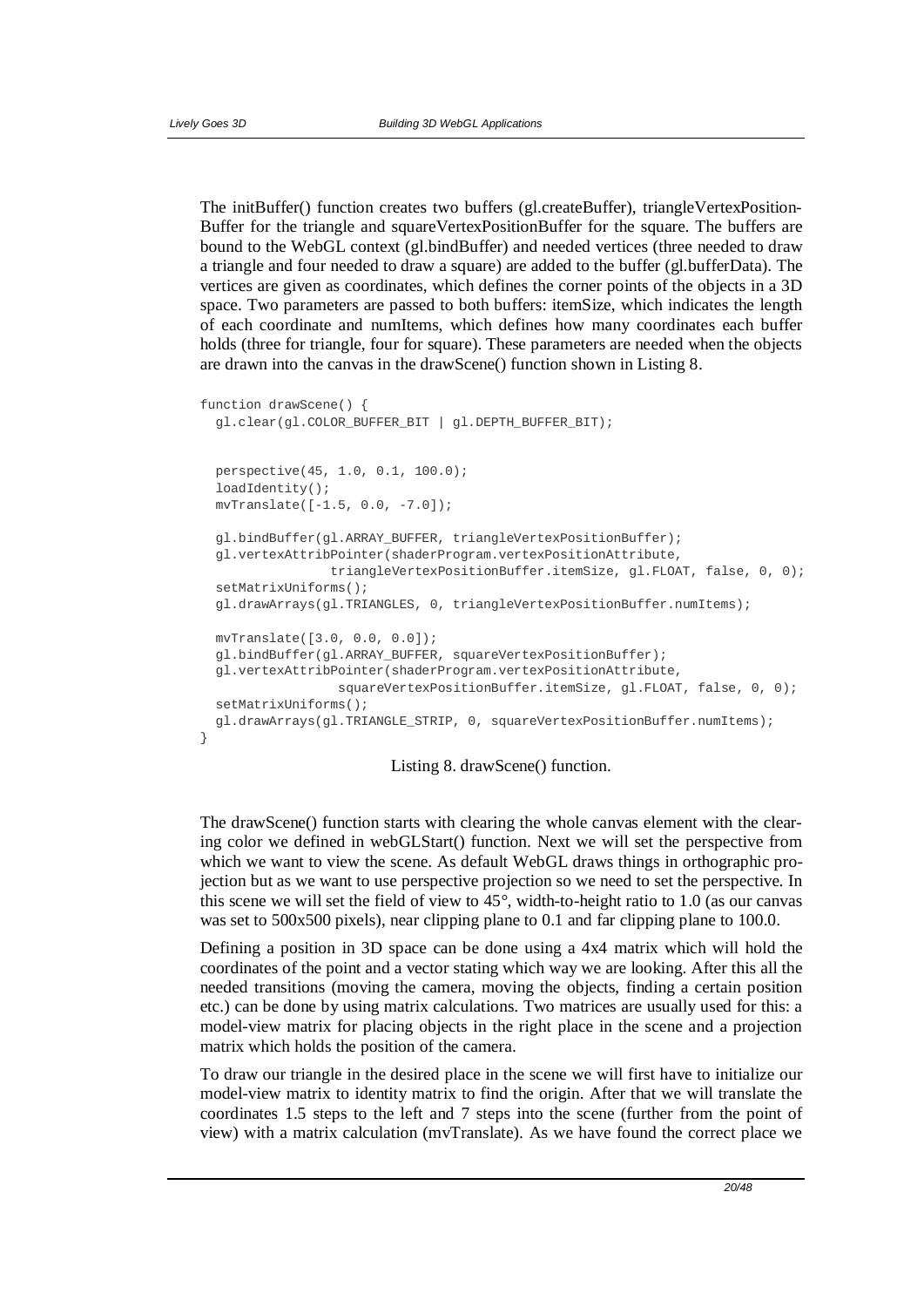will draw the triangle by binding its buffer to the WebGL context (gl.bindBuffer), assigning its vertex buffer to the vertex shader (gl.vertexAttribPointer), taking account of our current model-view and perspective matrices (setMatrixUniforms) and calling gl.drawArrays, which will finally draw the triangle on the scene. After that we repeat the same steps for the square. As we want to draw the square next to the triangle we do not have to reset our model-view matrix to identity matrix in between. Instead we can use the current position stored in the model-view matrix and simply translate 3 steps to the right to find the correct position for the square. The same result would be gained if we first called loadIdentity to get back to origin and then translated 1.5 steps to right and seven steps into the scene.

The first parameter of the gl.drawArrays call defines the way the vertices are drawn. With the triangle we simply give gl.TRIANGLES, which means that the given vertices are drawn simply as triangles. For the cube we use a different parameter gl.TRIANGLE\_STRIP, which is a strip of triangles where the first three vertices you give specify the first triangle, and then the last two of those vertices plus the next one specifies the next triangle, and so on.

To finalize our example we still need to define our model-view and projection matrices and write code for those few matrix functions used in drawScene function. The needed functions are seen in Listing 9.

```
var mvMatrix; 
function loadIdentity() { 
 mvMatrix = Matrix.I(4);} 
function multMatrix(m) { 
 mvMatrix = mvMatrix.x(m);} 
function mvTranslate(v) { 
  var m = Matrix.Translation(\frac{6}{V([v[0], v[1], v[2]])).ensure4x4();
  multMatrix(m); 
} 
var pMatrix; 
function perspective(fovy, aspect, znear, zfar) { 
   pMatrix = makePerspective(fovy, aspect, znear, zfar); 
} 
function setMatrixUniforms() { 
   gl.uniformMatrix4fv(shaderProgram.pMatrixUniform, false, 
                       new Float32Array(pMatrix.flatten())); 
   gl.uniformMatrix4fv(shaderProgram.mvMatrixUniform, false, 
                       new Float32Array(mvMatrix.flatten())); 
}
```
Listing 9. Needed matrix functions.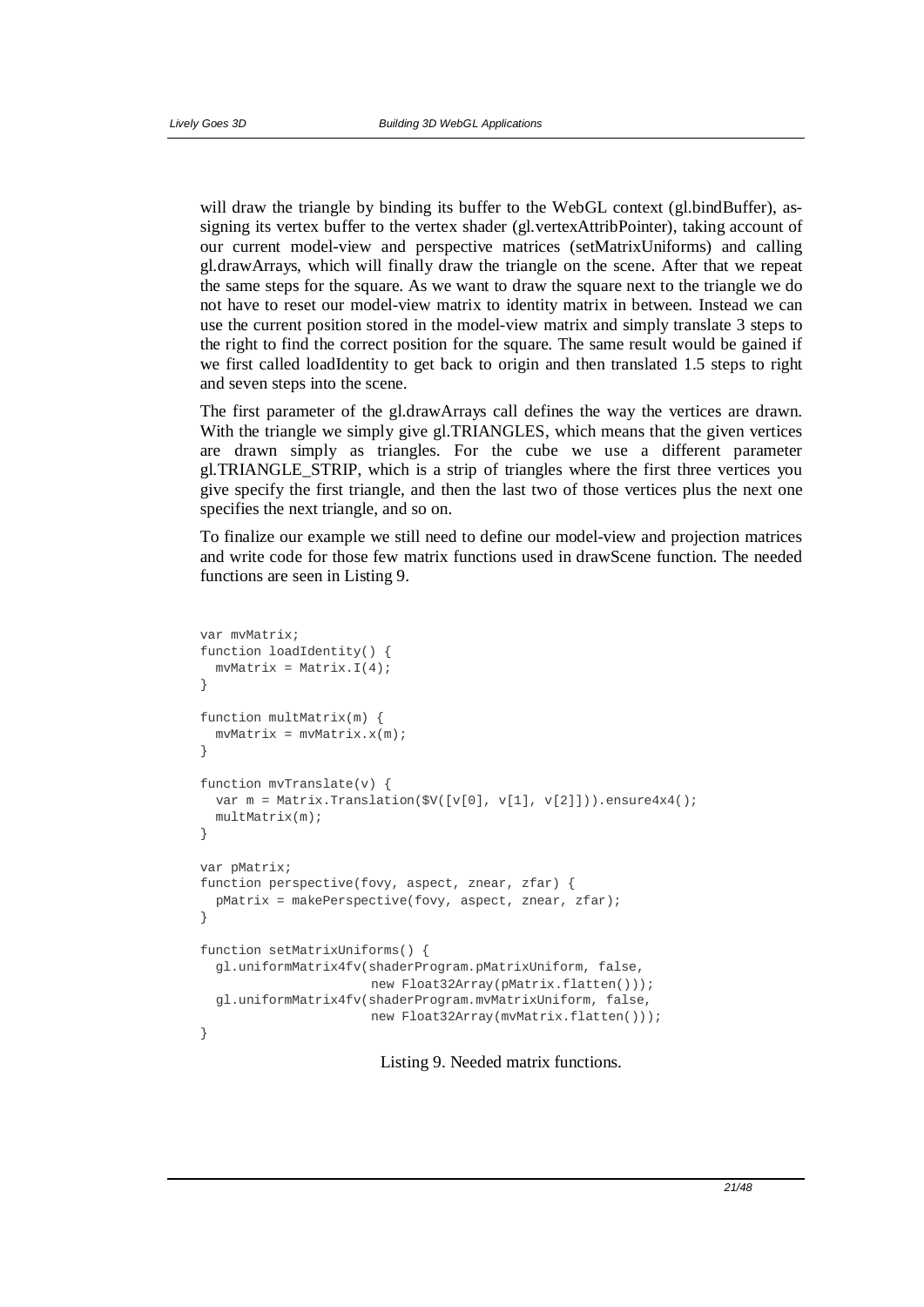These functions create the model-view (mvMatrix) and perspective (pMatrix) matrices for our application and use the Sylvester.js and glUtils.js libraries for the needed matrix calculations. The setMatrixUniforms function sends the values of our JavaScript matrices to the vertex shader's uniforms.



**Figure 2: Example 1 seen in Chrome.**

Screenshot of the resulting WebGL application can be seen in Figure 2. Full source code for this first example can be found at Attachment 1.

## 3.1.2 Adding colors

In the second example we will add some color to the existing shapes. Adding colors to the existing example is pretty straightforward. First we need to modify our shaders so that they can draw different colors, then we will have to add color buffers to our shapes to define in which color to draw each object and finally the drawScene function needs to be updated so that the added color buffers are used in the drawing. The modified shader codes can be seen in listing 10.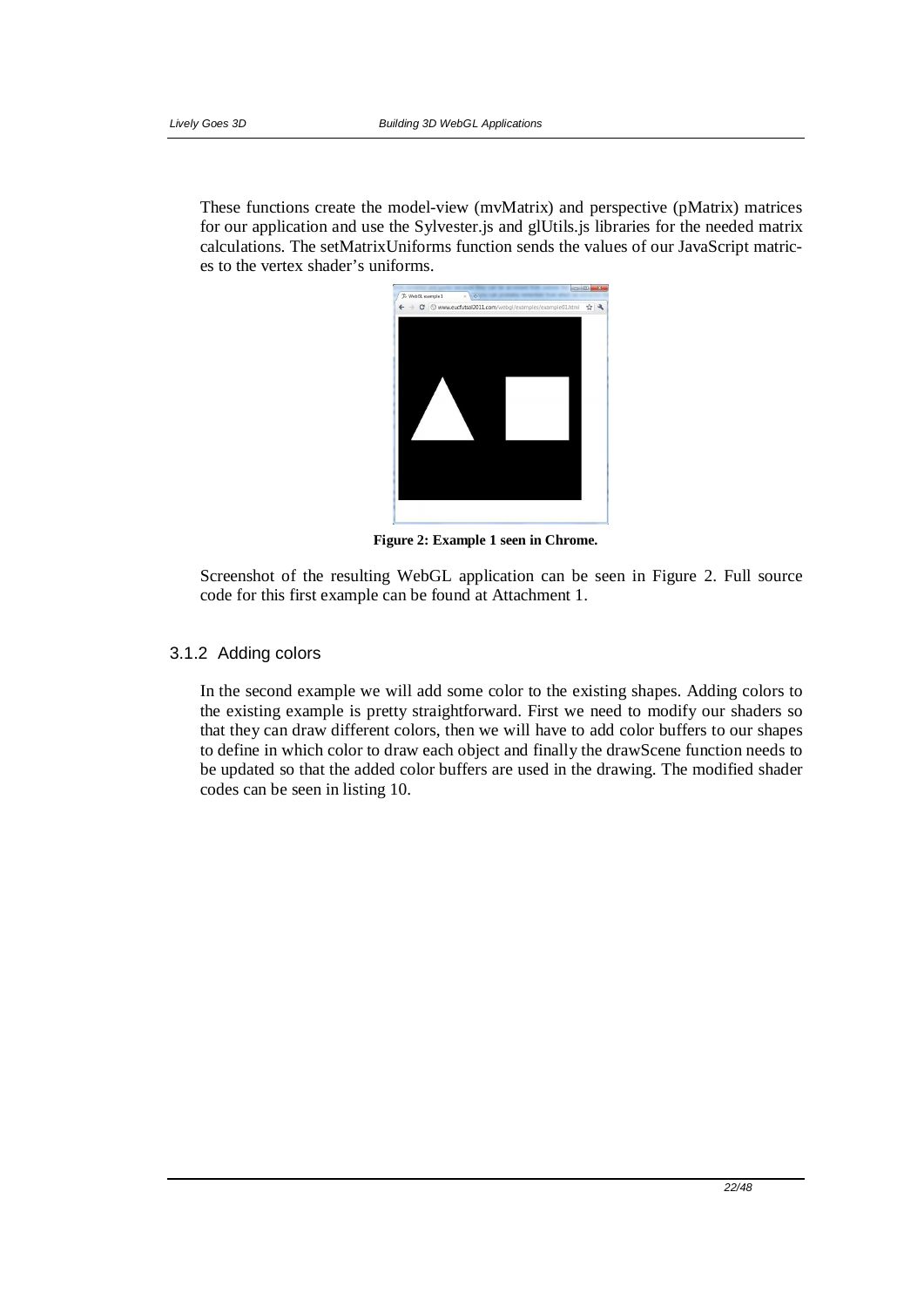```
<script id="shader-fs" type="x-shader/x-fragment"> 
   #ifdef GL_ES 
   precision highp float; 
   #endif 
   varying vec4 vColor; 
   void main(void) { 
     gl_FragColor = vColor; 
   } 
</script> 
<script id="shader-vs" type="x-shader/x-vertex"> 
  attribute vec3 aVertexPosition; 
   attribute vec4 aVertexColor; 
   uniform mat4 uMVMatrix; 
  uniform mat4 uPMatrix; 
  varying vec4 vColor; 
   void main(void) { 
     gl_Position = uPMatrix * uMVMatrix * vec4(aVertexPosition, 1.0); 
     vColor = aVertexColor; 
   } 
</script>
```
Listing 10. Shader codes for the second example.

What we have done here is that we have added another attribute (attributes were the input of the shader) to the vertex shader called aVertexColor. So in addition to calculating the position of the vertex to be drawn we can also specify the color in which it should be drawn. We have also added one varying (these are the output of the shader) called vColor into which we simply assign the given input color (aVertexColor).

In the fragment shader we will simply add one varying called vColor, which will be directly used as the color of the pixel. The value of the vColor is interpolated automatically for each pixel as the fragment shader is called for every pixel.

As we added the aVertexColor attribute to the vertex shader we need to add a reference to it in the initShaders function as well. This is done by adding lines shown in Listing 11 to the initShaders function.

```
shaderProgram.vertexColorAttribute = gl.getAttribLocation(shaderProgram, 
                                                             "aVertexColor"); 
gl.enableVertexAttribArray(shaderProgram.vertexColorAttribute);
```
Listing 11. Addition to the initShaders() function.

This will add a vertexColorAttribute to the shaderProgram, map it to the aVertexColor attribute we added to the vertex shader and enable the attribute in the WebGL context. The shaders are now ready for displaying colors.

Next we need to add color buffers to the triangle and the square. This is done by adding lines shown in Listing 12 to the initBuffers.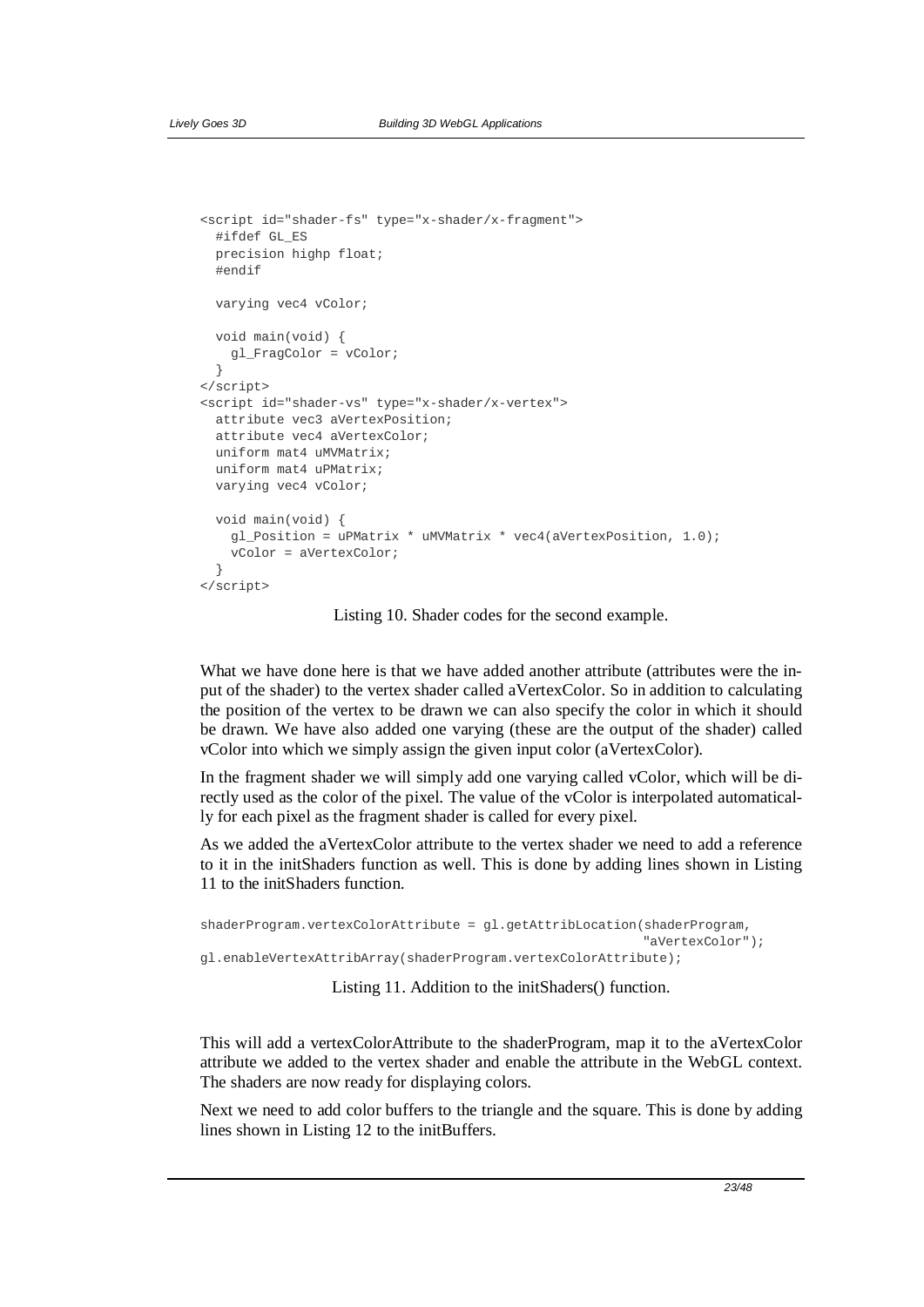```
triangleVertexColorBuffer = gl.createBuffer(); 
gl.bindBuffer(gl.ARRAY_BUFFER, triangleVertexColorBuffer); 
var colors = [ 
         1.0, 0.0, 0.0, 1.0, 
         0.0, 1.0, 0.0, 1.0, 
         0.0, 0.0, 1.0, 1.0, 
]; 
gl.bufferData(gl.ARRAY_BUFFER, new Float32Array(colors), gl.STATIC_DRAW); 
triangleVertexColorBuffer.itemSize = 4; 
triangleVertexColorBuffer.numItems = 3; 
squareVertexColorBuffer = gl.createBuffer(); 
gl.bindBuffer(gl.ARRAY_BUFFER, squareVertexColorBuffer); 
colors = [] 
for (var i=0; i < 4; i++) {
  colors = colors.concat([0.5, 0.5, 1.0, 1.0]);} 
gl.bufferData(gl.ARRAY_BUFFER, new Float32Array(colors), gl.STATIC_DRAW); 
squareVertexColorBuffer.itemSize = 4; 
squareVertexColorBuffer.numItems = 4;
```
Listing 12. Addition to the initBuffers() function.

This addition specifies color buffers for both objects in the same way as their vertices were specified in the previous example. The colors are given with four parameters: red, green, blue and alpha, which defines which color is used in each vertex.

Finally we have to add a few lines into the drawScene() function to get the colors into effect as seen in Listing 13.

```
gl.bindBuffer(gl.ARRAY_BUFFER, triangleVertexColorBuffer); 
gl.vertexAttribPointer(shaderProgram.vertexColorAttribute, 
                      triangleVertexColorBuffer.itemSize, gl.FLOAT, false, 0, 0); 
gl.bindBuffer(gl.ARRAY_BUFFER, squareVertexColorBuffer); 
gl.vertexAttribPointer(shaderProgram.vertexColorAttribute, 
                      squareVertexColorBuffer.itemSize, gl.FLOAT, false, 0, 0);
```
Listing 13. Addition to the drawScene() function.

The first gl.bindBuffer and gl.vertexAttribPointer calls are for drawing the triangle so they need to be added just before setMatrixUniforms() is called for the first time in the drawScene() function. The second gl.bindBuffer and gl.vertexAttribPointer calls are for drawing the triangle so they need to be added just before setMatrixUniforms() is called for the second time. Screenshot of the resulting application is seen in Figure 3.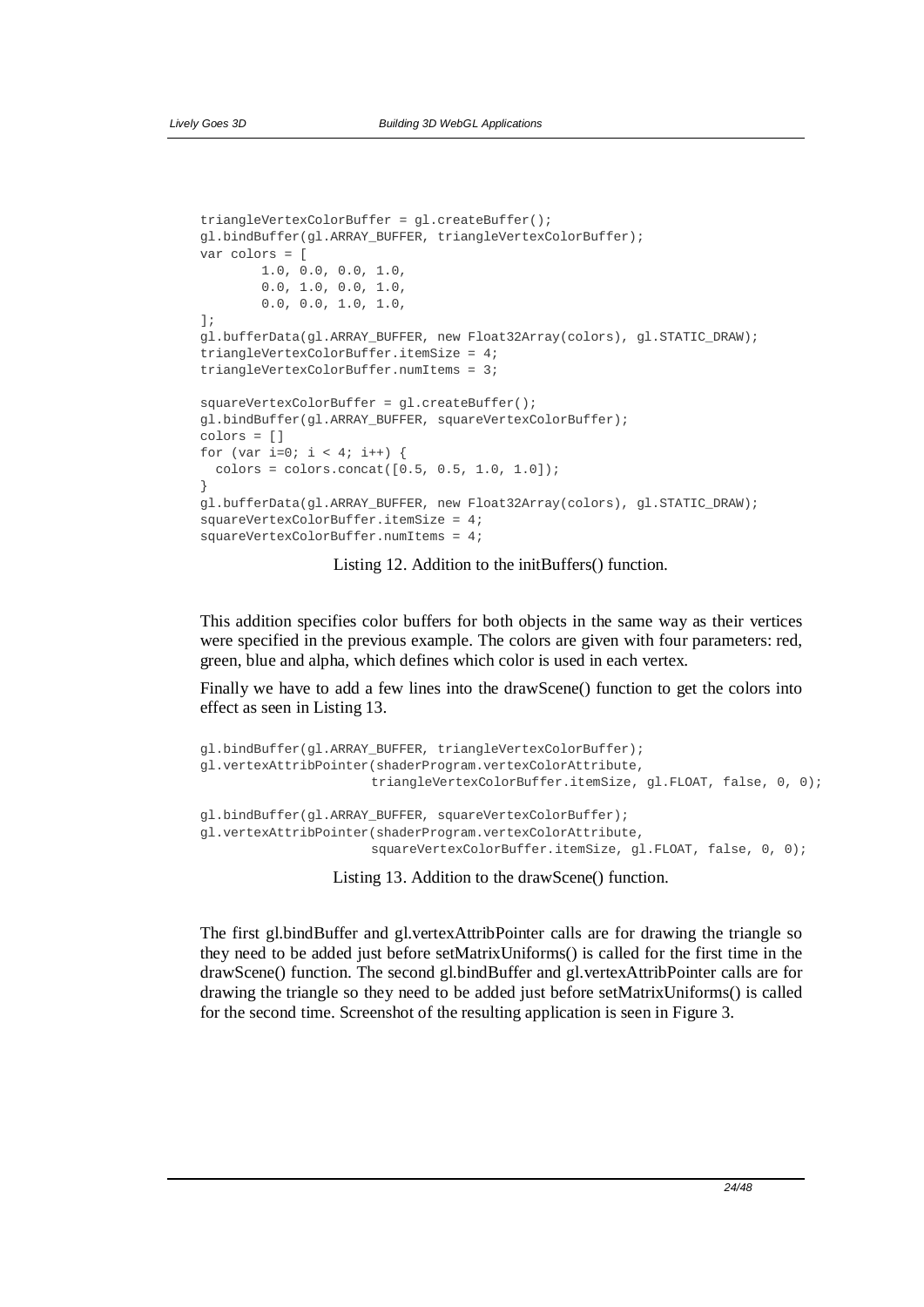

**Figure 3: WebGL example with colors.**

## 3.1.3 Adding rotation

In our third example we will make the triangle and cube rotate around different axis. In our current example the drawScene() function was simply called once in the end of the webGLStart() function. To animate rotation we will have to make a timer in our application, which will repeatedly invoke a function that will calculate the rotation for the next frame and call the drawScene function again.

To start with, the direct call of drawScene() in the end of webGLStart() have to be replaced by the first line shown in Listing 14, which will set a JavaScript timer that will call a function called tick() every 10 milliseconds. Also functions called tick() and animate() as seen in the Listing 14 have to be added into the script.

```
setInterval(tick, 10); 
function tick() { 
  drawScene();
   animate(); 
} 
var lastTime = 0; 
var rTri = 0; 
var rSquare = 0; 
function animate() { 
  var timeNow = new Date().getTime(); 
 if (lastTime != 0) {
     var elapsed = timeNow - lastTime; 
    rTri += (90 * elapsed) / 1000.0; 
   rSquare += (75 * elapsed) / 1000.0; } 
   lastTime = timeNow; 
}
```
Listing 14. Functions to be added for calculating rotation.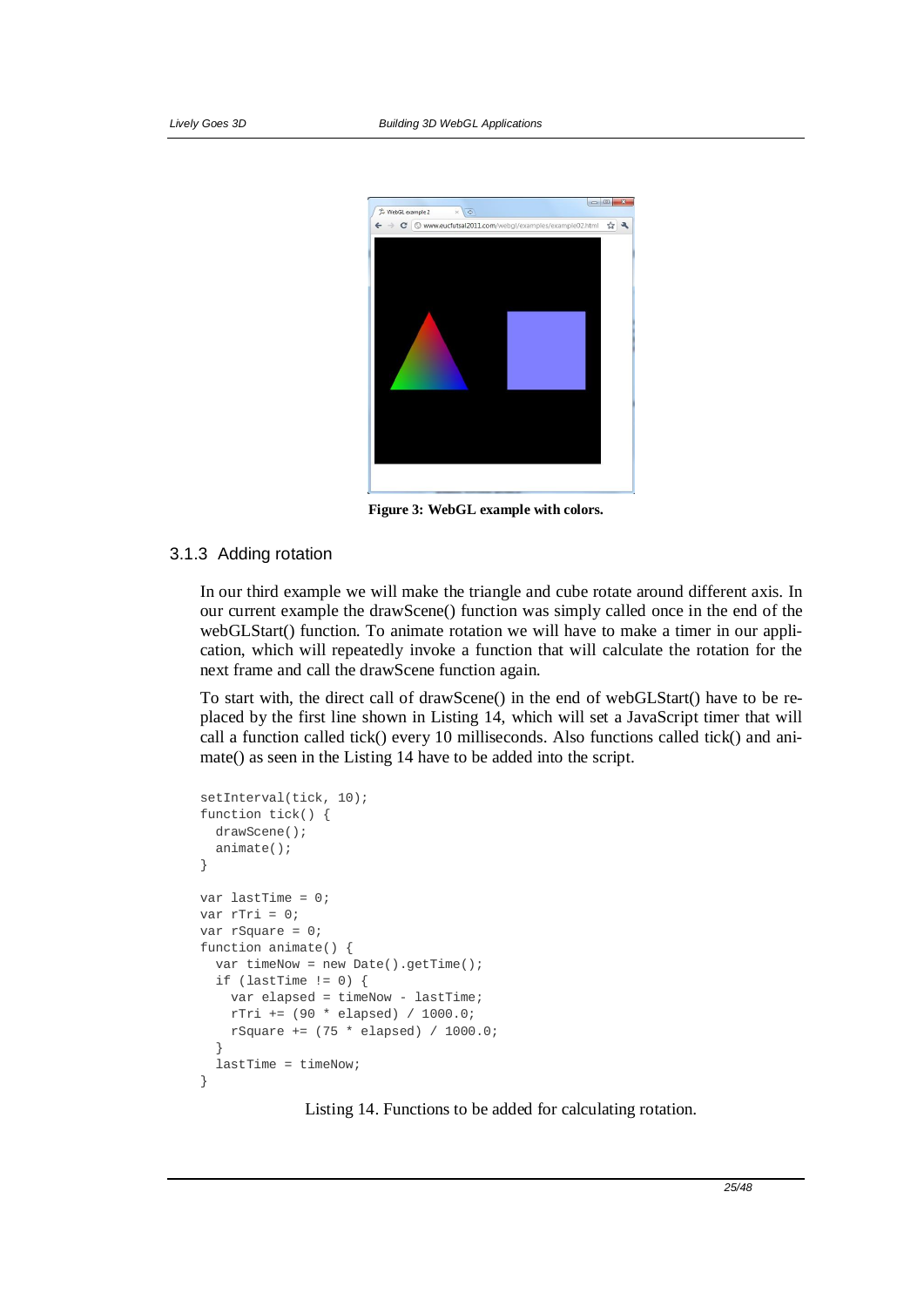The tick() function does two function calls. First it calls drawScene() function to draw the objects into the scene and then it will call animate() function, that will calculate the rotation of the objects for the next frame. The animate() function creates needed variables, calculates how much time have elapsed since the function was called the last time and updates the rotations (rTri and rSquare) based on the elapsed time.

In the previous examples we were simply drawing once and as the objects were stationary we came along nicely with only using one model-view matrix. As we are starting to animate multiple objects it is easier if after drawing one object at certain coordinates with certain rotation one could navigate back to some specific location in the scene and then make the transitions and rotations for the next object. This is possible by making a stack of the model-view matrices so that each transition can be reversed. To make this possible we need to add a variable called mvMatrixStack and two functions for handling the stack: mvPushMatrix() and mvPopMatrix(). Also two more matrix functions are needed for handling the matrix calculations need for rotations. The added functions are shown in Listing 15.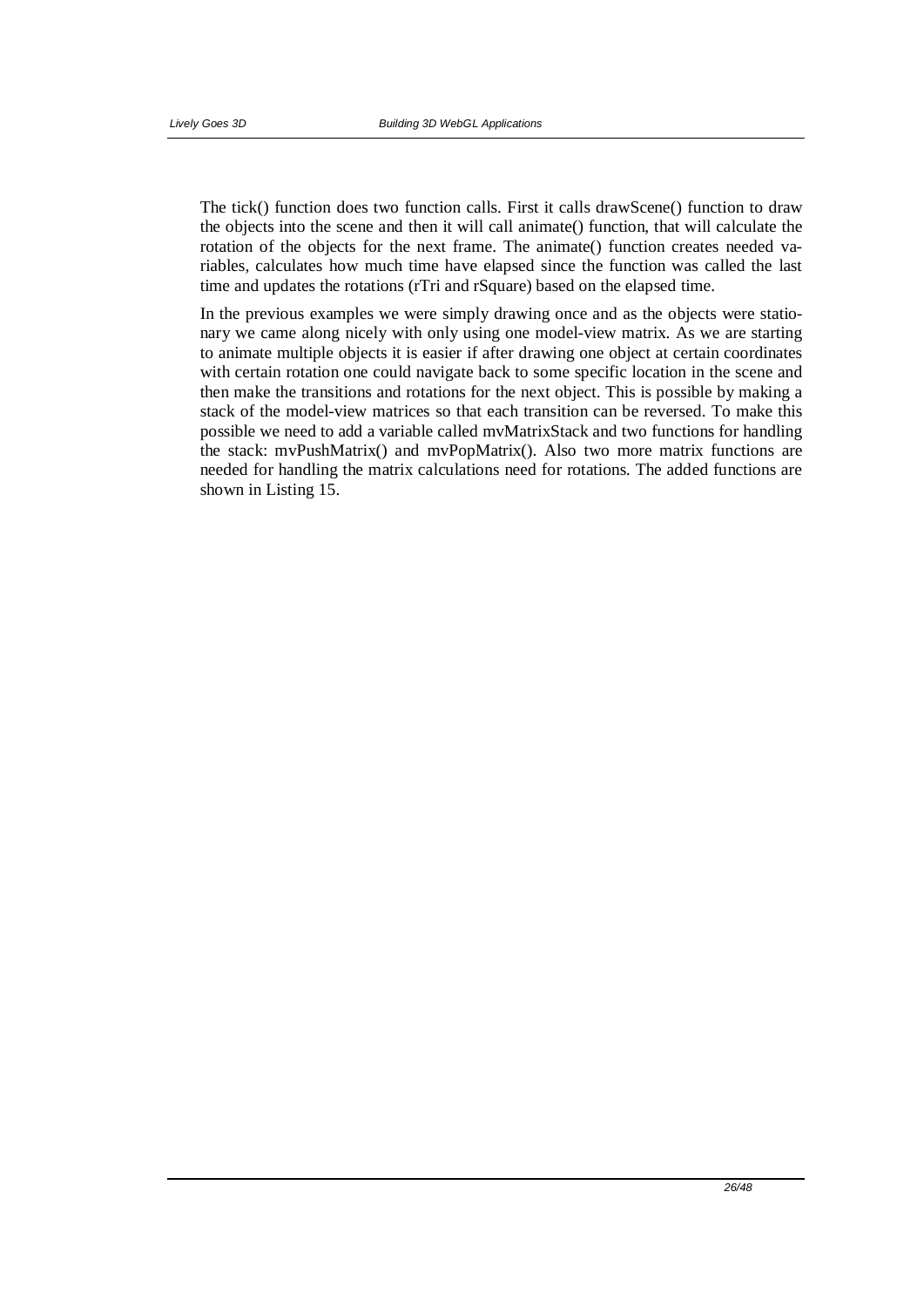```
var mvMatrixStack = []; 
function mvPushMatrix(m) { 
  if (m) { 
    mvMatrixStack.push(m.dup()); 
    mvMatrix = m.dup(); 
   } else { 
    mvMatrixStack.push(mvMatrix.dup()); 
   } 
} 
function mvPopMatrix() { 
   if (mvMatrixStack.length == 0) { 
    throw "Invalid popMatrix!"; 
   } 
  mvMatrix = mvMatrixStack.pop(); 
  return mvMatrix; 
} 
function createRotationMatrix(angle, v) { 
  var arad = angle * Math.PI / 180.0; 
  return Matrix.Rotation(arad, $V([v[0], v[1], v[2]])).ensure4x4(); 
} 
function mvRotate(angle, v) { 
  multMatrix(createRotationMatrix(angle, v)); 
}
```
Listing 15. Added matrix functions.

The final thing to do is to update the drawScene function to use the matrix stack and to rotate the objects. The updated drawScene() function can be seen in Listing 15.

```
function drawScene() { 
  gl.clear(gl.COLOR_BUFFER_BIT | gl.DEPTH_BUFFER_BIT); 
  perspective(45, 1.0, 0.1, 100.0); 
  loadIdentity(); 
  mvPushMatrix(); 
  mvTranslate([-1.5, 0.0, -7.0]); 
  mvRotate(rTri, [0, 1, 0]); 
  gl.bindBuffer(gl.ARRAY_BUFFER, triangleVertexPositionBuffer); 
  gl.vertexAttribPointer(shaderProgram.vertexPositionAttribute, 
                   triangleVertexPositionBuffer.itemSize, gl.FLOAT, false, 0, 0); 
  gl.bindBuffer(gl.ARRAY_BUFFER, triangleVertexColorBuffer); 
  gl.vertexAttribPointer(shaderProgram.vertexColorAttribute, 
                   triangleVertexColorBuffer.itemSize, gl.FLOAT, false, 0, 0); 
  setMatrixUniorms(); 
  gl.drawArrays(gl.TRIANGLES, 0, triangleVertexPositionBuffer.numItems); 
  mvPopMatrix(); 
  mvPushMatrix();
```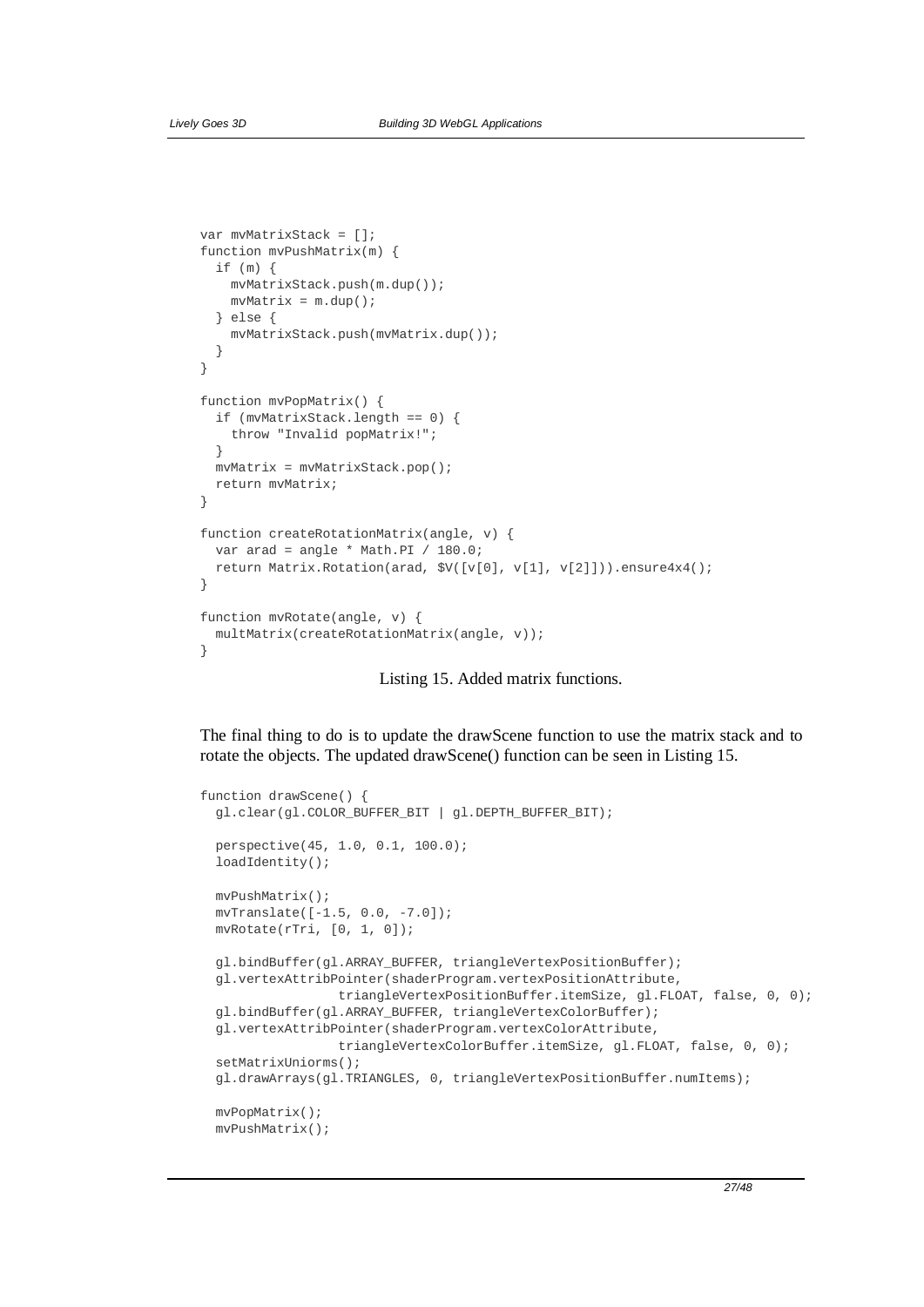```
 mvTranslate([1.5, 0.0, -7.0]); 
  mvRotate(rSquare, [1, 0, 0]); 
  gl.bindBuffer(gl.ARRAY_BUFFER, squareVertexPositionBuffer); 
  gl.vertexAttribPointer(shaderProgram.vertexPositionAttribute, 
                   squareVertexPositionBuffer.itemSize, gl.FLOAT, false, 0, 0); 
  gl.bindBuffer(gl.ARRAY_BUFFER, squareVertexColorBuffer); 
  gl.vertexAttribPointer(shaderProgram.vertexColorAttribute, 
                   squareVertexColorBuffer.itemSize, gl.FLOAT, false, 0, 0); 
  setMatrixUniforms(); 
  gl.drawArrays(gl.TRIANGLE_STRIP, 0, squareVertexPositionBuffer.numItems); 
  mvPopMatrix(); 
}
```
Listing 16. drawScene() function with rotation.

The drawScene() code is otherwise the same as in the previous example, but we have just added the calls needed for using the stack and rotating the objects. In the previous example we first navigated to the coordinates of the triangle and then shifted three steps to right to draw the square. This time we modified the drawing code so that after drawing the triangle we return to origin (calling mvPopMatrix() and mvPushMatrix()) and then make the needed matrix translations before drawing the square. In other words, even though the square is displayed at the same coordinates than before, it is not anymore related three steps right from the triangle, instead it is located 1.5 steps right and 7 steps into the scene from the origin, which can be seen from the parameters of the mvTranslate() function call. To make the objects rotate we have called mvRotate after the mvTranslate calls. When called in this order the objects will rotate around themselves instead of rotating around the whole Y- or Z-axis as seen in Figure 4.



**Figure 4: WebGL example with rotation.**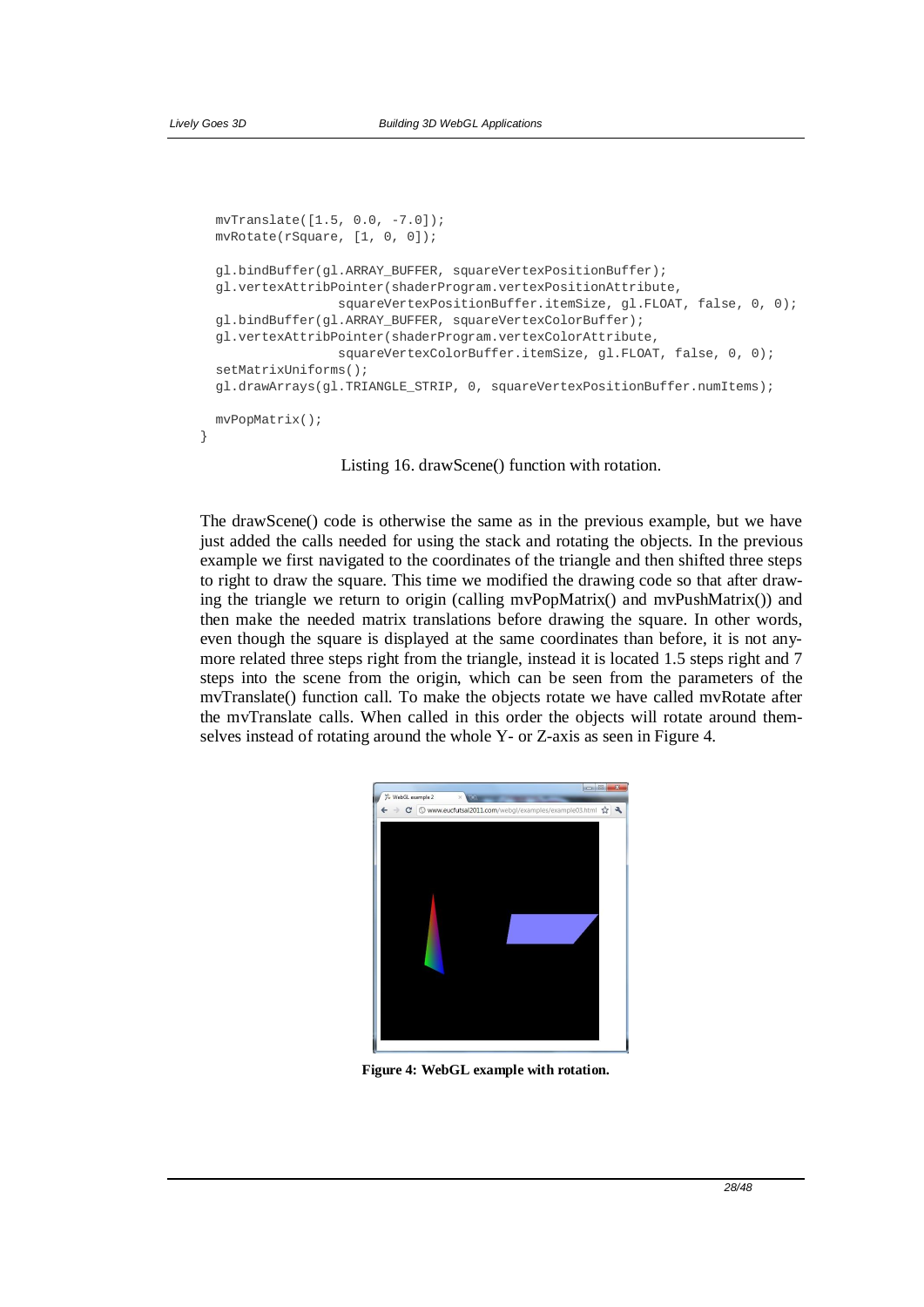### 3.1.4 Adding third dimension

Changing the objects in our example into third dimension can be done by defining a cube with six squares and a pyramid with four triangles and drawing them in appropriate positions in 3D space to create 3D objects. This way we only have to define more vertices and colors in the initBuffer function. All the updated vertices and colors for the pyramid are listed in Listing 17 and for the cube in Listing 18.

| var vertices = [    | $var$ colors = $\lceil$ |
|---------------------|-------------------------|
| // Front face       | // Front face           |
| 0.0, 1.0, 0.0,      | 1.0, 0.0, 0.0, 1.0,     |
| $-1.0, -1.0, 1.0,$  | 0.0, 1.0, 0.0, 1.0,     |
| $1.0, -1.0, 1.0,$   | 0.0, 0.0, 1.0, 1.0,     |
| // Right face       | // Right face           |
| 0.0, 1.0, 0.0,      | 1.0, 0.0, 0.0, 1.0,     |
| $1.0, -1.0, 1.0,$   | 0.0, 0.0, 1.0, 1.0,     |
| $1.0, -1.0, -1.0,$  | 0.0, 1.0, 0.0, 1.0,     |
| // Back face        | // Back face            |
| 0.0, 1.0, 0.0,      | 1.0, 0.0, 0.0, 1.0,     |
| $1.0, -1.0, -1.0,$  | 0.0, 1.0, 0.0, 1.0,     |
| $-1.0, -1.0, -1.0,$ | 0.0, 0.0, 1.0, 1.0,     |
| // Left face        | // Left face            |
| 0.0, 1.0, 0.0,      | 1.0, 0.0, 0.0, 1.0,     |
| $-1.0, -1.0, -1.0,$ | 0.0, 0.0, 1.0, 1.0,     |
| $-1.0, -1.0, 1.0$   | 0.0, 1.0, 0.0, 1.0      |
| $\exists$ ;         | $\exists$ ;             |
|                     |                         |

Listing 17. Vertices and colors for the pyramid.

```
vertices = [ 
     // Front face 
-1.0, -1.0, 1.0,
 1.0, -1.0, 1.0, 
 1.0, 1.0, 1.0, 
     -1.0, 1.0, 1.0, // Back face 
     -1.0, -1.0, -1.0,-1.0, 1.0, -1.0,
     1.0, 1.0, -1.0,1.0, -1.0, -1.0, // Top face 
-1.0, 1.0, -1.0,
-1.0, 1.0, 1.0, 1.0, 1.0, 1.0, 
      1.0, 1.0, -1.0, 
      // Bottom face 
     -1.0, -1.0, -1.0,1.0, -1.0, -1.0,1.0, -1.0, 1.0,-1.0, -1.0, 1.0,
```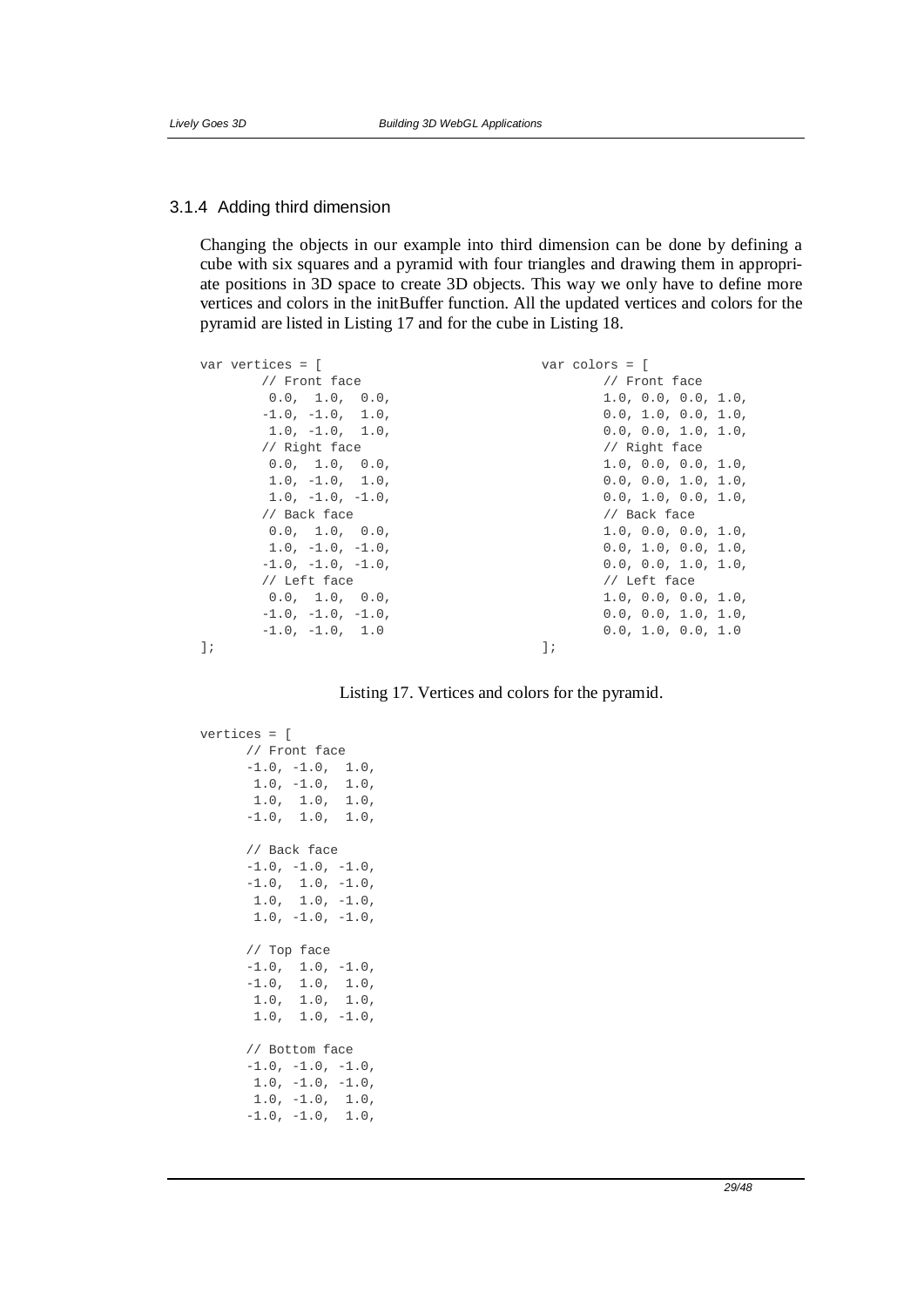```
 // Right face 
       1.0, -1.0, -1.0,1.0, 1.0, -1.0, 1.0, 1.0, 1.0, 
 1.0, -1.0, 1.0, 
       // Left face 
      -1.0, -1.0, -1.0,-1.0, -1.0, 1.0,-1.0, 1.0, 1.0,-1.0, 1.0, -1.0,]; 
colors = [ 
      [1.0, 0.0, 0.0, 1.0], // Front face 
       [1.0, 1.0, 0.0, 1.0], // Back face 
      [0.0, 1.0, 0.0, 1.0], // Top face<br>[1.0, 0.5, 0.5, 1.0], // Bottom face
      [1.0, 0.5, 0.5, 1.0],[1.0, 0.0, 1.0, 1.0], // Right face<br>[0.0, 0.0, 1.0, 1.0], // Left face
      [0.0, 0.0, 1.0, 1.0],]; 
var unpackedColors = []; 
for (var i in colors) { 
  var color = colors[i]; 
 for (var j=0; j < 4; j++) {
     unpackedColors = unpackedColors.concat(color); 
 } 
} 
gl.bufferData(gl.ARRAY_BUFFER, new Float32Array(unpackedColors), gl.STATIC_DRAW); 
squareVertexColorBuffer.itemSize = 4; 
squareVertexColorBuffer.numItems = 24;
```
Listing 18. Vertices and colors for the cube.

As there are now more items in the buffers the numItems attributes of all the buffers have to be updated as well (12 items for pyramid and 24 for cube).

This addition of vertices and colors is enough for drawing the pyramid but for the cube we will show an alternative method. Instead of using gl.TRIANGLE\_STRIP and drawArrays we will be using drawElements function with gl.TRIANGLES. This provides better performance as more vertices can be re-used when displaying 3D objects. For using drawElements we need to create a global parameter called squareVertexIndexBuffer and define it as an element array buffer as shown in Listing 19.

```
squareVertexIndexBuffer = gl.createBuffer(); 
gl.bindBuffer(gl.ELEMENT_ARRAY_BUFFER, squareVertexIndexBuffer); 
var squareVertexIndices = [ 
       0, 1, 2, 0, 2, 3, // Front face 
       4, 5, 6, 4, 6, 7, // Back face 
       8, 9, 10, 8, 10, 11, // Top face 
       12, 13, 14, 12, 14, 15, // Bottom face 
       16, 17, 18, 16, 18, 19, // Right face 
                     20, 21, 22, 20, 22, 23 // Left face 
];
```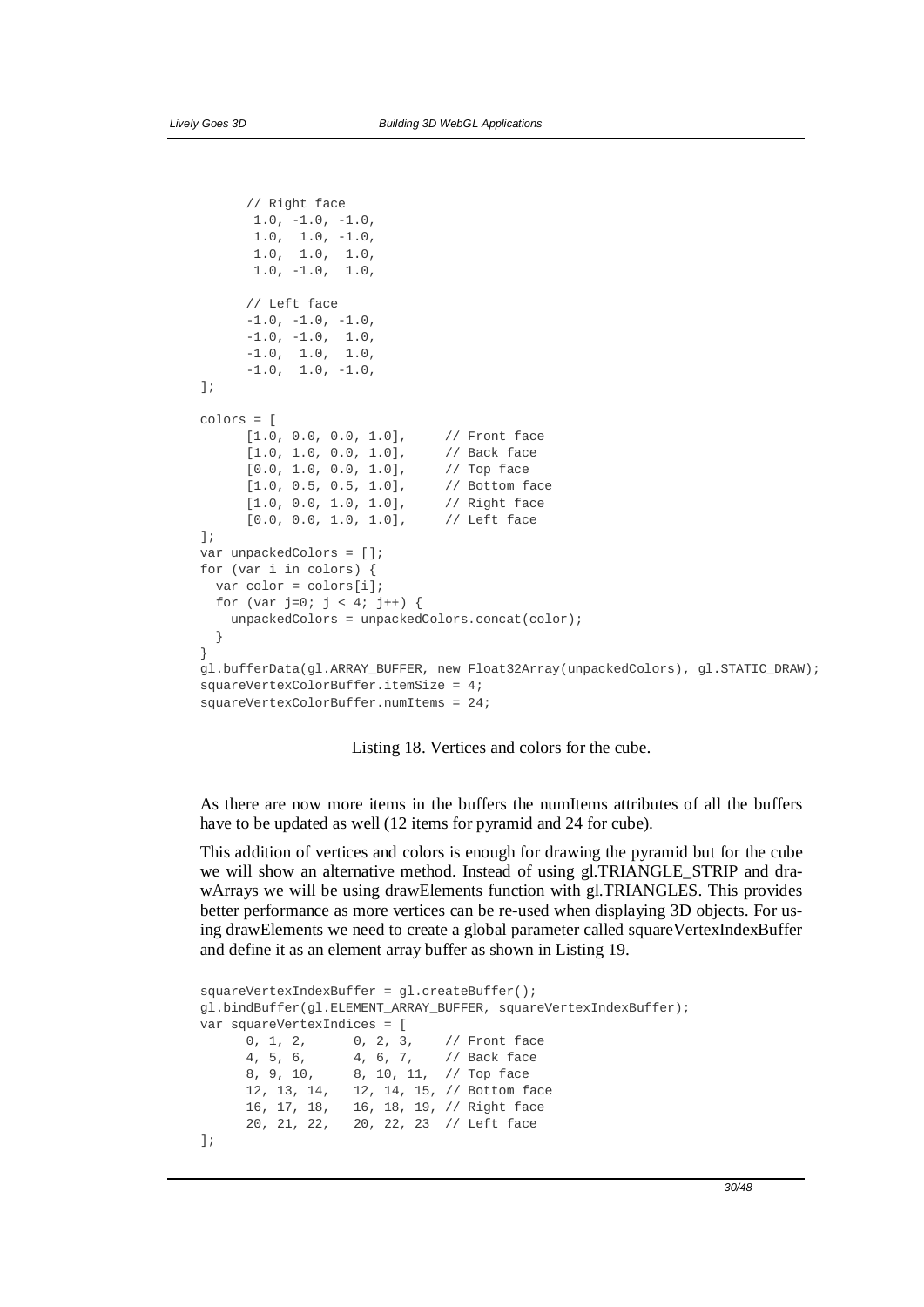```
gl.bufferData(gl.ELEMENT_ARRAY_BUFFER, new Uint16Array(squareVertexIndices), 
               gl.STATIC_DRAW); 
squareVertexIndexBuffer.itemSize = 1; 
squareVertexIndexBuffer.numItems = 36;
```
Listing 19. Element array buffer for the cube.

The numbers in the element array buffer are indices into the vertex position and color buffers. For example the first line means that we will draw a triangle using vertices 0, 1, and 2, and then another using 0, 2 and 3. Because both triangles are the same color and they are adjacent, the result is a square using vertices 0, 1, 2 and 3.

The final change we need to make is to change the drawArrays call for the cube in the drawScene() function into a drawElements call. First we need to bind the element array buffer, then call setMatrixUniforms() and then call the drawElements as shown in Listing 20.

```
gl.bindBuffer(gl.ELEMENT_ARRAY_BUFFER, squareVertexIndexBuffer); 
setMatrixUniforms(); 
gl.drawElements(gl.TRIANGLES, squareVertexIndexBuffer.numItems, gl.UNSIGNED_SHORT, 0);
```
Listing 20. Changes needed in drawScene.

The resulting WebGL application shows a pyramid rotating around one axis and the cube rotating around another axis as seen in Figure 5.



**Figure 5: Rotating 3D objects.**

### 3.1.5 Loading textures

In this example we will cover both objects with a texture loaded from a separate file. What is needed for this is to add a function that loads the texture from the file into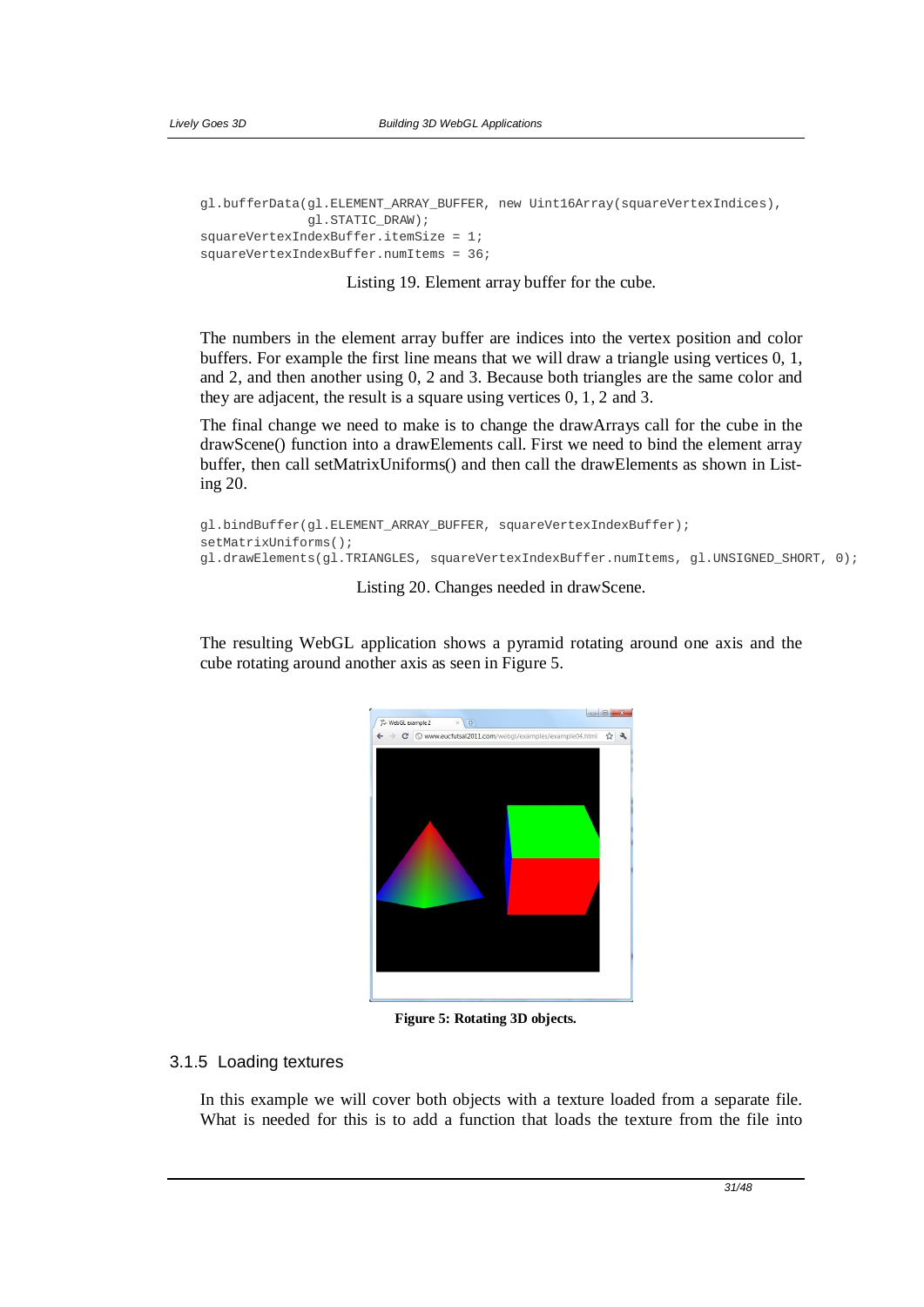WebGL context, add support for textures in shaders, replace objects' color buffers with texture buffers and change the drawScene() code to use the texture for drawing.

Before we start it is good to point out that there has been problems with non-power-oftwo (NPOT) textures In WebGL. To avoid the problems it is a good practice to limit the textures with power of 2 dimensions (512x512, 1024x1024 etc.).

The code for loading textures is placed in initTextures() function and can be seen in Listing 21. Also a call for this function needs to be added to the webGLStart function so that the textures are initialized when the web page is loaded.

```
var neheTexture; 
function initTexture() { 
  neheTexture = gl.createTexture(); 
   neheTexture.image = new Image(); 
  neheTexture.image.onload = function() { 
     handleLoadedTexture(neheTexture) 
   } 
   neheTexture.image.src = "nehe.gif"; 
} 
function handleLoadedTexture(texture) { 
   gl.bindTexture(gl.TEXTURE_2D, texture); 
   gl.pixelStorei(gl.UNPACK_FLIP_Y_WEBGL, true); 
   gl.texImage2D(gl.TEXTURE_2D, 0, gl.RGBA, gl.RGBA, gl.UNSIGNED_BYTE, texture.image); 
   gl.texParameteri(gl.TEXTURE_2D, gl.TEXTURE_MAG_FILTER, gl.NEAREST); 
  gl.texParameteri(gl.TEXTURE_2D, gl.TEXTURE_MIN_FILTER, gl.NEAREST); 
   gl.bindTexture(gl.TEXTURE_2D, null); 
}
```
Listing 21. Functions needed for loading a texture.

A JavaScript object called neheTexture is created for which a WebGL reference to a texture is created (gl.createTexture). After that a new JavaScript image is created for the object and texture from nehe.gif is loaded on it with handleLoadedTexture callback function.

The handleLoadedTexture function creates a WebGL texture from the JavaScript image. First it binds the current texture to be the one used and then the texture is flipped vertically to match with the used coordinate system. The gl.texImage2D function call creates the texture from the JavaScript image after which two parameters are passed to effect on how the image is scaled up or down depending how big it is on the screen. The last line unbinds the texture. After this the texture is ready to be used and can be used through the neheTexture global parameter.

Next we will change our shaders to accept textures. The new shader codes can be seen in Listing 22.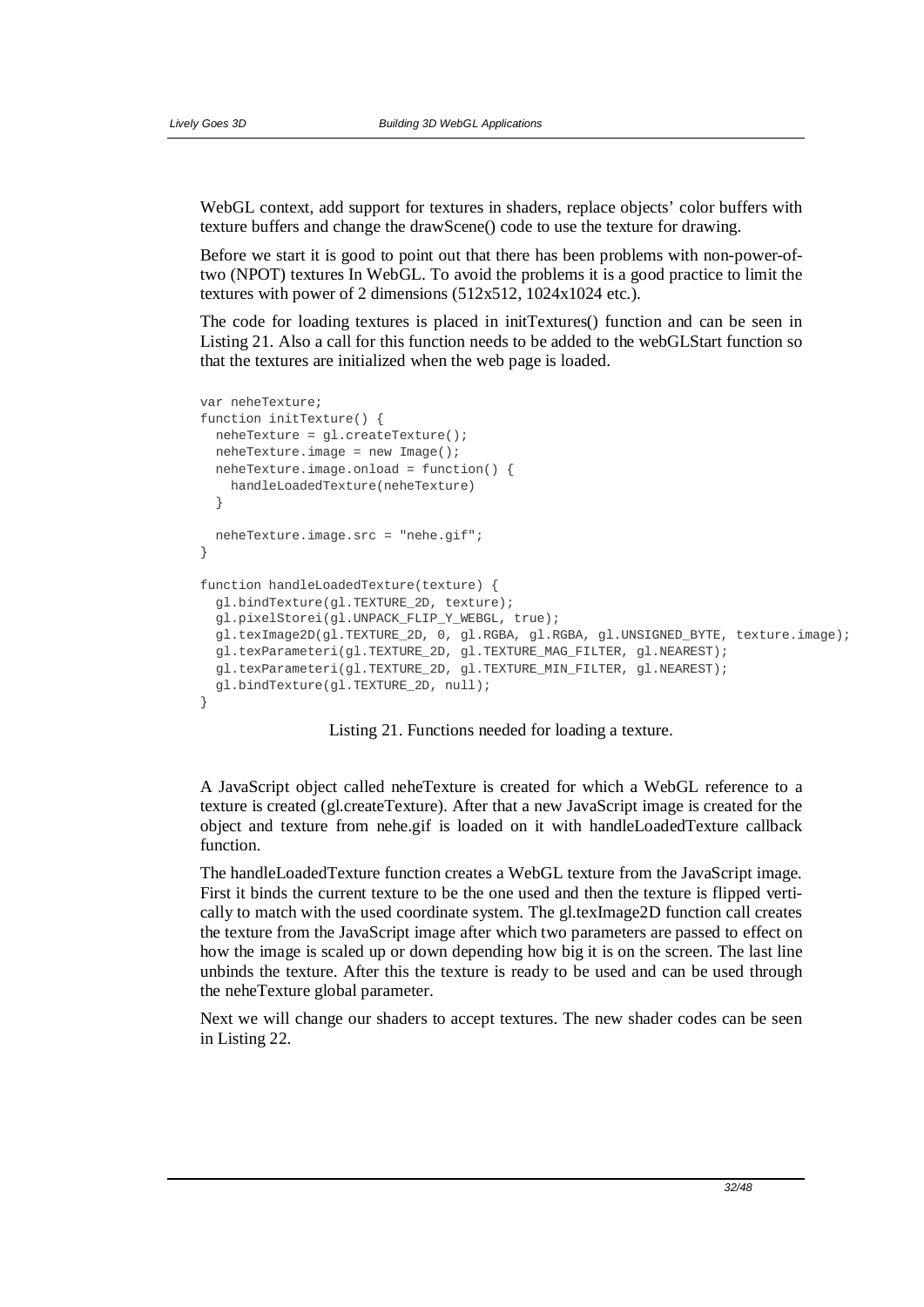```
<script id="shader-fs" type="x-shader/x-fragment"> 
  #ifdef GL_ES 
  precision highp float; 
  #endif 
  varying vec2 vTextureCoord; 
  uniform sampler2D uSampler; 
  void main(void) { 
    gl_FragColor = texture2D(uSampler, vec2(vTextureCoord.s, vTextureCoord.t)); 
   } 
</script> 
<script id="shader-vs" type="x-shader/x-vertex"> 
  attribute vec3 aVertexPosition; 
  attribute vec2 aTextureCoord; 
  uniform mat4 uMVMatrix; 
  uniform mat4 uPMatrix; 
 varying vec2 vTextureCoord;
  void main(void) { 
    gl_Position = uPMatrix * uMVMatrix * vec4(aVertexPosition, 1.0); 
    vTextureCoord = aTextureCoord; 
 } 
</script>
```
Listing 22. Shaders for accepting textures.

The shader codes should look really similar to the previous ones. This time there are attributes and varyings made for texture coordinates in the same way as the colors were. The only bigger difference can be seen in the fragment shader, where a uniform of the type of sampler2D is created for handling the texture. The actual color of the pixel is taken directly from the texture by texture2D function.

The same modifications need to be done in the initShaders function. Instead of creating a vertexColorAttribute a textureCoordAttribute should be created as in Listing 23. Also the samplerUniform needs to be added to the shaderProgram.

```
function initShaders() { 
  var fragmentShader = getShader(gl, "shader-fs");
 var vertexShader = qetShader(ql, "shader-vs");
   shaderProgram = gl.createProgram(); 
  gl.attachShader(shaderProgram, vertexShader); 
  gl.attachShader(shaderProgram, fragmentShader); 
  gl.linkProgram(shaderProgram); 
   if (!gl.getProgramParameter(shaderProgram, gl.LINK_STATUS)) { 
     alert("Could not initialise shaders"); 
   } 
   gl.useProgram(shaderProgram);
```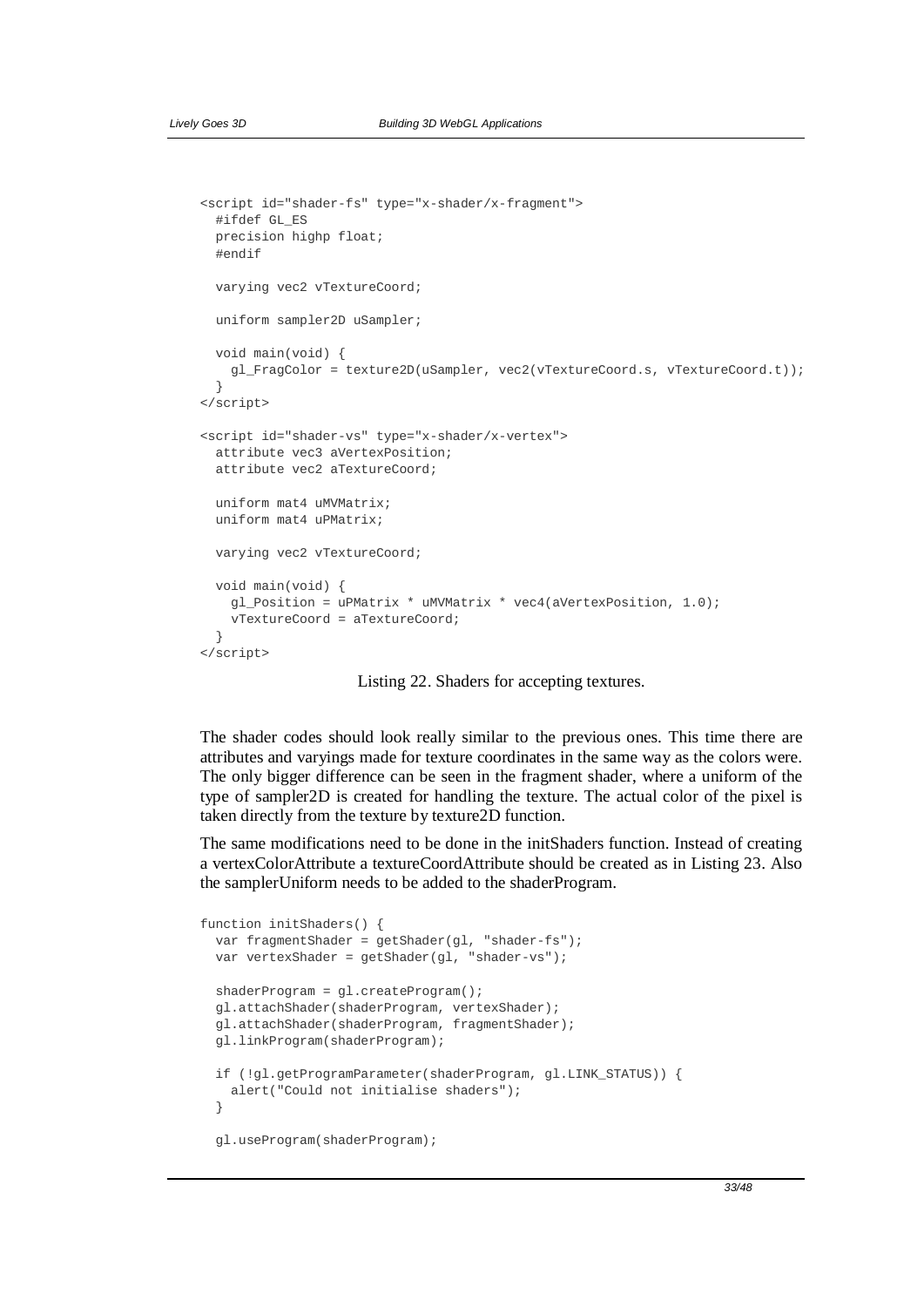}

```
 shaderProgram.vertexPositionAttribute = gl.getAttribLocation(shaderProgram, 
                                                             "aVertexPosition"); 
 gl.enableVertexAttribArray(shaderProgram.vertexPositionAttribute); 
 shaderProgram.textureCoordAttribute = gl.getAttribLocation(shaderProgram, 
                                                             "aTextureCoord"); 
 gl.enableVertexAttribArray(shaderProgram.textureCoordAttribute); 
shaderProgram.pMatrixUniform = gl.getUniformLocation(shaderProgram, "uPMatrix");
shaderProgram.mvMatrixUniform = gl.getUniformLocation(shaderProgram, "uMVMatrix");
```
## Listing 23. initShaders function for textures.

Next we will replace the objects color buffers with texture buffers as seen in Listing 24.

```
squareVertexTextureCoordBuffer = gl.createBuffer(); 
gl.bindBuffer(gl.ARRAY_BUFFER, squareVertexTextureCoordBuffer); 
var textureCoords = [ 
       // Front face 
       0.0, 0.0, 
       1.0, 0.0, 
       1.0, 1.0, 
       0.0, 1.0, 
       // Back face 
       1.0, 0.0, 
       1.0, 1.0, 
      0.0, 1.0, 0.0, 0.0, 
       // Top face 
      0.0, 1.0, 0.0, 0.0, 
       1.0, 0.0, 
       1.0, 1.0, 
       // Bottom face 
       1.0, 1.0, 
      0.0, 1.0,0.0, 0.0, 1.0, 0.0, 
       // Right face 
       1.0, 0.0, 
       1.0, 1.0, 
      0.0, 1.0,0.0, 0.0, // Left face 
       0.0, 0.0, 
       1.0, 0.0, 
       1.0, 1.0, 
      0.0, 1.0,];
```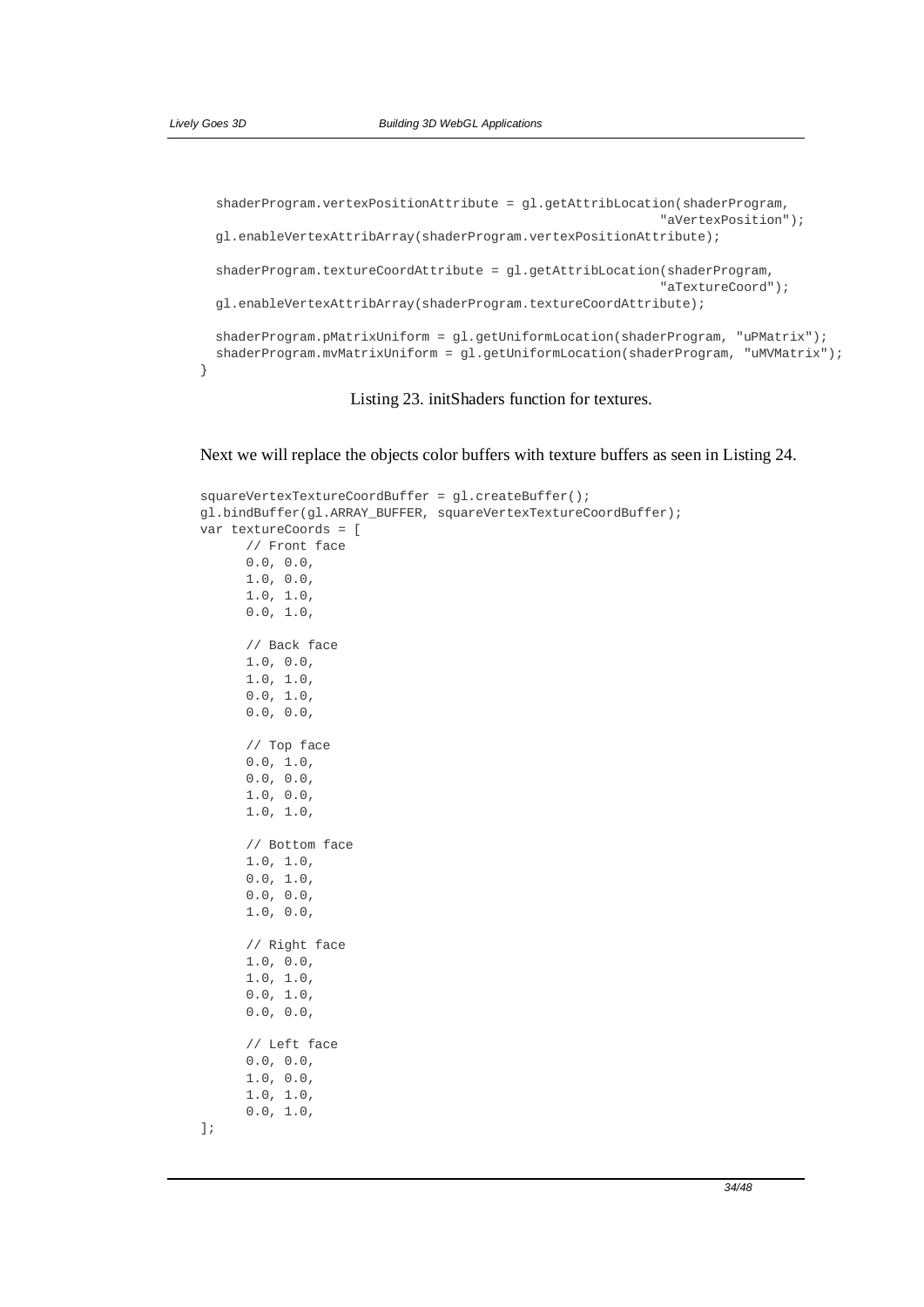```
gl.bufferData(gl.ARRAY_BUFFER, new Float32Array(textureCoords), gl.STATIC_DRAW); 
squareVertexTextureCoordBuffer.itemSize = 2; 
squareVertexTextureCoordBuffer.numItems = 24; 
triangleVertexTextureCoordBuffer = gl.createBuffer(); 
gl.bindBuffer(gl.ARRAY_BUFFER, triangleVertexTextureCoordBuffer); 
var textureCoords = [ 
         // Front face 
         1.0, 0.0, 0.0, 
         0.0, 1.0, 0.0, 
         0.0, 0.0, 1.0, 
         // Right face 
         1.0, 0.0, 0.0, 
        0.0, 0.0, 1.0, 0.0, 1.0, 0.0, 
         // Back face 
         1.0, 0.0, 0.0, 
        0.0, 1.0, 0.0,0.0, 0.0, 1.0, // Left face 
         1.0, 0.0, 0.0, 
         0.0, 0.0, 1.0, 
         0.0, 1.0, 0.0, 
]; 
gl.bufferData(gl.ARRAY_BUFFER, new Float32Array(textureCoords), gl.STATIC_DRAW); 
triangleVertexTextureCoordBuffer.itemSize = 3; 
triangleVertexTextureCoordBuffer.numItems = 12;
```
#### Listing 24. TextureCoordBuffers for objects.

Finally the drawScene function needs to be updated to draw with textures instead of colors. This is done by binding the texture instead of binding the color buffers for both objects. In both cases the color buffer bindings can be replaced with code shown in Listing 25.

```
gl.activeTexture(gl.TEXTURE0); 
gl.bindTexture(gl.TEXTURE_2D, neheTexture); 
gl.uniform1i(shaderProgram.samplerUniform, 0);
```
Listing 25. Binding texture in drawScene.

The resulting WebGL application is shown in Figure 6.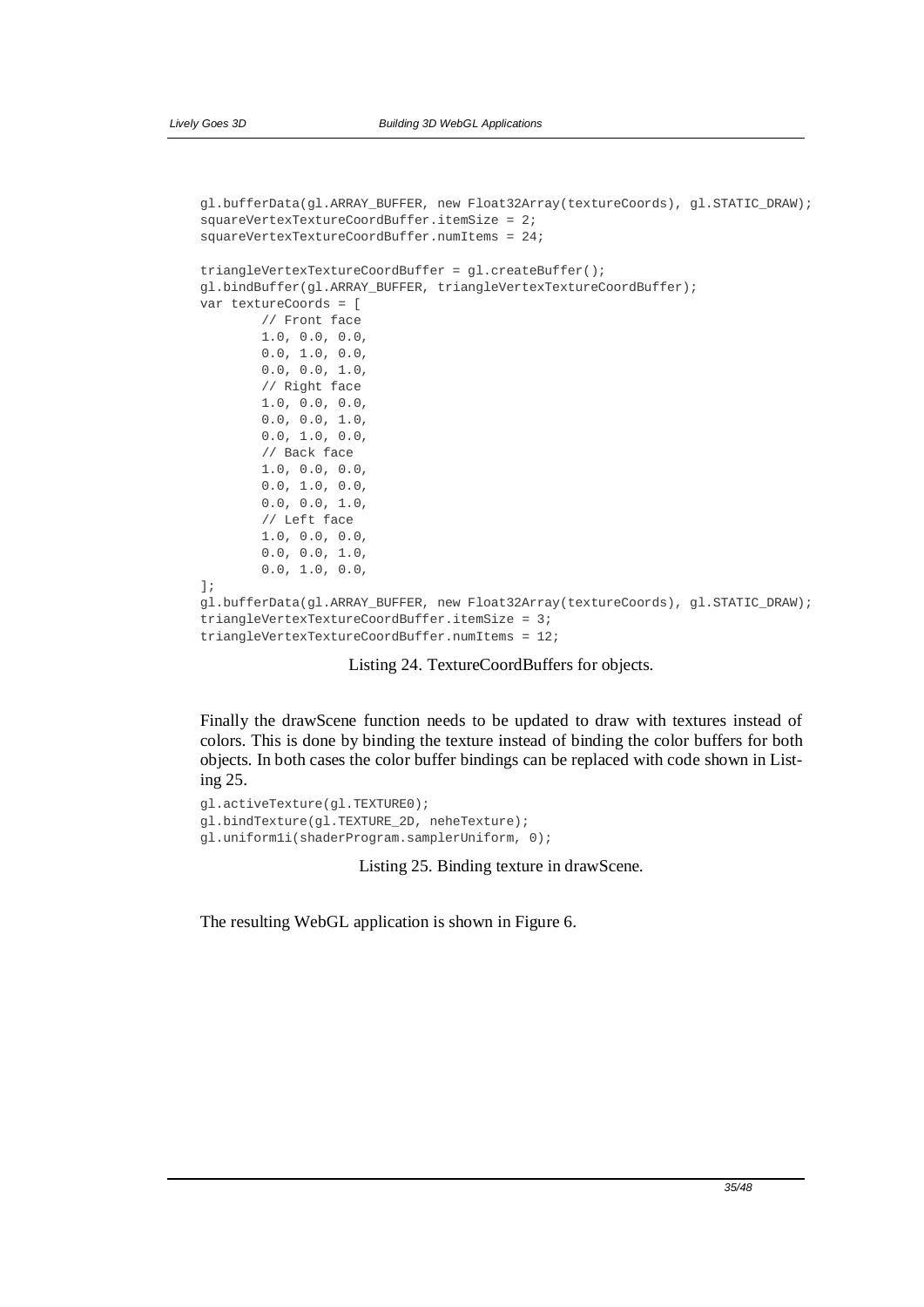

**Figure 6: 3D objects with textures.**

## **3.2 Using GLGE for WebGL development**

 $GLGE<sup>18</sup>$  is one of the most promising WebGL libraries. The library is created and maintained by a single developer, Paul Brunt. Source codes for the library can be found in GLGE Gitorious repository<sup>19</sup>. On the project website the author states that "the aim of GLGE is to mask the involved nature of WebGL from the web developer, who can then spend his/her time creating richer content for the web".

Main features of the GLGE are (on the website):

- 1. Keyframe animation
- 2. Perpixel lighting directional lights, spot lights and point lights
- 3. Normal mapping
- 4. Animated materials
- 5. Skeletal animation (Work In Progress)
- 6. Collada format support
- 7. Parallax Mapping
- 8. Text rendering (probably bitmap)
- 9. Fog
- 10. Depth Shadows
- 11. Shader-based picking
- 12. Environment mapping
- 13. Reflections/Refractions
- 14. Collada Animations
- 15. Portals (via jiglibJS)

1

<sup>18</sup> http://www.glge.org

<sup>19</sup> https://github.com/supereggbert/GLGE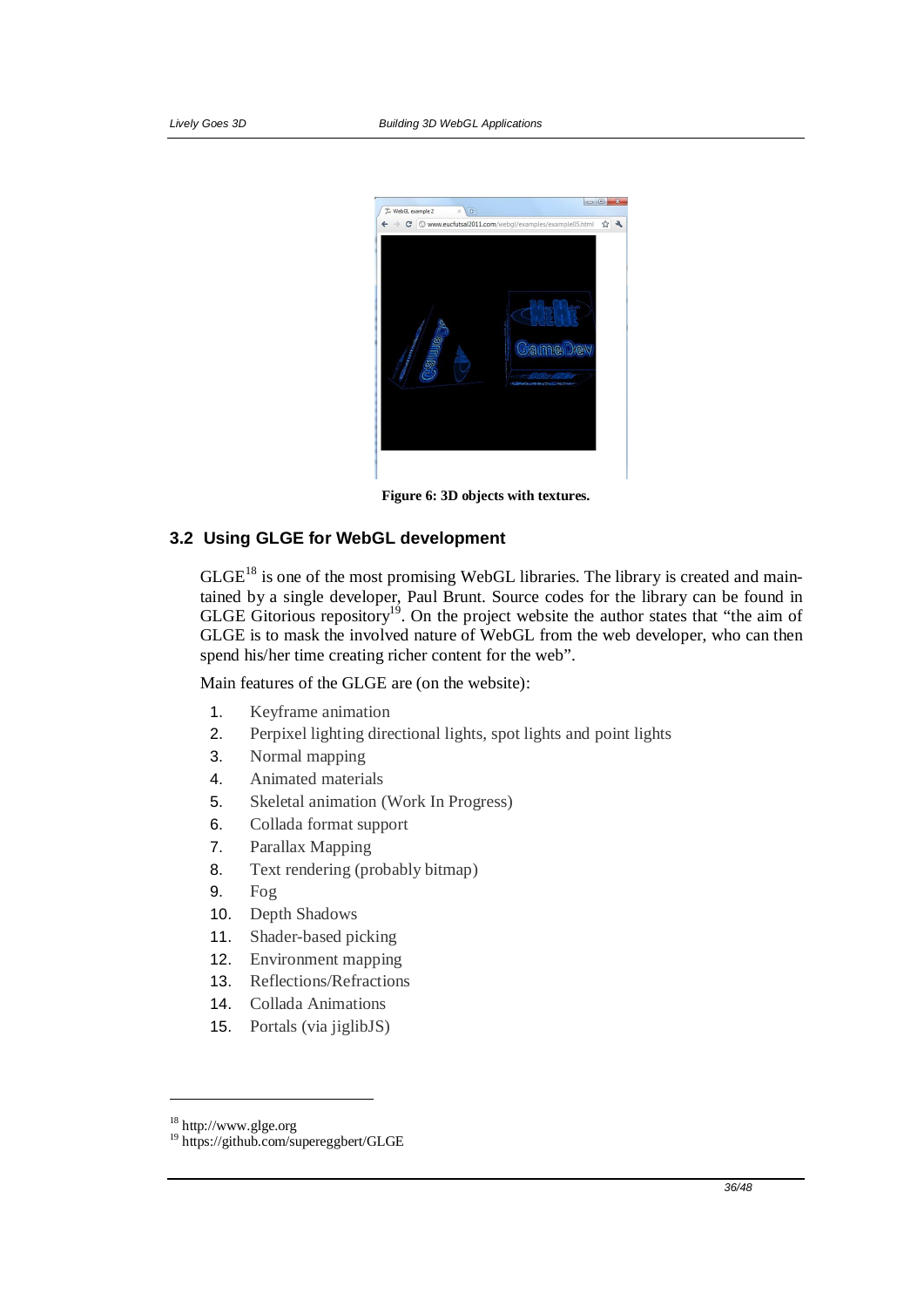Planned additions (pending on technical walls), not necessarily in this order:

- 1. Shape keys
- 2. LOD (Level of detail)
- 3. Culling
- 4. 2D Filters
- 5. Primitives Creation

## 3.2.1 GLGE example

GLGE projects are structured as shown in Figure 7. The application consists of three parts: an HTML file that works as a "boot loader", a JavaScript file that holds the application logic and an XML file that contains static resources.



**Figure 7: GLGE project structure.**

**HTML File**. The HTML file is needed to define the canvas element where WebGL content can be rendered. In addition it is used to load necessary JavaScript files, such as GLGE components and the application logic. Listing 26 shows how these files are referenced in the HTML markup.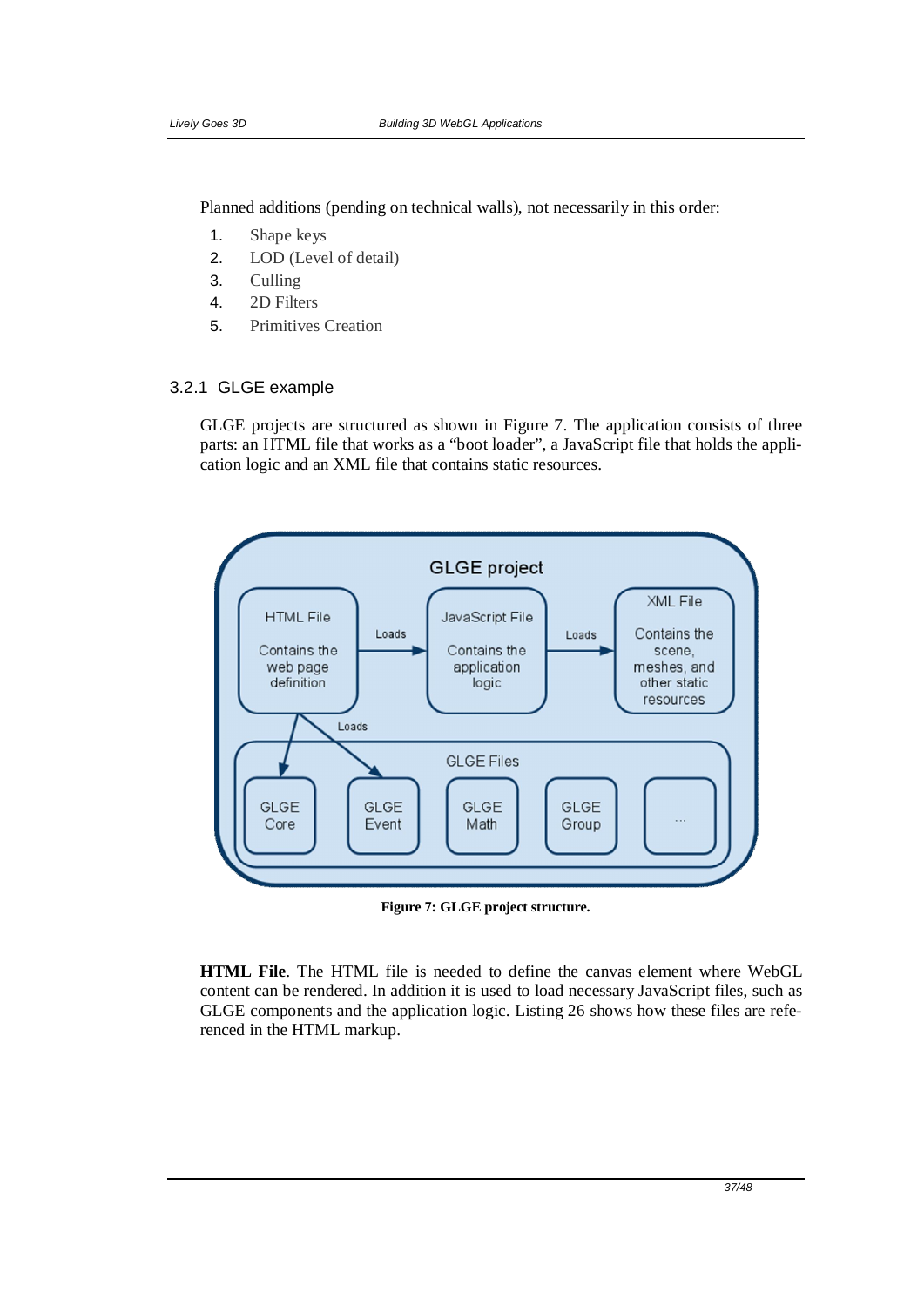```
<script type="text/javascript" src="glge/glge_math.js"></script> 
<script type="text/javascript" src="glge/glge.js"></script> 
<canvas id="canvas" width="400" height="400"></canvas> 
<script type="text/javascript" src="application_logic.js">
```
Listing 26. The HTML file loads necessary JavaScript resources and defines the WebGL canvas element.

**JavaScript File**. The application logic is defined in a JavaScript file. It loads the XML file with additional static resources and determines how mouse and keyboard events are handled. 3D objects and textures can be created dynamically in JavaScript.

```
var doc = new GLGE.Document();
doc.onLoad = function() { 
   var renderer = new GLGE.Renderer(document.getElementById("canvas")); 
  var scene = doc.getElement("mainscene"); 
  renderer.setScene(scene); 
   function render() { 
    renderer.render(); 
   } 
  setInterval(render, 15);
} 
doc.load("scene1.xml");
```
Listing 27. JavaScript file loads the XML file and runs the render function in every 15 milliseconds.

**XML File**. The XML file contains static resources for GLGE project. It holds meshes (objects), camera, scene, animations, materials, Collada objects etc. GLGE meshes can be created using an editor, Blender for example. Listing 28 shows an example of XML creating a scene with one box shaped object. Lines containing data for positions, normals, uv1 and faces are generated directly from Blender and are cropped in the Listing 28 because they contain massive amount of numerical data. In addition, camera, light and box material are defined.

```
<?xml version="1.0" ?> 
<glge> 
   <mesh id="box"> 
     <positions>1.000000,0.999999,1.000000,...</positions> 
     <normals>0.000000,1.000000,0.000000,...</normals> 
    <uv1>0.333333,0.498471,0.001020,...</uv1> 
   <faces>0,1,2,. . . </faces>
   </mesh> 
   <camera id="maincamera" loc_z="20" /> 
   <material id="boxmaterial" color="#900" />
```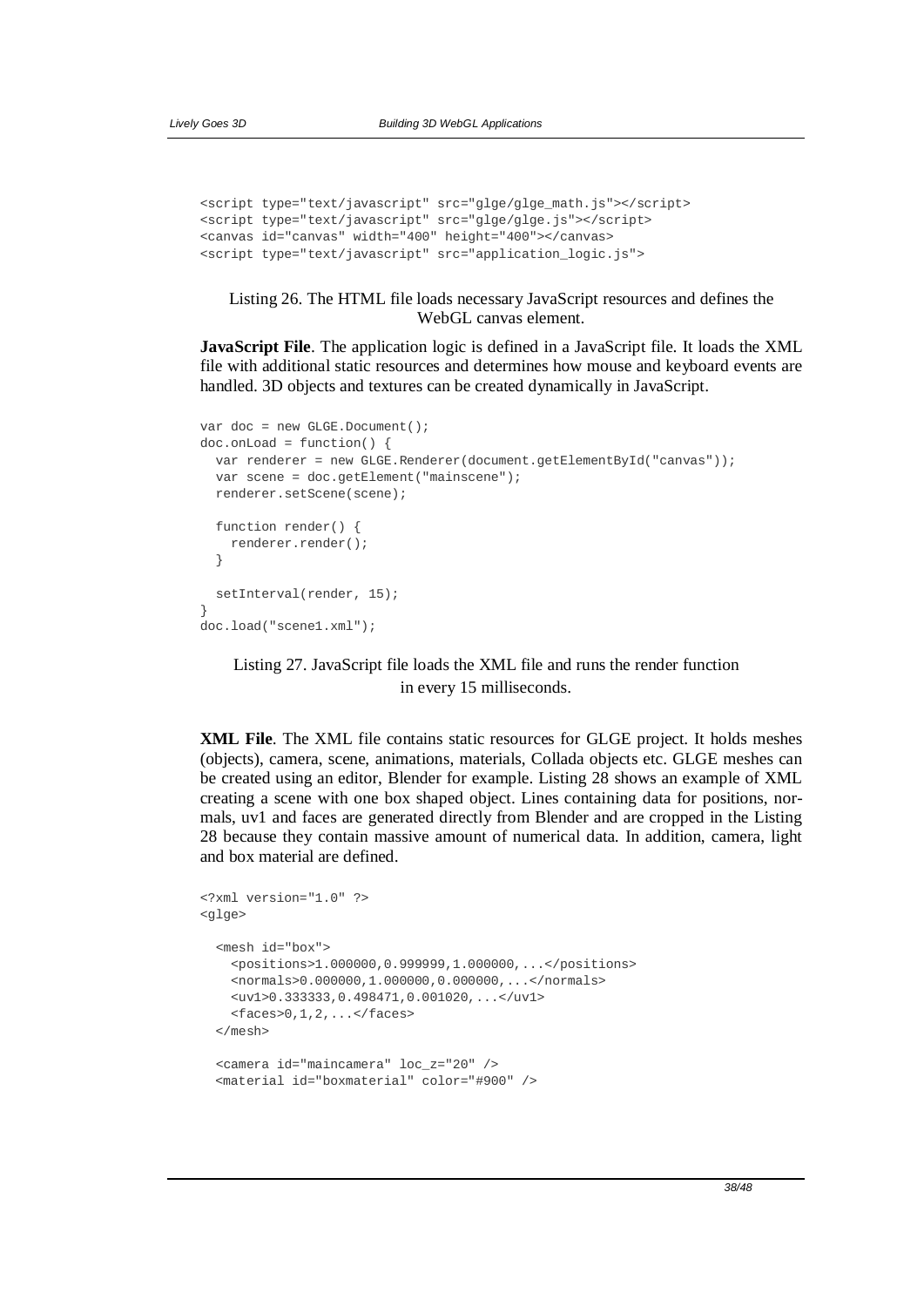```
 <scene id="mainscene" camera="#maincamera" ambient_color="#fff"> 
   <light id="mainlight" loc_y="5" type="L_POINT" /> 
   <object id="box" mesh="#box" 
    rot x=-.8" rot y=".5" material="#boxmaterial" /> 
 </scene>
```

```
</glge>
```
Listing 28. Example of a GLGE XML file.

**GLGE Files**. GLGE is divided into modules, and only necessary parts can be loaded into the application. The modules and their purposes are:

- Core (The main GLGE functionality)
- Animatable (Animation framework)
- Document (Class to load scene, object, mesh etc from an external XML file)
- $\bullet$  Event (Event handling)
- Group (Class to allow object transform hierarchies)
- JSON Loader (Class to load objects in JSON format)
- $\bullet$  Math (Class to perform mathematical operations)
- Messages (GLGE Messaging System )
- Placeable (Abstract class to argument objects that requires position, rotation and scale)
- Quicknotation (class to implelement quick notation)

The outcome of this GLGE example can be seen in Figure 8.



**Figure 8: GLGE example in Chrome.**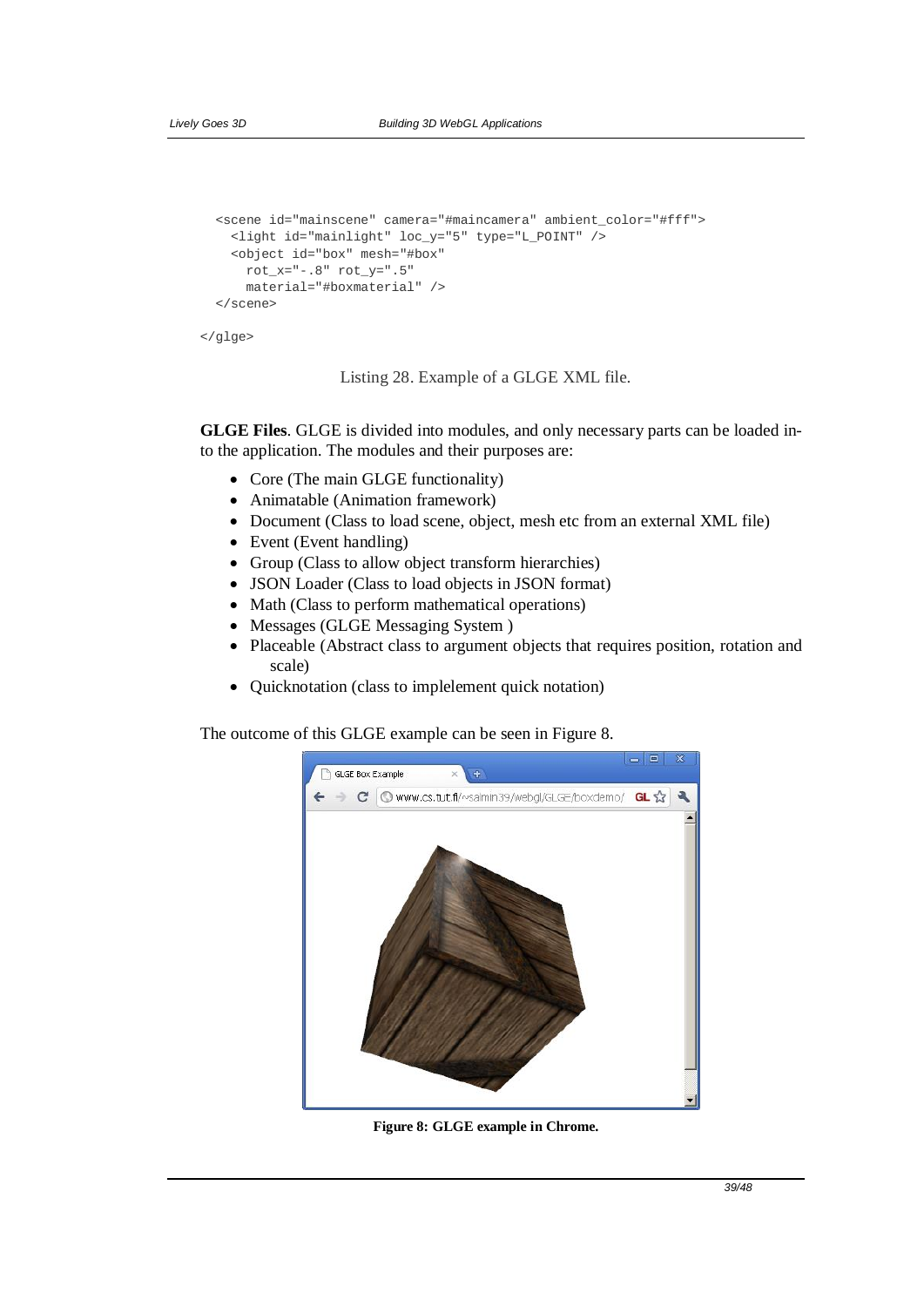## 3.2.2 Notes about using GLGE

By comparing amount of lines needed to display textured WebGL objects, GLGE successfully hides many WebGL programming details. If meshes and textures can be created with an editor, the application development is relatively straightforward. However, defining the scene (camera, lights and object positions) by hand may be difficult for some programmers. In general GLGE seems to be a bit biased towards 3D games and worlds (e.g. 3D galleries).

GLGE only offers brief online documentation of all the classes but it lacks more detailed explanations. It is not clear how some of the functionalities should be used if an example is not available. There are no instructions on how the XML file should be formatted and what kind of parameters different elements can have. Examples are available, though. Creating objects with JavaScript is even more difficult as there are no examples about using the framework this way. Currently an application developer needs to be able to read and understand GLGE sources to be able to use some of the functionalities.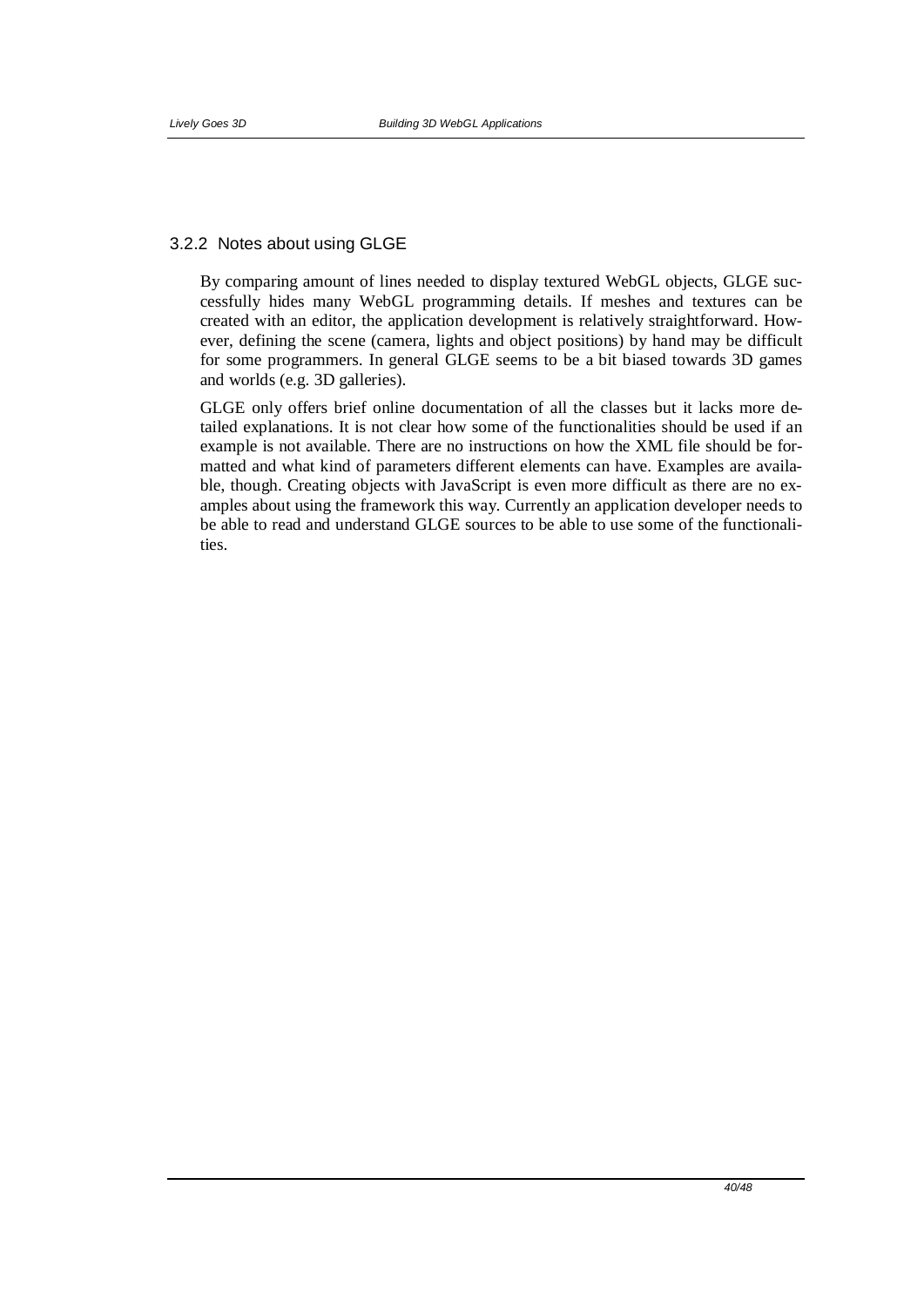## **4. FURTHER READING AND THINGS TO KNOW ABOUT**

A very good site to explore for more advanced WebGL examples is http://learningwebgl.com/ blog which have tutorials covering topics such as different kinds of lighting, loading a JSON model, handling mouse events and key inputs and how to render a WebGL scene itself into a texture. Also WebGL framework C3DL's tutorials give insight on various aspects of 3D graphics in general.

Other good sites to visit for more WebGL examples are Khronos web site $^{20}$  and especially its demo repository<sup>21</sup> and User Contributions page<sup>22</sup>. Also the Chrome Experiments page<sup>23</sup> and Mozilla's Web'O Wonder<sup>24</sup> includes various WebGL experiments.

Khronos group have just started a WebCL Working Group to explore defining a Java-Script binding to the Khronos OpenCL<sup>™</sup> standard for heterogeneous parallel computing. WebCL creates the potential to harness GPU and multi-core CPU parallel processing from a web browser, enabling significant acceleration of applications such as image and video processing and advanced physics for WebGL games.

Another way to improve JavaScript performance is to optimize the math calculations. If the Sylvester.js matrix library seems too slow there are other more optimized libraries available as well. One actively maintained one and fast is glMatrix<sup>25</sup>. Another notable utility library for WebGL is called webgl-utils is which is provided by Google<sup>26</sup>. One of the neatest features it offers is the requestAnimFrame cross-browser compatibility function that disables WebGL graphics rendering when the tab is not active. For handling key inputs a JavaScript library called Shortcuts.js<sup>27</sup> might prove helpful. There is also a 3D physics library available for JavaScript called JigLibJS $^{28}$  that can be used in WebGL applications as well.

As WebGL is displayed in the web browser it is good to remember all the other possibilities offered by other web technologies. For example, if you want to make your WebGL application to operate in fullscreen mode it can be done with CSS and Java-Script by hooking the document.resize event and detecting the window and screen sizes. After that the <canvas> element can be resized to fullscreen with CSS.

Even though our WebGL examples shown in the previous chapters are using global variables, in most of the cases it is not advisable to do everything that way. It is very handy to use functional programming techniques in JavaScript to write more elegant code [5].

It is also good to point out that it is best to test WebGL code on all browsers and platforms needed. There might be huge performance differences on different platforms and even on different browsers. As WebGL bases on OpenGL ES 2.0 a good enough graph-

<u>.</u>

<sup>20</sup> http://www.khronos.org/webgl/

<sup>21</sup> http://www.khronos.org/webgl/wiki/Demo\_Repository

<sup>22</sup> http://www.khronos.org/webgl/wiki/User\_Contributions

<sup>23</sup> http://www.chromeexperiments.com/webgl/

<sup>&</sup>lt;sup>24</sup> https://demos.mozilla.org/en-US/

<sup>25</sup> http://code.google.com/p/glmatrix

<sup>26</sup> https://cvs.khronos.org/svn/repos/registry/trunk/public/webgl/sdk/demos/common/webgl-utils.js

<sup>27</sup> http://www.openjs.com/scripts/events/keyboard\_shortcuts

<sup>28</sup> http://www.jiglibjs.org/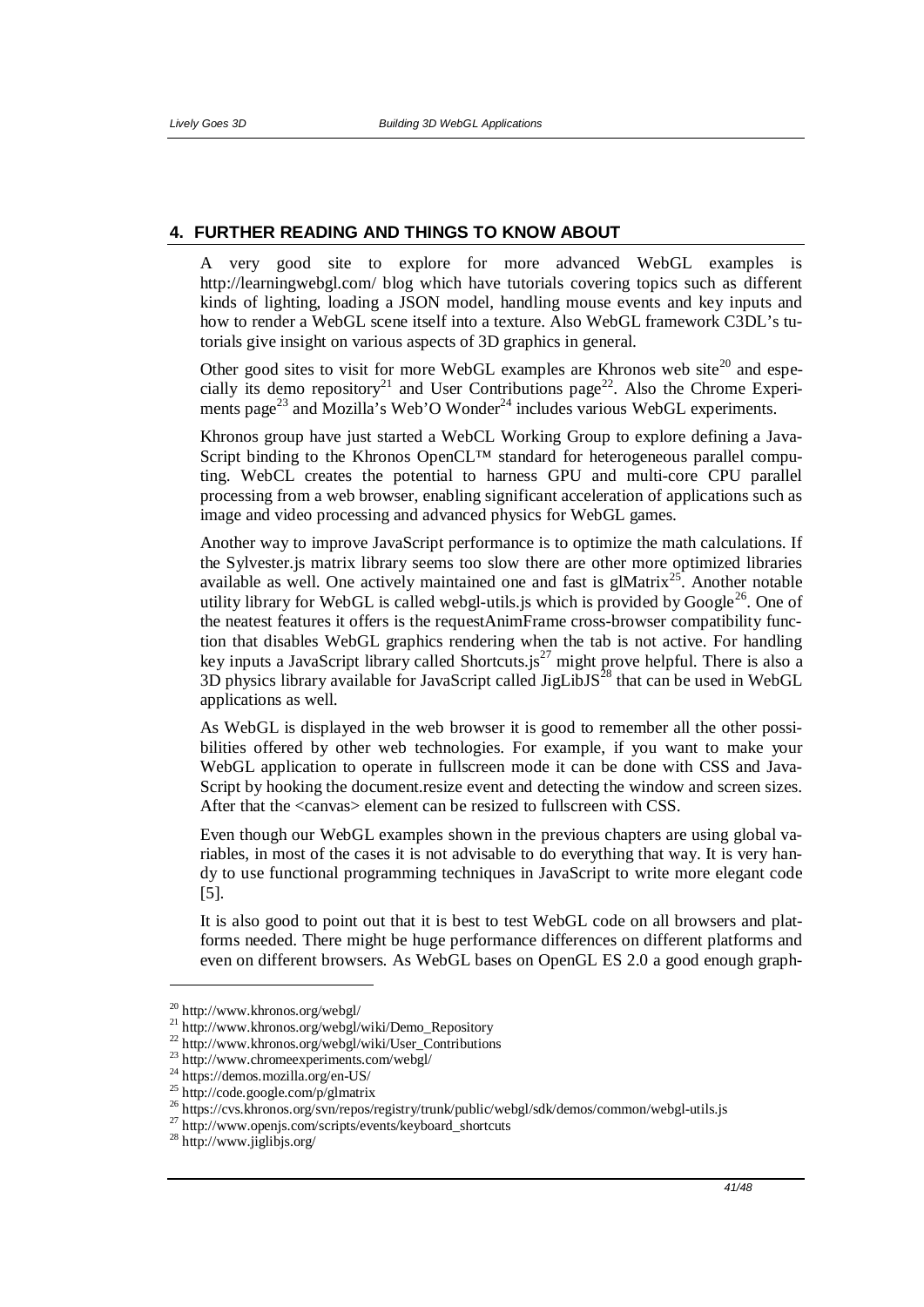ics card might be needed to display WebGL efficiently and correctly. There is also a list available of the blocked graphics drivers that have got problems running WebGL in Firefox<sup>29</sup>. To make it easier to test WebGL applications a web browser add-on called WebGL Inspector<sup>30</sup> is available and worth taking a look.

For further reading on the subject of how HTML5 and WebGL might change the whole software development scene can be found in the publications we have made so far in our Lively Goes 3D project: The Death of Binary Software: End User Software Moves to the Web [8] and Transforming the Web into a Real Application Platform: New Technologies, Emerging Trends and Missing Pieces [9].

1

<sup>&</sup>lt;sup>29</sup> https://wiki.mozilla.org/Blocklisting/Blocked\_Graphics\_Drivers

<sup>30</sup> http://benvanik.github.com/WebGL-Inspector/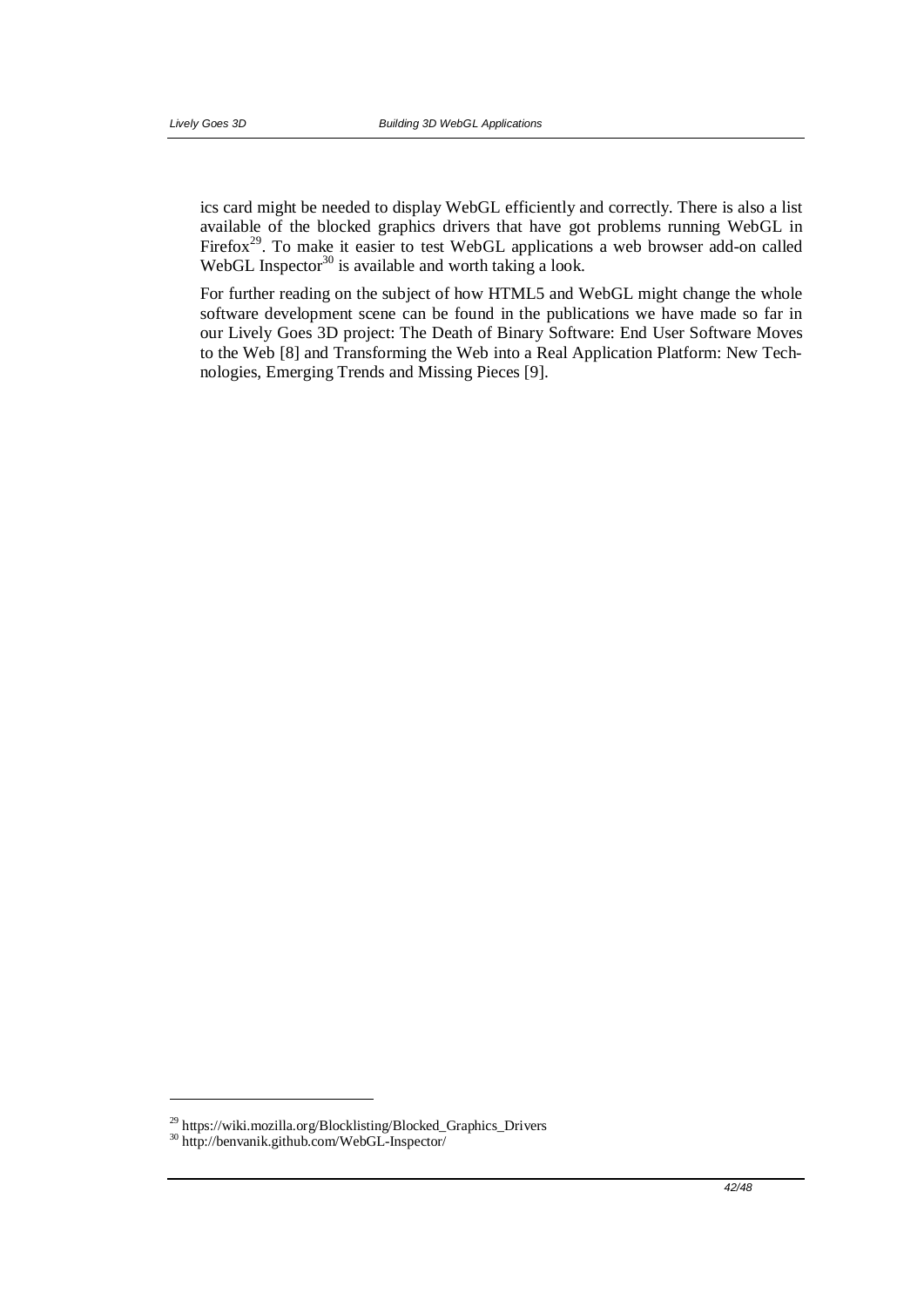## **5. CONCLUSIONS**

In this technical report we introduced two novel technologies, HTML5 and WebGL, which were found successful for development of visually rich web applications. The gap between desktop and web applications has been decreased notably thanks to these two technologies. Our experiences about HTML5 as well as WebGL are very promising and we see that they have a central role in the way the cutting edge web software is developed in the future.

The WebGL standard recently gained stability as 1.0 version was published. HTML5, however, is still a draft and prone to changes. Furthermore, support for these technologies varies between different browsers. This adds another challenge for a web developer. It is likely, however, that the situation will be better as standardization work continues. Meanwhile, working with somewhat incomplete set of tools is necessity if one wishes to use these technologies.

Different kinds of WebGL frameworks have been developed intensively. New features are added almost weekly to actively developed frameworks. However, in some cases the development has been completely ceased. Quality of the frameworks is varying and choosing one to be used as a base for application other than demo purposes is still very difficult. It is hard to predict which one will provide enough support for serious development efforts in the future. However, some of the frameworks seem promising and have enterprise support behind them, too.

As stated above, the WebGL and HTML5 bring the web one step closer to the desktop as an application platform. The new technologies include many familiar techniques from desktop application development including drag-and-drop, sockets, offline file storages, media elements and OpenGL graphics. The experiments show that adding these features into browser's toolbox, allows even full-fledged 3D games to be ported to a web browser (see for instance Quake 2 implemented in  $WebGL<sup>31</sup>$ ).

However, web applications do not have to follow the same restrictions as their desktop counterparts. Web opens up a whole new market for applications that include collaborative and social features in unforeseen scale. In addition, combining data from various web pages will make it possible to build up 3D mashups for various different use cases including advanced visualization of complex data, multiuser virtual worlds, different product catalogs, collaborative 3D planning and drawing applications or virtual displays for museums.

-

<sup>31</sup> http://playwebgl.com/games/quake-2-webgl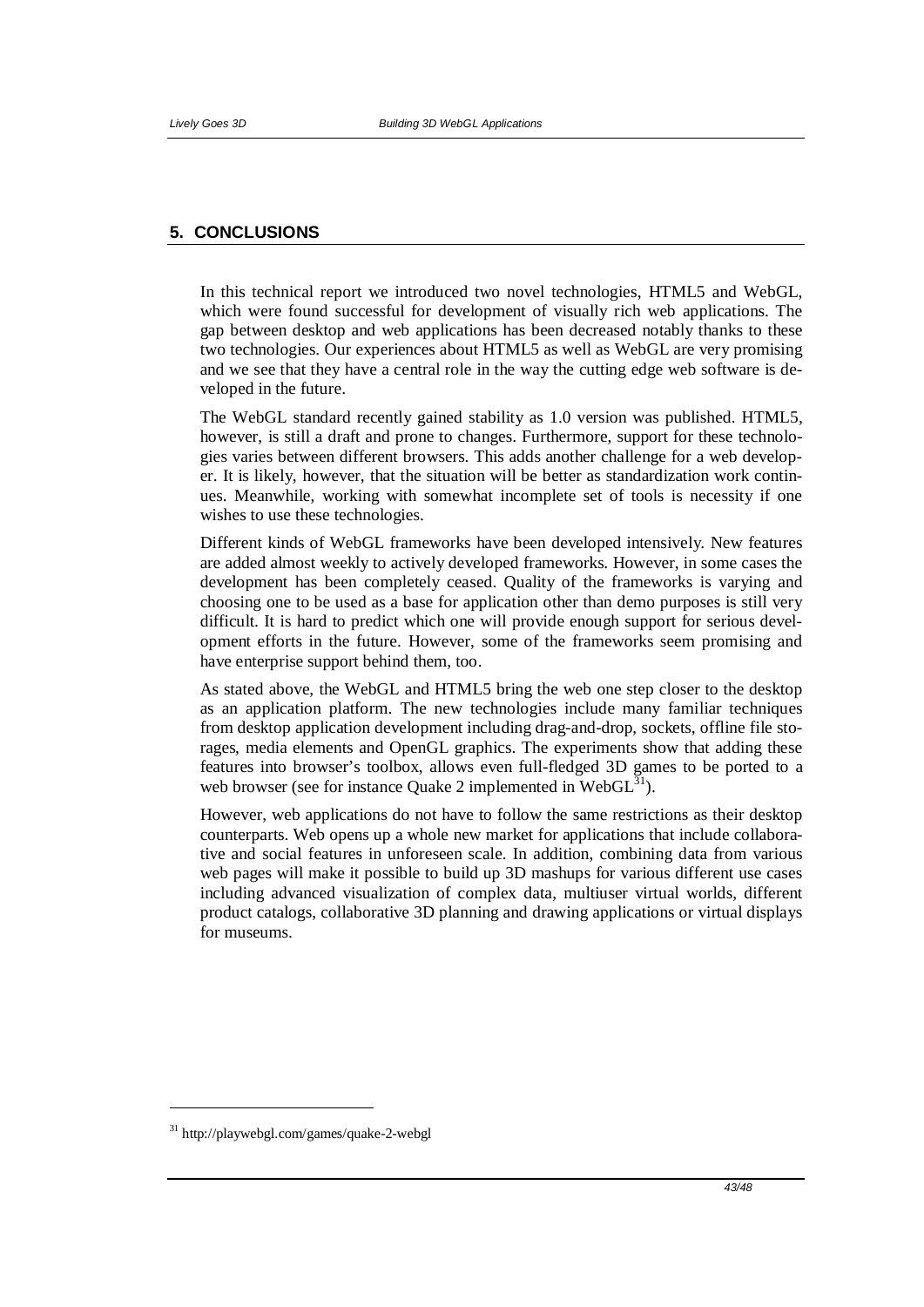#### **REFERENCES**

- [1] World Wide Web Consortium. HTML 5.0 Specification. Technical Specification, June 24, 2010.
- [2] Khronos Group. WebGL Specification, Version 1.0. Technical Specification, https://www.khronos.org/registry/webgl/specs/1.0/ Retrieved March 6, 2011.
- [3] Kessenich, J., Baldwin, D., Rost, R., *The OpenGL Shading Language*. Technical Specification,, July 24, 2010. Available online: http://www.opengl.org/registry/doc/GLSLangSpec.4.10.6.clean.pdf Retrieved June 20, 2011.
- [4] Anttonen, M. Lively Goes 3D Report Task 1: Analysis. Internal Document, March 30, 2010.
- [5] Crockford, D. JavaScript: The Good Parts. Publisher: O'Reilly Media / Yahoo Press. Released May 2008.
- [6] Hearn, D., Baker, M. Computer Graphics with OpenGL. Publisher: Prentice Hall. ISBN-10: 0130153907, ISBN-13: 9780130153906.
- [7] Khronos Group. The OpenGL ES Shading Language, Version 1.00. Technical Specification, May 12, 2009. Available online: http://www.khronos.org/registry/gles/specs/2.0/GLSL\_ES\_Specificat ion  $1.0.17$ .pdf Retrieved March  $6, 2011$ .
- [8] Taivalsaari, A., Mikkonen, T., Anttonen, M., Salminen, A., *The Death of Binary Software: End User Software Moves to the Web*. In Proceedings of the 9th International Conference on Creating, Connecting and Collaborating through Computing (C5-2011, Kyoto, Japan, 18-20 January, 2011).
- [9] Anttonen, M., Salminen, A., Mikkonen, T., Taivalsaari, A., *Transforming the Web into a Real Application Platform: New Technologies, Emerging Trends and Missing Pieces*. To appear in Proceedings of the 26th ACM Symposium on Applied Computing (SAC'2011, TaiChung, Taiwan, March 21-25, 2011).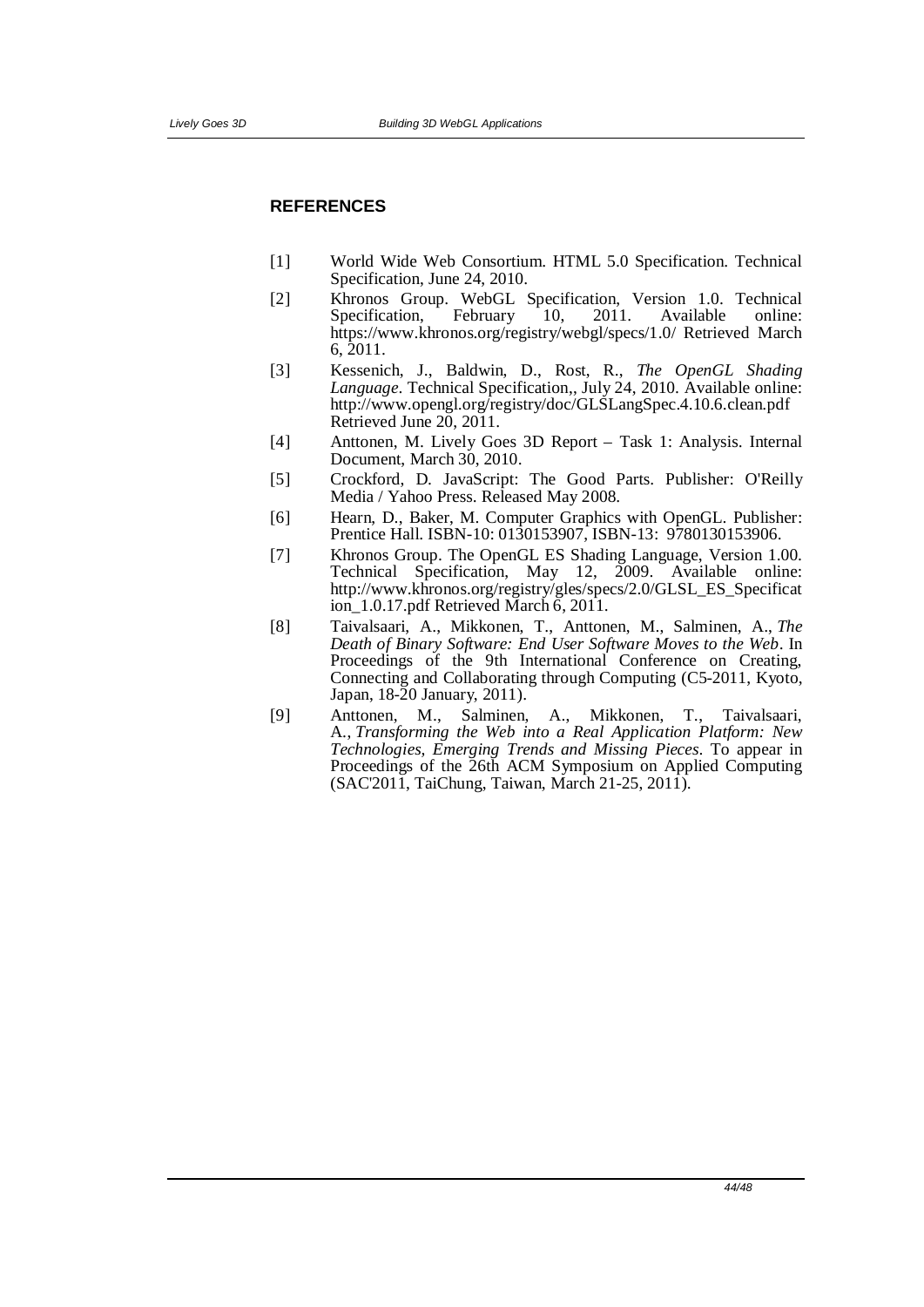# **Attachment 1 – Source code for the first WebGL example**

```
\begin{array}{ll} 1 < !\text{ DOCTYPE } \text{html} > \\ 2 < \text{html} > \\ 3 < \text{head} > \\ 4 < \text{tilt } ! \text{ else} \text{WebGL } \text{ex} \\ 5 < \text{meta } \text{http-equ} \end{array}\text{html}<head>
      <title>WebGL example 1</title>
 emeta http-equiv="content-type" content="text/html; charset=ISO-8859-1"><br>
script type="text/javascript" src="sylvester.js"></script><br>
script type="text/javascript" src="glUtils.js"></script>
      <script type="text/javascript" src="sylvester.js"></script> 6 
      <script type="text/javascript" src="glUtils.js"></script> 7 
\frac{9}{9} <script id="shader-fs" type="x-shader/x-fragment"> 10 #ifdef GL_ES
\begin{array}{ll} 10 & \text{#i fdef GLES} \\ 11 & \text{precision hi} \end{array}\frac{11}{12} precision highp float;<br>\frac{12}{12} #endif
\begin{array}{cc} 11 & \text{#endi } f \\ 13 & \text{void } m \end{array}12<br>13 void main(void) {<br>14 gl_FragColor
           gl_FragColor = vec(1.0, 1.0, 1.0, 1.0);
      </script>
      <script id="shader-vs" type="x-shader/x-vertex">
         attribute vec3 aVertexPosition;
         uni form mat4 uMVMatrix;
        uniform mat4 uPMatrix;
         void main(void) {
         gl_Position = uPMatrix * uMVMatrix * vec4(aVertexPosition, 1.0);
26 \frac{1}{26}</script>
      <script type="text/javascript">
         var gl;
         function initGL(canvas) {
            try \{gl = canvas.getContext("experimental-webgl");
               gl. viewport(0, 0, 0 canvas. width, canvas. height);
            } catch(e) {
37 \frac{1}{16}if (!gl) {
             alert("Could not initialise WebGL, sorry :-("); 39 
40 \qquad \frac{3}{2}4\overline{1} }
         function getShader(gl, id) {
            var shaderScript = document.getElementById(id);
            if (! shaderScript) \{return null;<br>}
 } 48 
            var str = "";
            var k = shaderScript. 1 + StChi[1]<br>while (k) {
              if (k.nodeType == 3)str += k. textContent;
55 \quad \frac{3}{2}k = k. nextSibling;
```

```
\frac{8}{9}\overline{15}\frac{16}{17}<br>\frac{17}{18} 20 
 23 
28 
 30 
 42 
\overline{43} 49 
57
```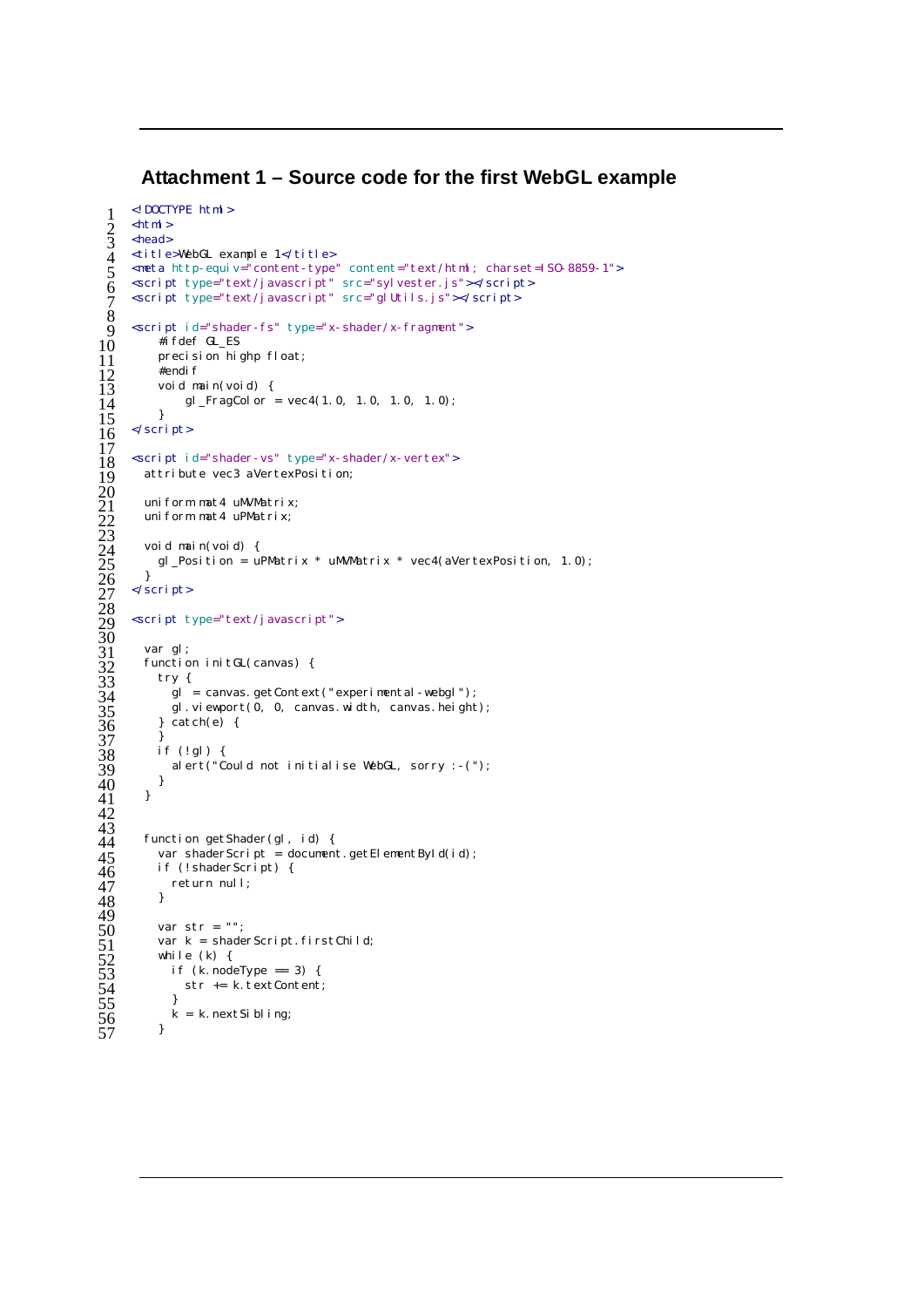```
58 
 59 var shader;<br>60 if (shader =<br>61 shader =
           if (shaderScript. type == "x-shader/x-fragment") {
              shader = gl.createShader(gl.FRAGMENT_SHADER);
             } else if (shaderScript.type == "x-shader/x-vertex") { 62 
              shader = gl.createShader(gl.VERTEX_SHADER);
            } else\{return null;<br>}
 66 {}^{3} 67 
           gl.shaderSource(shader, str);
           gl.compileShader(shader);
  70 
           if (!gl.getShaderParameter(shader, gl.COMPILE_STATUS)) {
              alert(gl.getShaderInfoLog(shader));
           return null;<br>}
  } 74 
  75 
         return shader;<br>}
  } 77 
  78 
  79 
         var shaderProgram;
         function initShaders() {
            var fragmentShader = getShader(gl, "shader-fs");
           var vertexShader = getShader(gl, "shader-vs");
  84 
            shaderProgram = gl.createProgram();
            gl.attachShader(shaderProgram, vertexShader);
            gl.attachShader(shaderProgram, fragmentShader);
           gl.linkProgram(shaderProgram);
  89 
            if (!gl.getProgramParameter(shaderProgram, gl.LINK_STATUS)) {
            alert("Could not initialise shaders");<br>}
  } 92 
 \overline{93} gl.useProgram(shaderProgram); 94 
  95 
            shaderProgram. vertexPositionAttribute = gl.getAttribLocation(shaderProgram,"aVertexPosition");
            gl.enableVertexAttribArray(shaderProgram.vertexPositionAttribute);
  98 
            shaderProgram.pMatrixUniform = gl.getUniformLocation(shaderProgram, "uPMatrix");
         shaderProgram.mvMatrixUniform = gl.getUniformLocation(shaderProgram, "uMVMatrix");
\frac{100}{101} 102 
\frac{103}{104}<br>\frac{104}{105}var mvMatrix;
\frac{107}{105} function loadIdentity() {<br>106 mvMatrix = Matrix.1(4);
         mvMatrix = Matrix.1(4);<br>}
 } 107 
 108 
 109 
\begin{cases} 110 & \text{function null} \text{Matrix(m)} \\ 111 & \text{mult} \end{cases}mvMatrix = mvMatrix.x(m);
 } 112 
 113 
\frac{114}{115}<br>115
         function mVTranslate(v) {
           var m = Matrix. Translation($V([v[0], v[1], v[2]])). ensure4x4();
         multMatrix(m);<br>}
\frac{117}{118} 119 
\frac{120}{121}<br>122var pMatrix;
\frac{122}{123} function perspective(fovy, aspect, znear, zfar) {<br>123 pMatrix = makePerspective(fovy, aspect, znear,
           pMatrix = makePerspective(fovy, aspect, znear, zfar);
124
```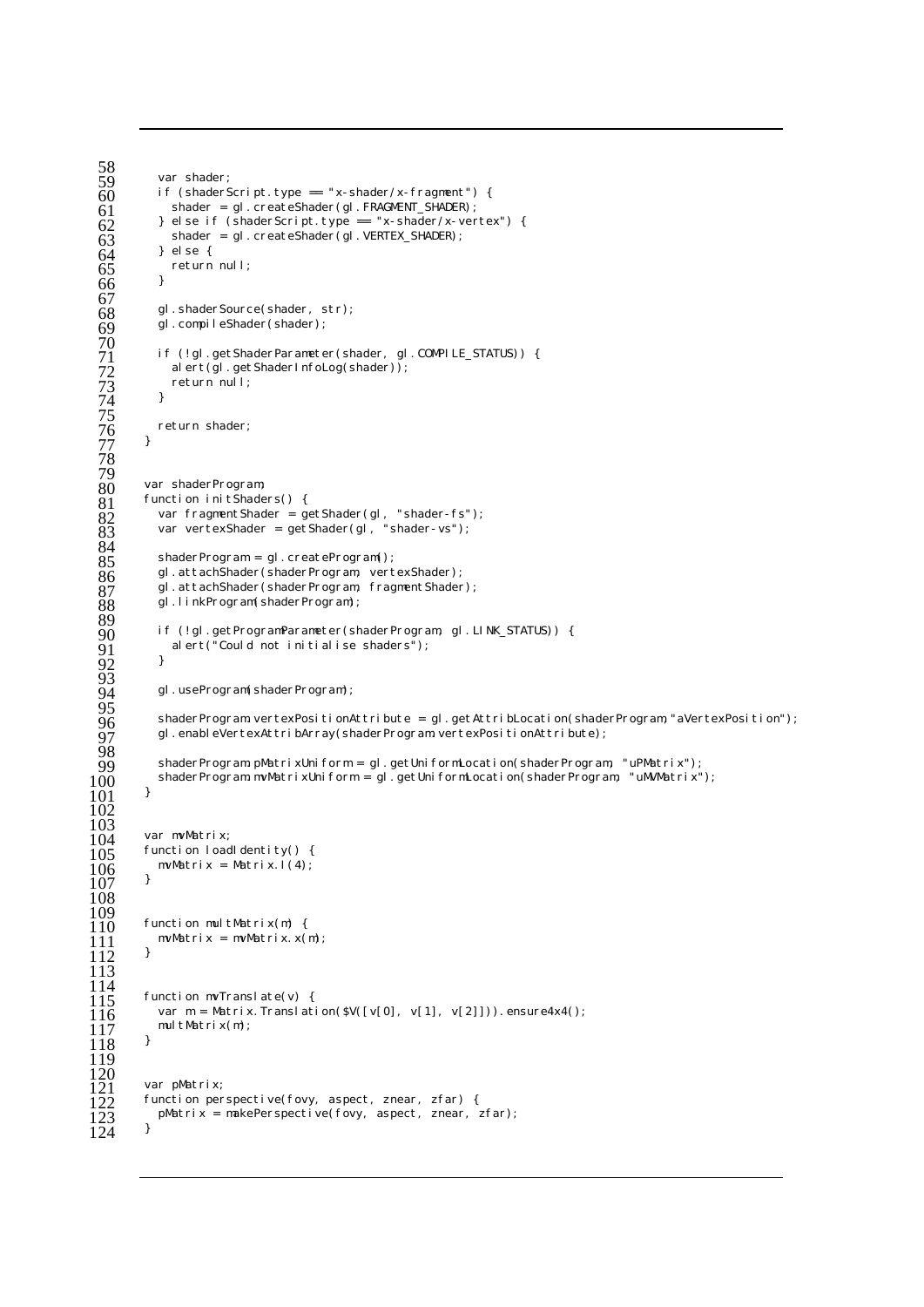```
\frac{125}{126}function setMatrixUniforms() {
              gl.uniformMatrix4fv(shaderProgram.pMatrixUniform, false, newFloat32Array(pMatrix.flatten()));
           gl.uniformMatrix4fv(shaderProgram.mvMatrixUniform, false, new Float32Array(mvMatrix.flatten()));<br>}
\overline{129} }
 130 
var tri angleVertexPositionBuffer;<br>132 var squareVertexPositionBuffer;
131 var squareVertexPositionBuffer;<br>133 function initBuffers() {
function initBuffers() {<br>133 function initBuffers() {<br>135 gl.bindBuffer(gl.ARRAY
              triangleVertexPositionBuffer = gl.createBuffer();
135 gl.bindBuffer(gl.ARRAY_BUFFER, triangleVertexPositionBuffer);<br>136 var vertices = [
1336 var vertices = [<br>137 0.0, 1.0,<br>138 -1.0, -1.0,<br>139 1.0, -1.0,
 0.0, 1.0, 0.0, 137 
\overline{138} -1.0, -1.0, 0.0,
              1.0, -1.0, 0.0\frac{140}{141}1<del>10</del><br>141 gl.bufferData(gl.ARRAY_BUFFER, new Float32Array(vertices), gl.STATIC_DRAW);<br>142 triangleVertexPositionBuffer.itemSize = 3;
triangleVertexPositionBuffer.itemSize = 3;<br>143 triangleVertexPositionBuffer.numltems = 3;
              triangleVertexPositionBuffer.numItems = 3;
 144 
 squareVertexPositionBuffer = gl.createBuffer(); 145 
146 gl.bindBuffer(gl.ARRAY_BUFFER, squareVertexPositionBuffer);<br>147 vertices = [
147 vertices = [\overline{148} 1.0, 1.0, 0.0,
149 -1.0, 1.0, 0.0,1.50 1.0, -1.0, 0.0,\begin{array}{ccccc}\n 1.50 & & 1.0, & -1.0, & 0.0 \\
 1.51 & & -1.0, & -1.0, & 0.0 \\
 1.52 & & 1: & & \n\end{array}\begin{array}{c} 152 \\ 153 \\ 154 \\ 155 \end{array}gl.bufferData(gl.ARRAY_BUFFER, new Float32Array(vertices), gl.STATIC_DRAW);
              squareVertexPositionBuffer.itemSize = 3;
           squareVertexPositionBuffer.numltems = 4;<br>}
 } 156 
\frac{157}{158}158 function drawScene() {<br>159    gl.clear(gl.COLOR_BU
              gl.clear(gl.COLOR_BUFFER_BIT | gl.DEPTH_BUFFER_BIT);
\frac{160}{161}161 perspective(45, 1.0, 0.1, 100.0);<br>162 loadldentity();
              \overline{\phantom{a}}loadIdentity();
163<br>164
               mvTranslate([-1.5, 0.0, -7.0]); 164 
165<br>166
gl.bindBuffer(gl.ARRAY_BUFFER, triangleVertexPositionBuffer);<br>167 gl.vertexAttribPointer(shaderProgram.vertexPositionAttribute,
gl.vertexAttribPointer(shaderProgram.vertexPositionAttribute, triangleVertexPositionBuffer.itemSize, 168 sql.FLOAT, false, 0, 0);
168<br>168 setMatrixUniforms();<br>169 setMatrixUniforms();
 setMatrixUniforms(); 169 
              gl.drawArrays(gl.TRIANGLES, 0, triangleVertexPositionBuffer.numItems);
 171 
\frac{172}{173}<br>\frac{173}{174}mvTranslate([3.0, 0.0, 0.0]);<br>
173 gl.bindBuffer(gl.ARRAY_BUFFER, squareVertexPositionBuffer);<br>
175 gl.vertexAttribPointer(shaderProgram.vertexPositionAttribut<br>
176 cottMatrivUsiferme().
              gl.vertexAttribPointer(shaderProgram.vertexPositionAttribute, squareVertexPositionBuffer.itemSize,
 gl.FLOAT, false, 0, 0); 176 
              setMatrixUniforms();
           gl.drawArrays(gl.TRIANGLE_STRIP, 0, squareVertexPositionBuffer.numItems);<br>}
\frac{178}{179}\begin{array}{c} 180 \\ 181 \end{array}180 function webGLStart() {<br>182 var canvas = document.<br>183 initGL(canvas);
              var canvas = document.getElementById("example-canvas");
182<br>183 initGL(canvas);<br>184 initShaders();
1834 initShaders();<br>185 initBuffers();
              initBuffers();
186<br>187
187 gl.clearColor(0.0, 0.0, 0.0, 1.0);<br>188 gl.enable(gl.DEPTH_TEST);
              gl.enable(gl.DEPTH_TEST);
189<br>190
           drawScene();<br>}
 } 191
```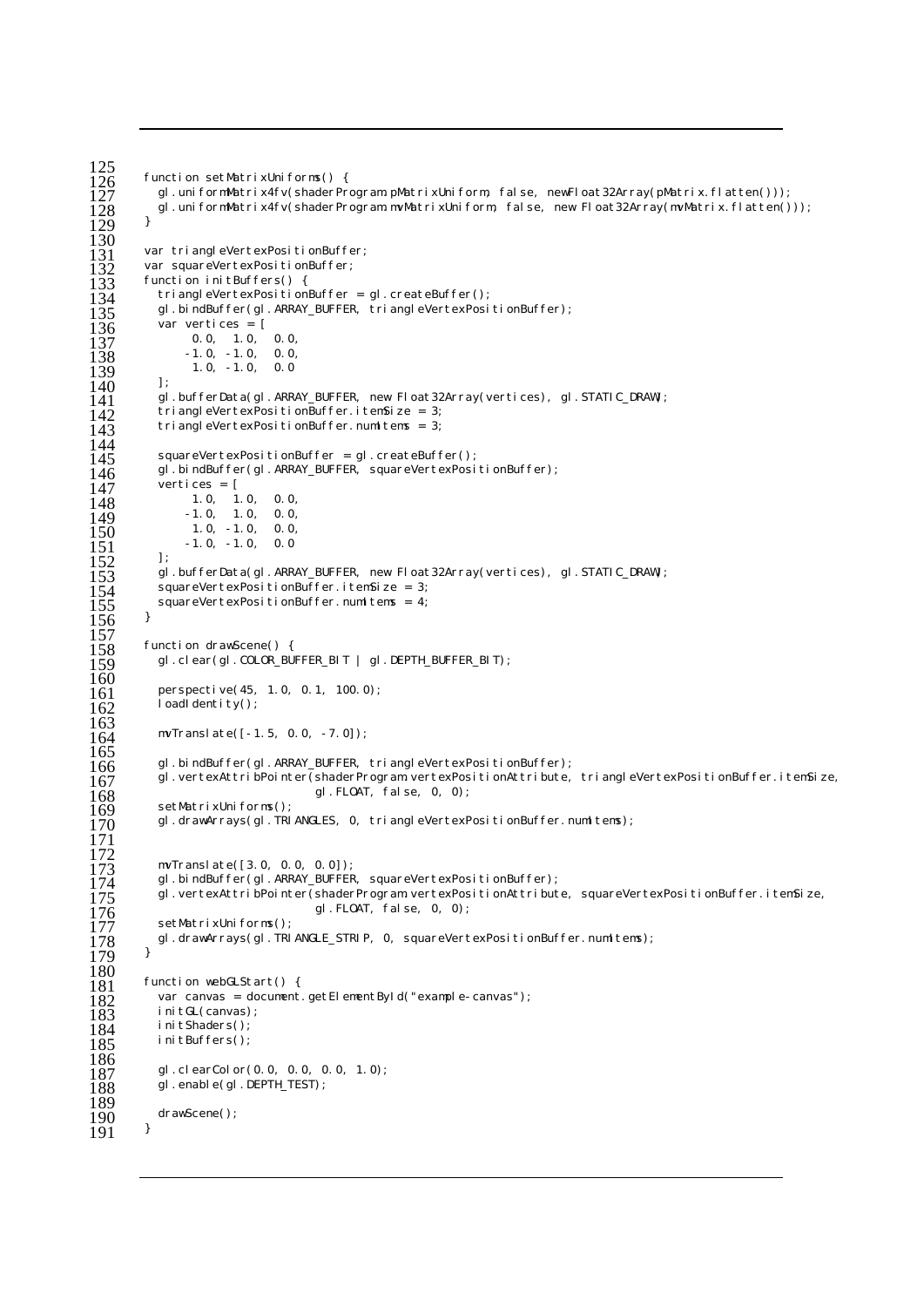192 </script>

194

</head>

 $\overline{196}$  <br/>>body onload="webGLStart();">

<canvas id="example-canvas" style="border: none;" width="500" height="500"></canvas> 197

 $198 \times /$ body>

 $199$   $\le$ /html>